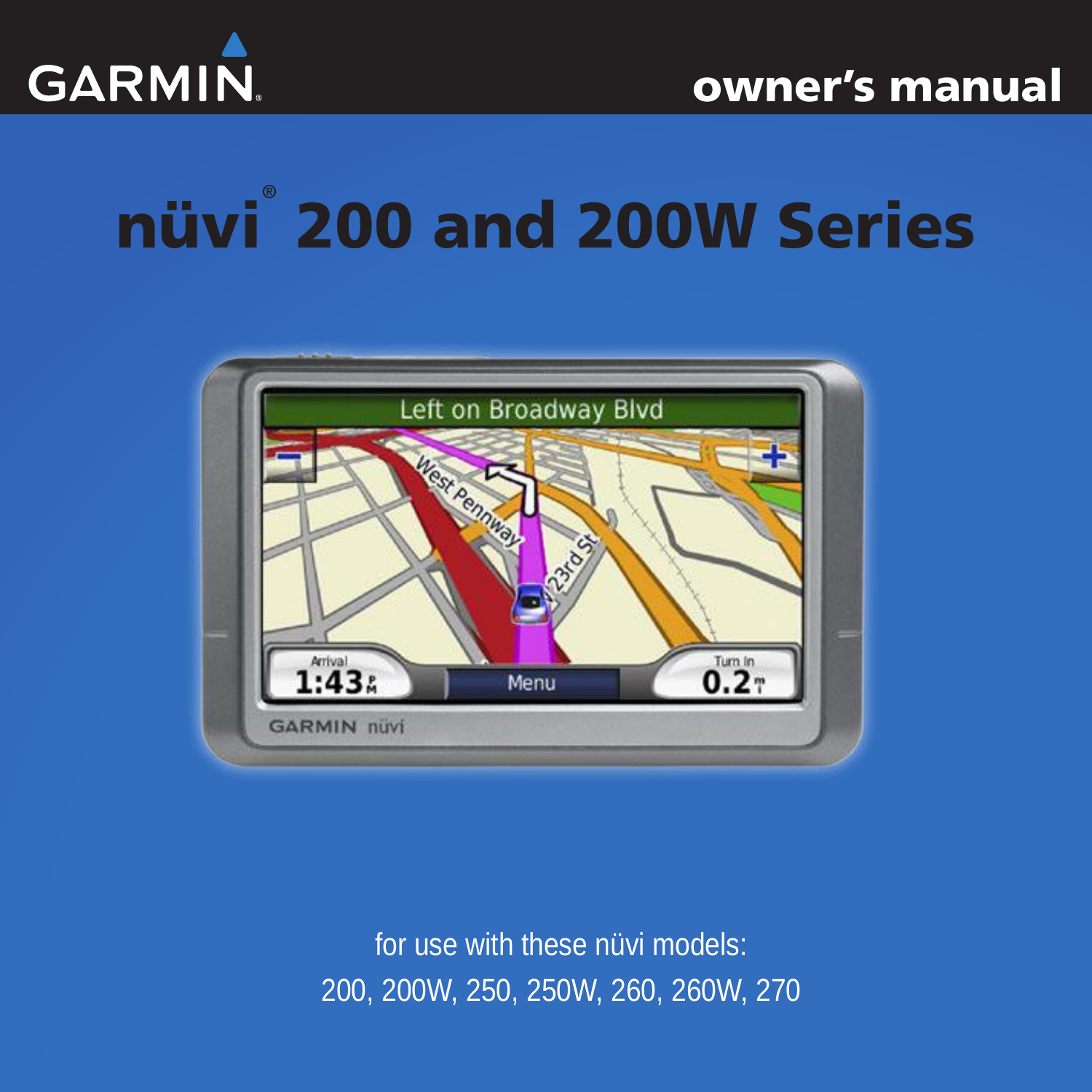#### © 2008 Garmin Ltd. or its subsidiaries

| Garmin International, Inc.   | Garmin (Europe) Ltd.              |
|------------------------------|-----------------------------------|
| 1200 East 151st Street,      | Liberty House                     |
| Olathe, Kansas 66062, USA    | Hounsdown Business Park.          |
| Tel. (913) 397.8200 or (800) | Southampton, Hampshire, SO40      |
| 800.1020                     | 9RB UK                            |
| Fax (913) 397.8282           | Tel. +44 (0) 870.8501241 (outside |
|                              | the UK)                           |
|                              | 0808 2380000 (within the UK)      |
|                              | Fax +44 (0) 870.8501251           |

Garmin Corporation No. 68, Jangshu 2nd Road, Shijr, Taipei County, Taiwan Tel. 886/2.2642.9199 Fax 886/2.2642.9099

All rights reserved. Except as expressly provided herein, no part of this manual may be reproduced, copied, transmitted, disseminated, downloaded or stored in any storage medium, for any purpose without the express prior written consent of Garmin. Garmin hereby grants permission to download a single copy of this manual onto a hard drive or other electronic storage medium to be viewed and to print one copy of this manual or of any revision hereto, provided that such electronic or printed copy of this manual must contain the complete text of this copyright notice and provided further that any unauthorized commercial distribution of this manual or any revision hereto is strictly prohibited.

Information in this document is subject to change without notice. Garmin reserves the right to change or improve its products and to make changes in the content without obligation to notify any person or organization of such changes or improvements. Visit the Garmin Web site ([www.garmin.com\)](www.garmin.com) for current updates and supplemental information concerning the use and operation of this and other Garmin products.

Garmin®, the Garmin logo, nüvi®, and MapSource® are trademarks of Garmin Ltd. or its subsidiaries, registered in the USA and other countries. Garmin Lock™ and myGarmin™ are trademarks of Garmin Ltd. or its subsidiaries. These trademarks may not be used without the express permission of Garmin.

Windows<sup>®</sup> is a registered trademark of Microsoft Corporation in the United States and/or other countries. Mac<sup>®</sup> is a registered trademark of Apple Computer, Inc. SD<sup>™</sup> and microSD<sup>™</sup> are trademarks of the SD Card Association.

# $\epsilon$

October 2008 Part Number 190-00752-10 Rev. A Printed in Taiwan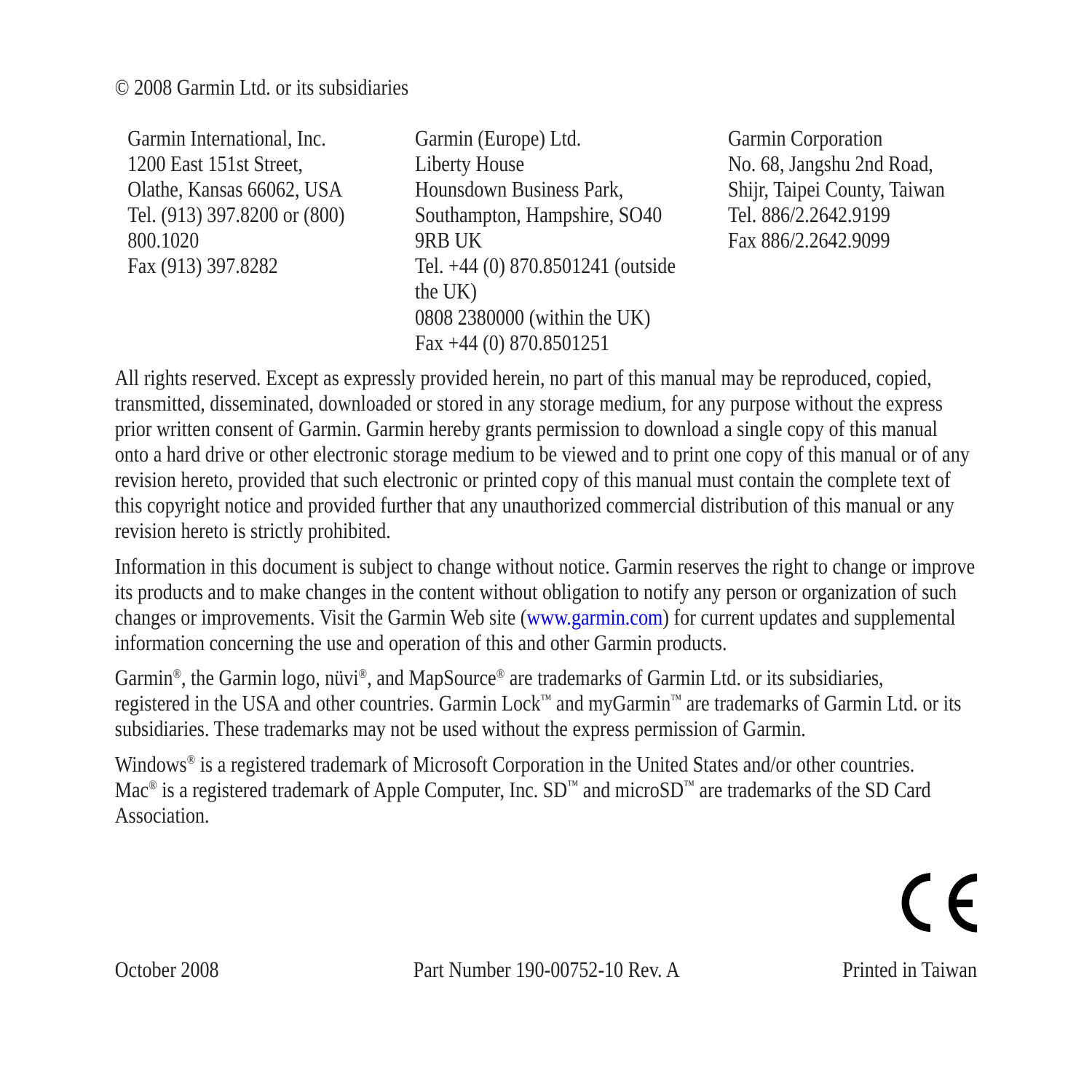# <span id="page-2-0"></span>**Introduction**

## **Manual Conventions**

When you are instructed to "touch" something, use your finger to touch an item on the screen.

The small arrows  $($ ) used in the text indicate that you should touch a series of items. For example, if you see "touch **Where to?** > **Favorites**" you should touch **Where to?**, and then touch **Favorites**.

On some nüvi units, some buttons are not labeled. For example, your nüvi might have a  $\sim$  button, but this manual will use the word **Tools**.

Software on your nüvi could differ from the screen shots and instructions in this manual.

# **nüvi® Tips and Shortcuts**

- To quickly return to the Menu page, touch and hold **Back**. •
- Touch  $\rightarrow$  and  $\rightarrow$  to see more choices. Touch and hold these buttons to scroll faster. •

# **myGarmin™**

Go to <http://my.garmin.com> to access the latest services for your Garmin products:

- Register your Garmin unit. •
- Subscribe to online services for safety camera information (see [page 32](#page-37-0)). •
- Unlock optional maps.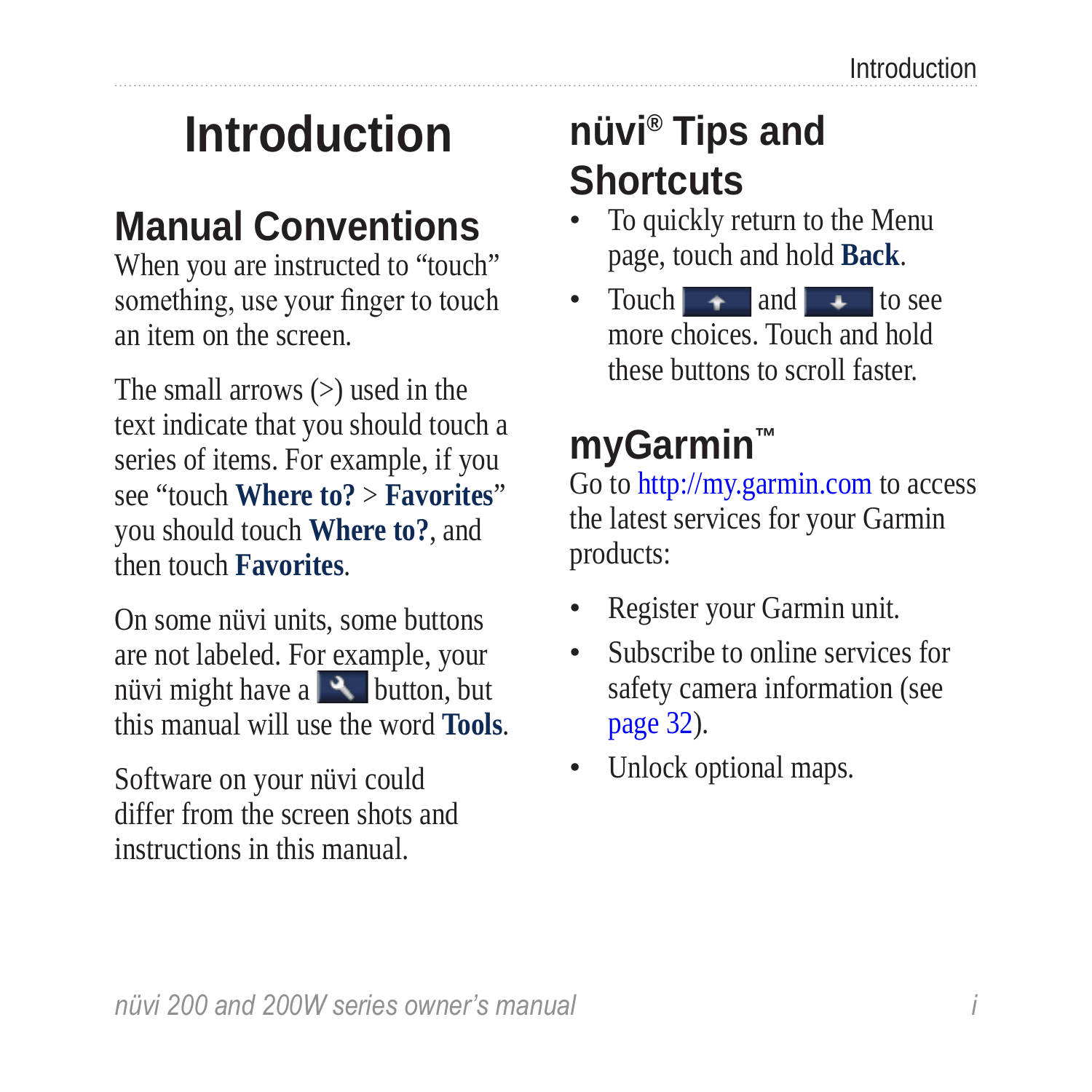#### Introduction

| Manual Conventions                    |  |
|---------------------------------------|--|
| nüvi <sup>®</sup> Tips and Shortcutsi |  |
| myGarmin™ i                           |  |
| Caring for Your nüvi                  |  |
| <b>Getting Started 1</b>              |  |
| Step 1: Mount Your nüvi  2            |  |
| Step 2: Configure Your nüvi 3         |  |
| Step 3: Acquire Satellites 3          |  |
| Step 4: Use Your nüvi 3               |  |
| Finding Your Destination 4            |  |
|                                       |  |
| Taking a Detour  5                    |  |
|                                       |  |
| Adjusting the Volume 5                |  |
| Locking the Screen 5                  |  |
| Where to?  6                          |  |
| Go! Page Options 6                    |  |
| Finding an Address 6                  |  |
| Setting a Home Location  7            |  |
| Finding a Place by Spelling the       |  |
|                                       |  |
|                                       |  |

| <b>Finding Recently Found</b> |  |
|-------------------------------|--|
|                               |  |
|                               |  |
| Finding a Place Using         |  |
| Entering Coordinates 10       |  |
| Searching Near Another        |  |
|                               |  |
| Navigating Off Road11         |  |
| Walking to a Destination11    |  |
| Using the Map 12              |  |
| Trip Computer 13              |  |
|                               |  |
| Next Turn 13                  |  |
| <b>Managing Files 14</b>      |  |
| Supported File Types 14       |  |
| Loading Files  14             |  |
| Deleting Files  15            |  |
| Using the Tools 16            |  |
|                               |  |
|                               |  |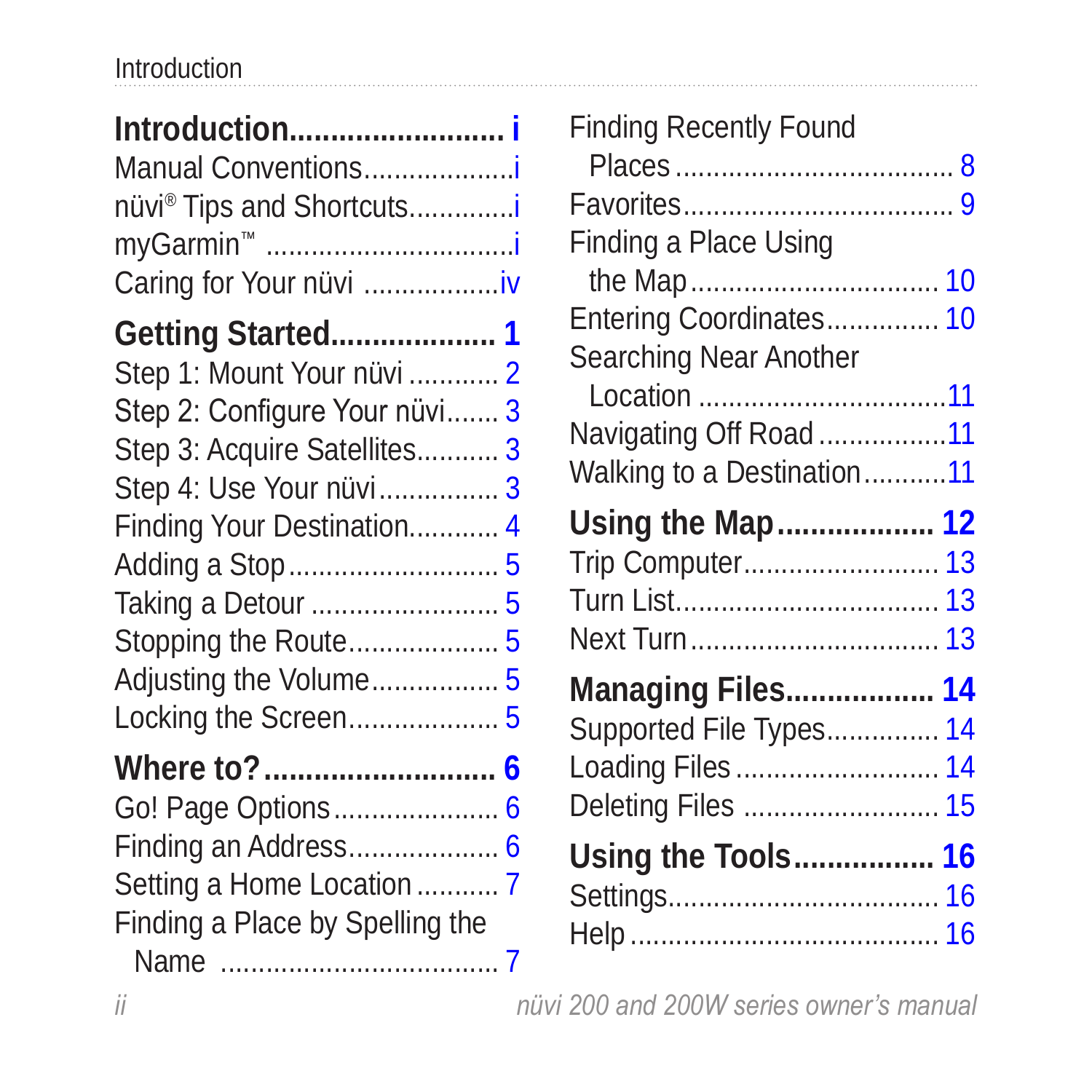| Picture Viewer  16             |  |
|--------------------------------|--|
|                                |  |
| Currency Converter  17         |  |
| Unit Converter  18             |  |
| World Clock  19                |  |
| Customizing the nüvi  20       |  |
| Changing the System            |  |
|                                |  |
| Adjusting the Display          |  |
|                                |  |
| Changing the Navigation        |  |
|                                |  |
| Updating the Time Settings  22 |  |
| Setting the Languages 22       |  |
| Changing Security Settings  23 |  |
| Changing the Map Settings  23  |  |
| Changing the Proximity Points  |  |
|                                |  |
| Restoring All Settings  24     |  |
| Appendix  25                   |  |
| Avoiding Theft 25              |  |
| Locking Your nüvi  25          |  |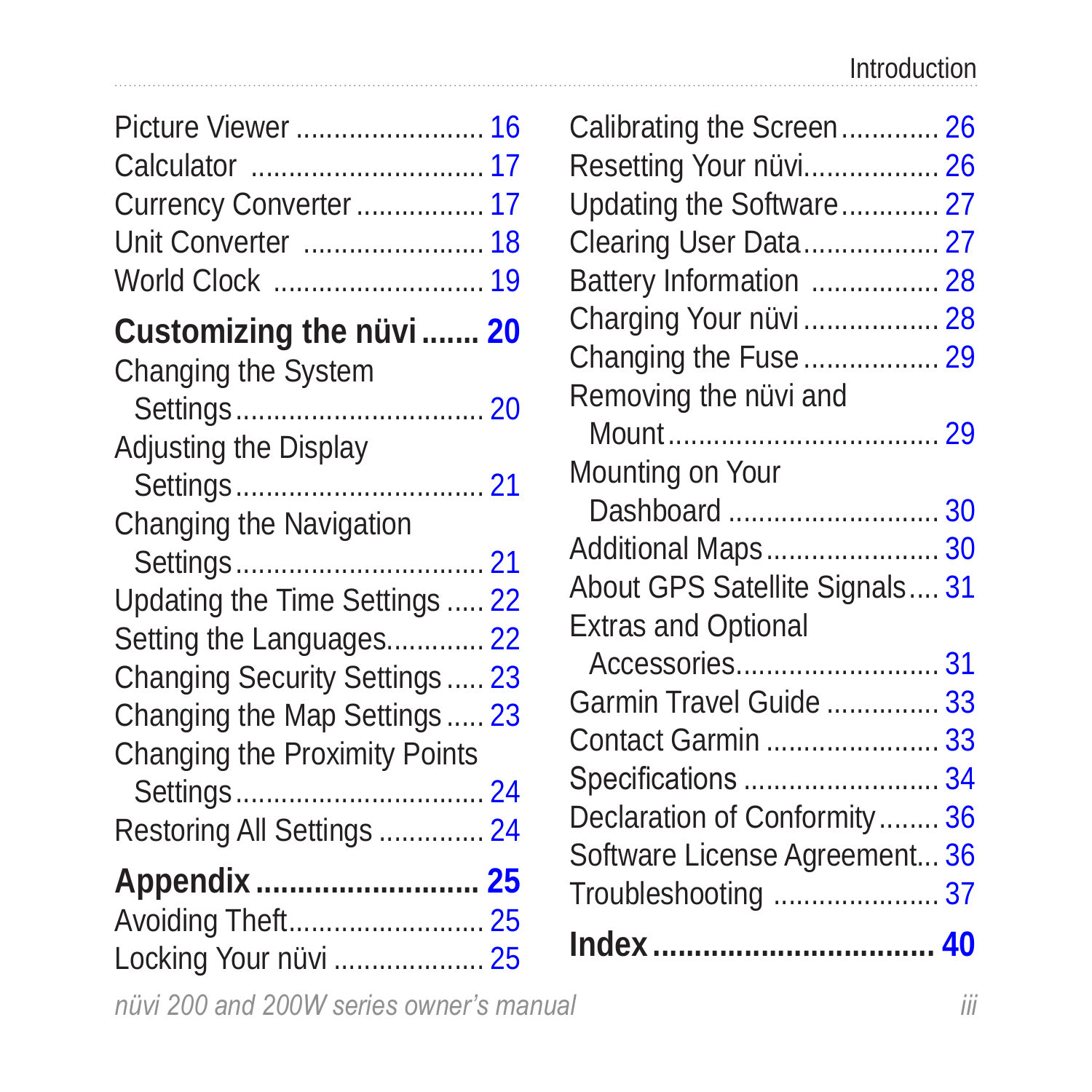# <span id="page-5-0"></span>**Caring for Your nüvi**

Your nüvi contains sensitive electronic components that can be permanently damaged if exposed to excessive shock or vibration. To minimize the risk of damage to your nüvi, avoid dropping your unit and operating it in high-shock and highvibration environments.

#### **Cleaning the Unit**

The nüvi is constructed of highquality materials and does not require user maintenance other than cleaning. Clean the outer casing of the unit (not the touch screen) using a cloth dampened with a mild detergent solution, and then wipe it dry. Avoid chemical cleaners and solvents that can damage plastic components.

#### **Cleaning the Touch Screen**

Clean the touch screen with a soft, clean, lint-free cloth. Use water, isopropyl alcohol, or eyeglass cleaner, if needed. Apply the liquid to the cloth, and then gently wipe the touch screen.

#### **Protecting Your nüvi**

- Do not store the nüvi where prolonged exposure to extreme temperatures can occur, because it can cause permanent damage. •
- Do not expose the nüvi to water. Contact with water can cause this unit to malfunction. •
- Although a PDA stylus can be used to operate the touch screen, never attempt this while operating a vehicle. Never use a hard or sharp object to operate the touch screen because damage might result. •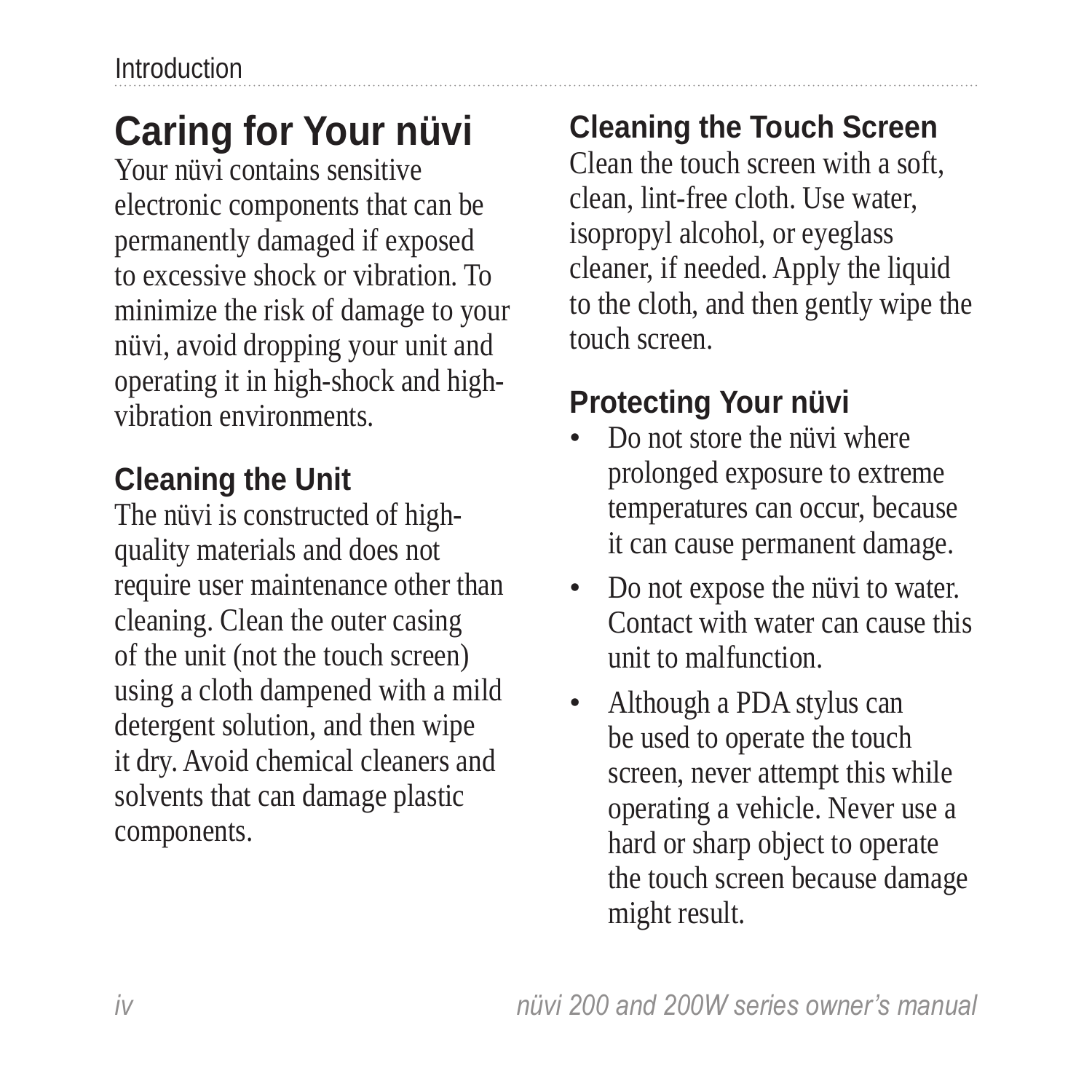# **Getting Started**

<span id="page-6-0"></span>See the product documentation in the product box for product warnings and other important information.



#### **Button Locations**

The nüvi 200W series unit is shown in the image above. The nüvi 200 series units have the **Power** key on the right. The nüvi 200W series units have the **Power** key on the left.

The nüvi 200 series units may have the **Reset** button on the left, if present. The nüvi 200W series units may have the **Reset** button on the right, if present. See [page 26](#page-31-1) for more information about resetting your nüvi.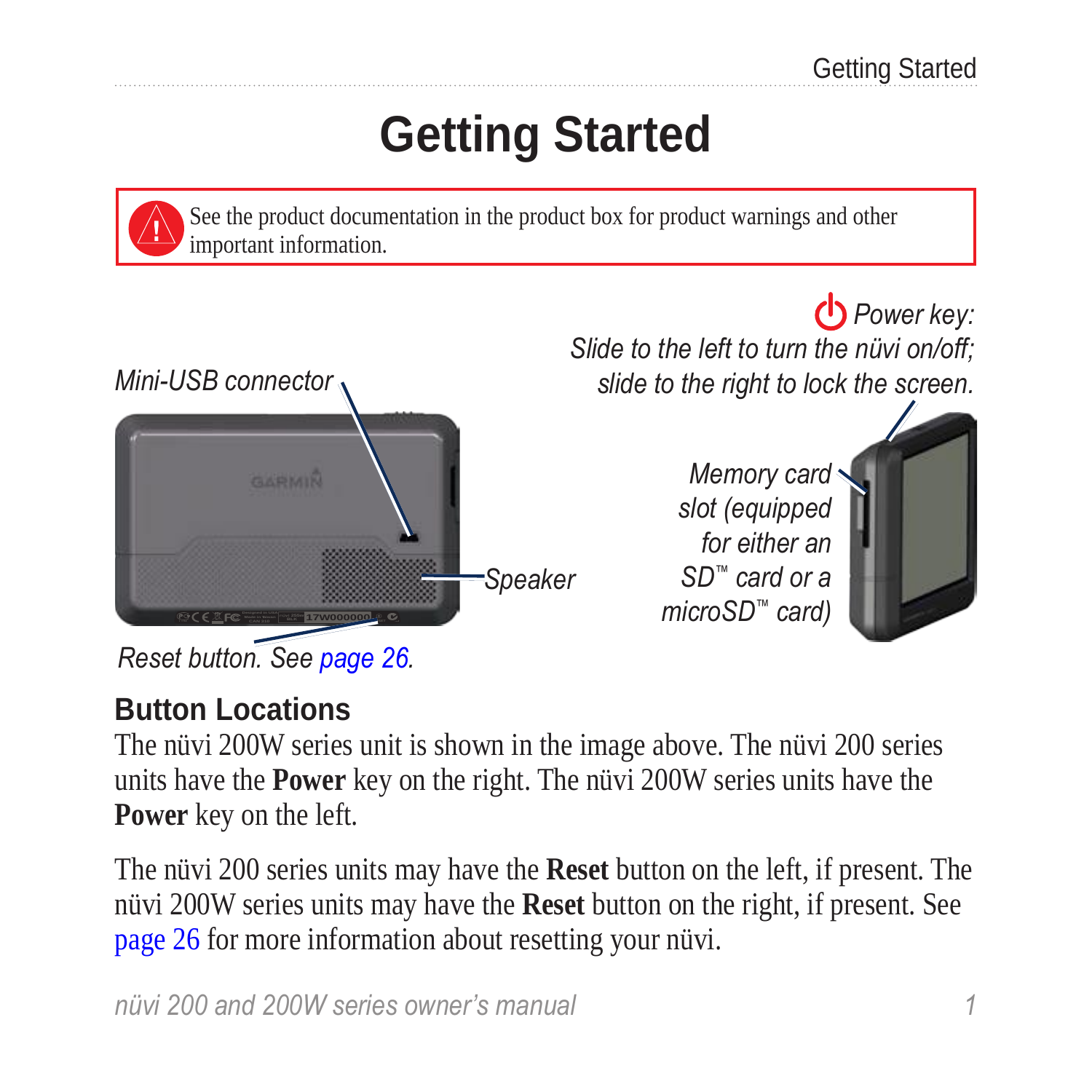<span id="page-7-0"></span>**WaRning** : This product contains a lithium-ion battery. To prevent damage, remove the unit from the vehicle when exiting or store it out of direct sunlight.

Before mounting the nüvi, see the product documentation for information about laws pertaining to windshield mounting.

## <span id="page-7-1"></span>**Step 1: Mount Your nüvi**

- 1. Plug the vehicle power cable into the back of your nüvi.
- 2. Snap the cradle onto the suction cup arm.
- 3. Remove the clear plastic from the suction cup. Clean and dry your windshield and the suction cup with a lint-free cloth. Press the suction cup firmly on the windshield.
- 4. Flip the lever back toward the windshield.
- 5. Fit the bottom of your nüvi into the cradle.
- 6. Tilt your nüvi back until it snaps into place.
- 7. Plug the other end of the vehicle power cable into a power outlet in your vehicle. Your unit should turn on automatically if it is plugged in and the vehicle is running.

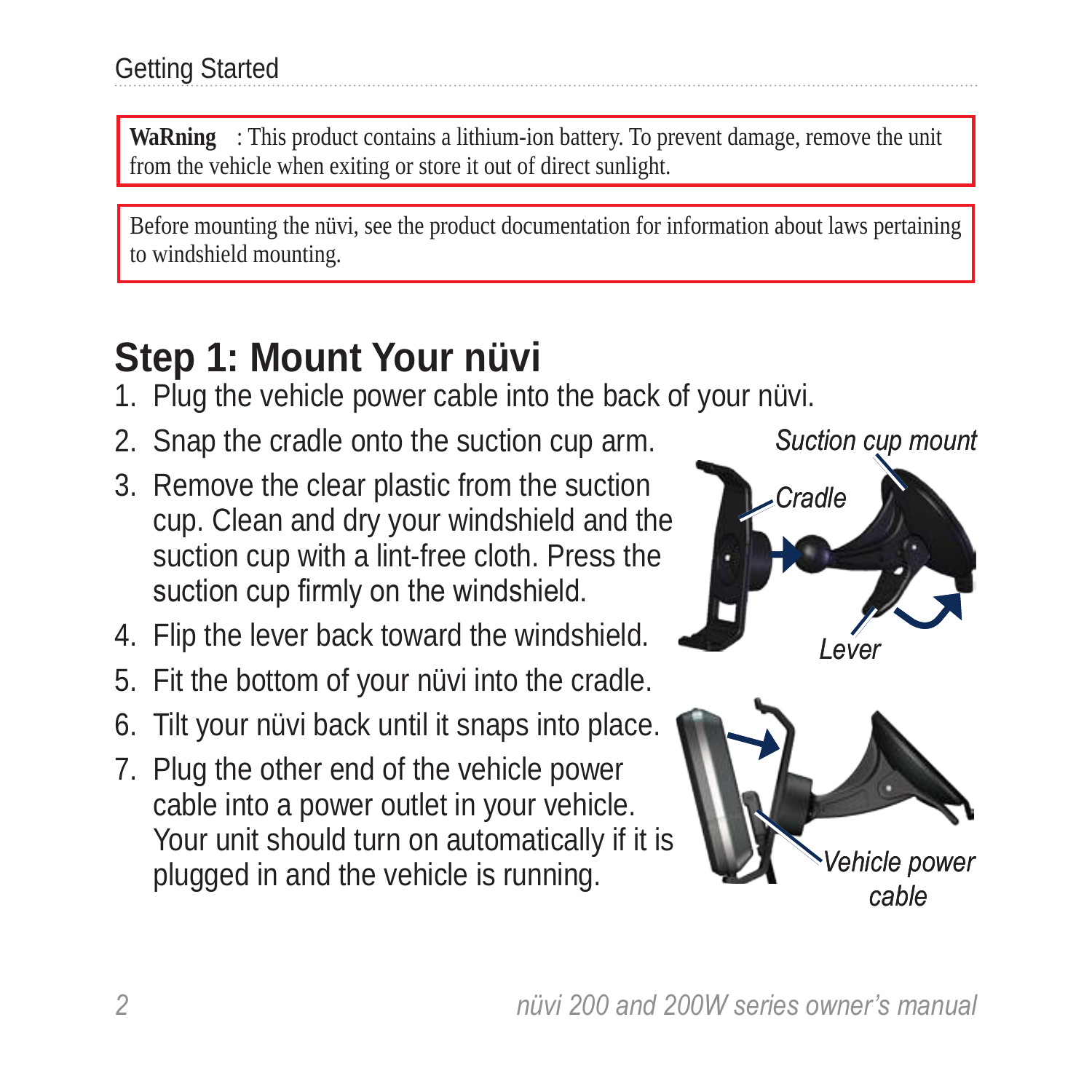## <span id="page-8-0"></span>**Step 2: Configure Your nüvi**

To turn your nüvi on, slide the  $\circ$ **Power** key to the left. Follow the on-screen instructions. To turn your nüvi off, slide the **Power** key to the left.

## **Step 3: Acquire Satellites**

- 1. Go outdoors to an open area, away from tall buildings and trees
- 2. Turn on your nüvi.

Acquiring satellite signals can take a few minutes. The **bandl** bars indicate satellite strength. When at least one of the bars is green, your nüvi has acquired satellite signals. Now you can select a destination and navigate to it.

# **Step 4: Use Your nüvi**

**nOTE:** Software on your nüvi could differ from the screen shots in this manual.



- **O** GPS satellite strength
- **2** Battery status
- ➌ Current time. Touch to change time settings.
- $\bullet$  Touch to find a destination.
- **O** Touch to view the map.
- **C** Touch to use the tools such as settings and Help.
- $\bullet$  Touch to adjust the volume.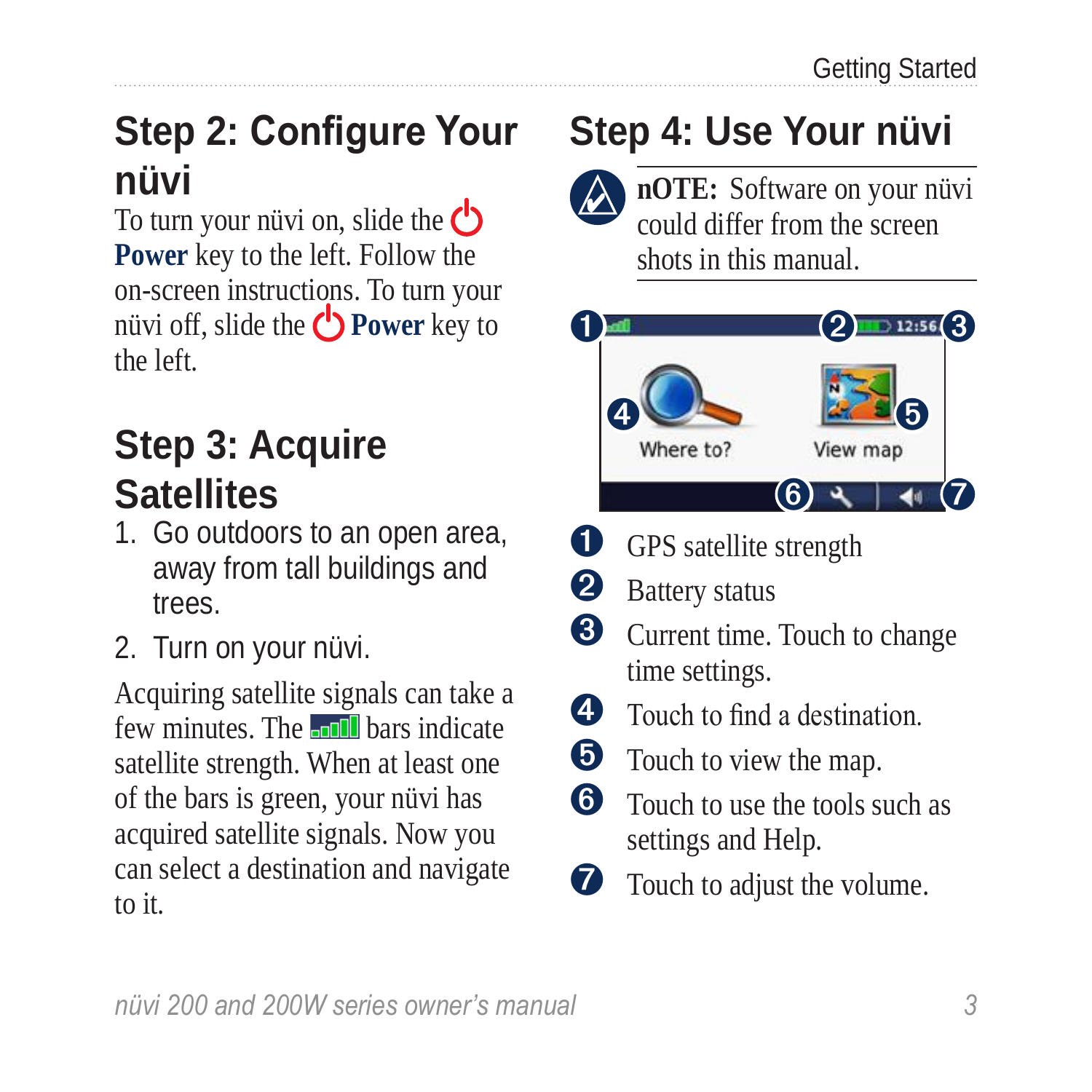# <span id="page-9-1"></span><span id="page-9-0"></span>**Finding Your Destination**

The Where to? menu provides several different categories for you to use when searching for addresses, cities, and other locations. The detailed maps loaded in your nüvi contain millions of points of interest, such as restaurants, hotels, and auto services.



1. Touch **Where to?**.



2. Select a category.



#### 3. Select a subcategory.



#### 4. Select a destination.



5. Touch **Go!**.

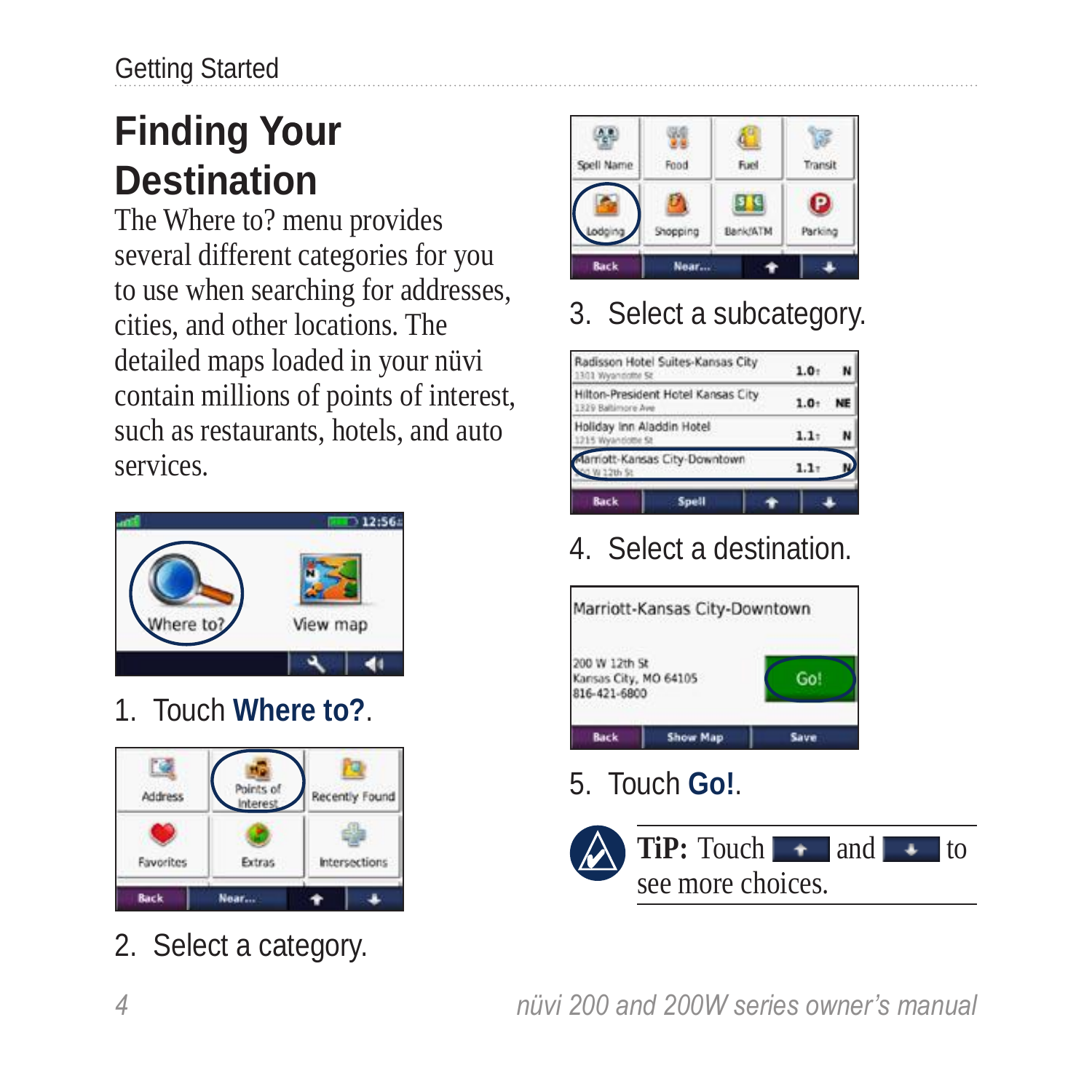# <span id="page-10-0"></span>**Adding a Stop**

You can add a stop (called a Via Point) to your route. The nüvi gives you directions to the Via Point and then to your final destination.

- 1. With a route active, touch **Menu** > **Where to?**.
- 2. Search for the extra stop.
- 3. Touch **Go!**.
- 4. Touch **Add as Via Point** to add this stop before your destination. Touch **Set as new Destination** to make this your final destination.

# **Taking a Detour**

- 1. With a route active, touch **Menu**.
- 2. Touch **Detour**.

The nüvi attempts to get you back on your original route as quickly as possible. If the route you are currently taking is the only reasonable option, the nüvi might not calculate a detour.

# **Stopping the Route**

- 1. With a route active, touch **Menu**.
- 2. Touch **Stop**.

# **Adjusting the Volume**

From the Menu page, touch **Volume**  (or  $\Box$ ). Touch  $\Box$  and  $\Box$  to adjust the volume. Touch the box next to **Mute** to mute all audio.

# **Locking the Screen**

To prevent accidental screen touches, slide the **Power** key to the right  $(\hat{\mathbf{n}})$ . To unlock the screen, slide the **Power** key to the center position.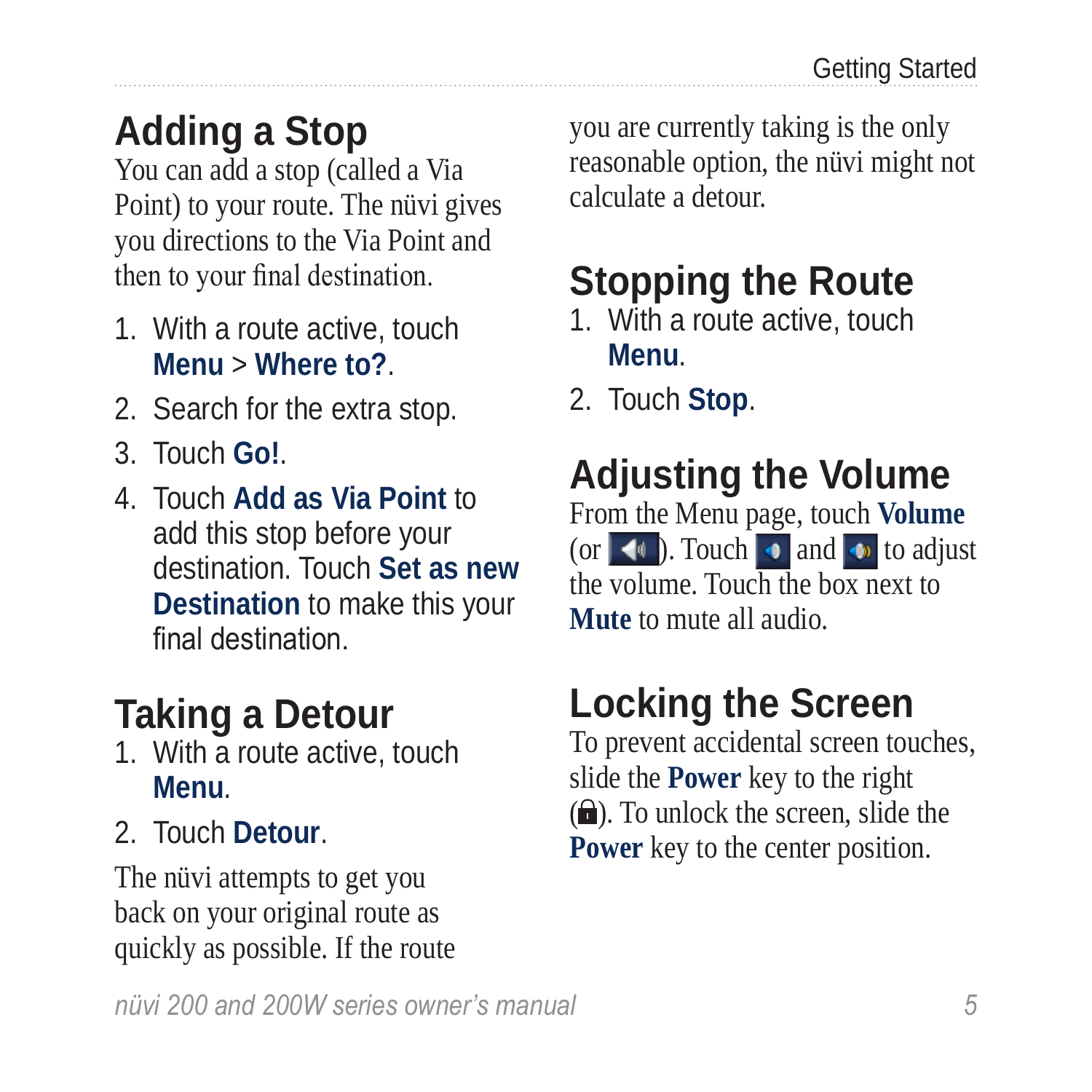# **Where to?**

<span id="page-11-0"></span>The Where to? menu provides several different categories you can use to search for locations. To learn how to perform a simple search, see [page 4](#page-9-1).

# **Go! Page Options**



# **Finding an Address**

- 1. Touch **Where To?** > **Address**.
- 2. Change the state, country, or province, if necessary.
- 3. Touch **Spell City**, enter the city/postal code, and touch **Done**. Select the city/postal code in the list. (Not all map data provides postal code searching.) If you are unsure of the city, touch **Search All**.
- 4. Enter the number of the address, and touch **Done**.
- 5 Enter the street name, and touch **Done**.
- 6. Select the correct street in the list, if necessary.
- 7. Touch the address, if necessary.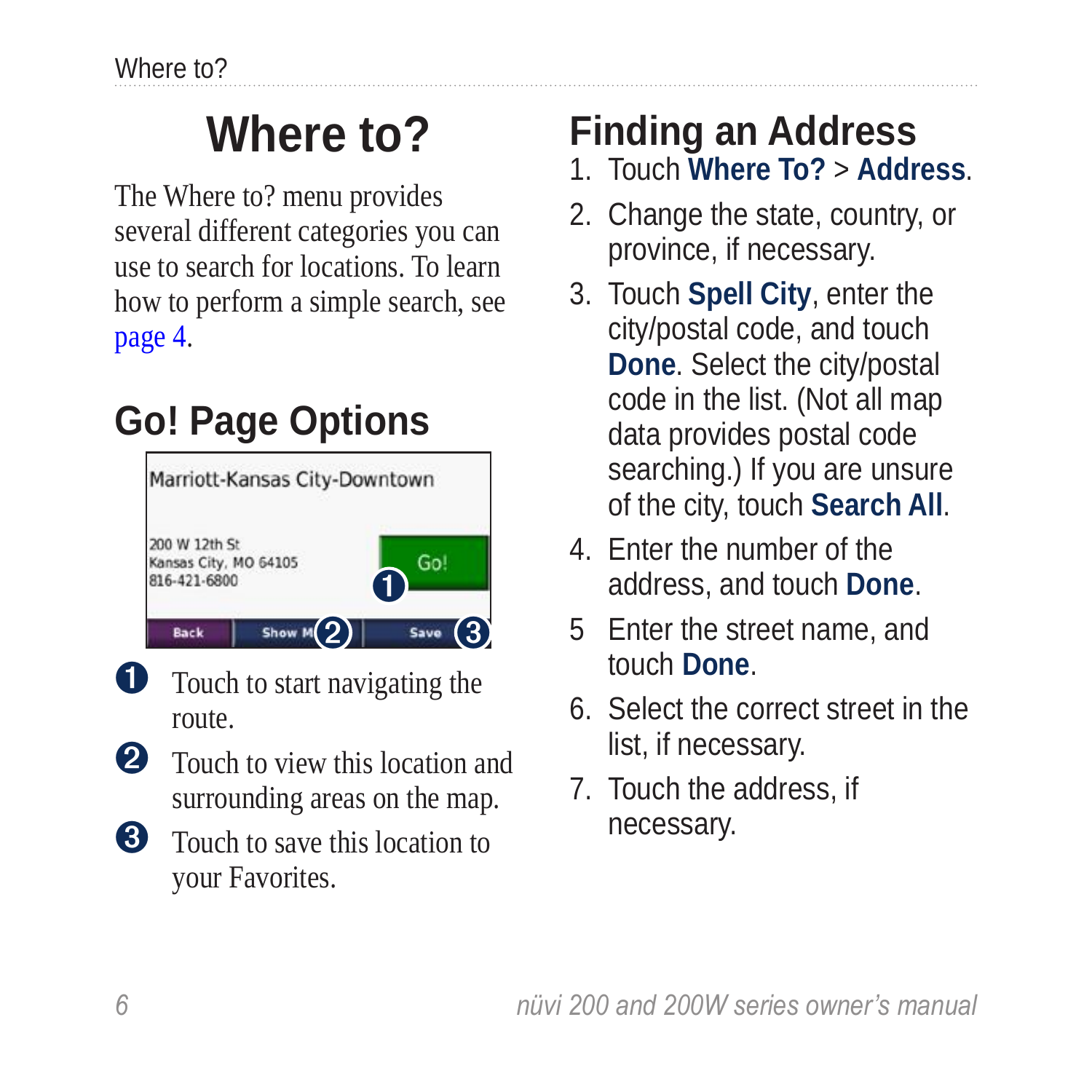<span id="page-12-0"></span>

**nOTE:** Depending on the version of the maps loaded on your nüvi, the button names can change and some steps could be ordered differently.

# **Setting a Home Location**

Set your home location for the place you return to most often.

- 1. To set your home location, touch **Where to?** > (**Favorites** >) **Go Home**.
- 2. Select an option:
	- Enter your address. •
	- Use your current location. •
	- Choose from a list of recently found locations.

#### **Going Home**

To navigate home after you have set your home location, touch **Where to?** > **Favorites** > **go Home** .

# **Finding a Place by Spelling the Name**

If you know the name of the destination you are looking for, you can spell it using the on-screen keyboard. You can also enter letters contained in the name to narrow the search.

- 1. Touch **Where to?** > **Points of Interest** > **Spell Name**.
- 2. Using the on-screen keyboard, enter letters of the name of your destination. Touch **Done**.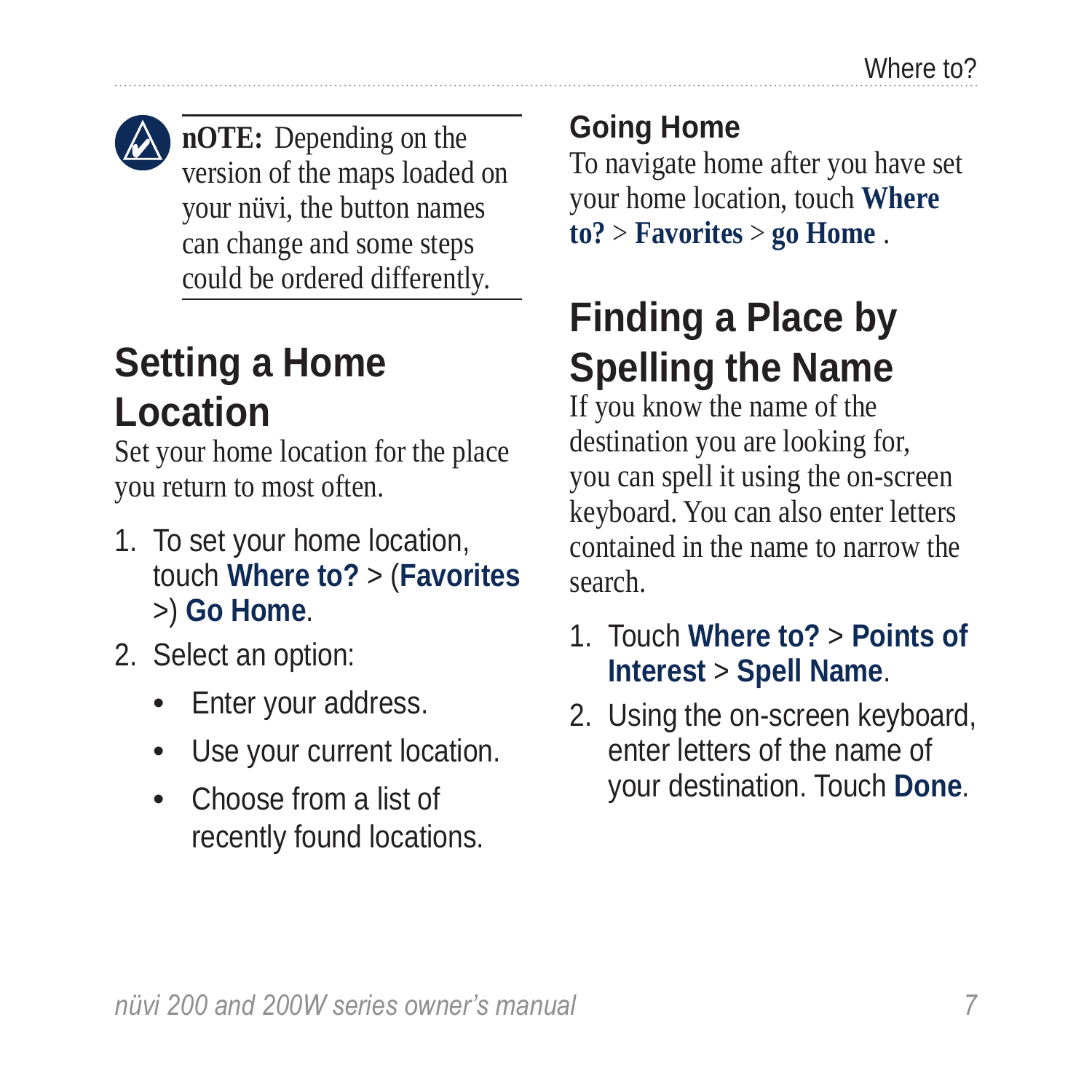#### <span id="page-13-0"></span>**Using the On-Screen Keyboard**

When an on-screen keyboard appears, touch a letter or number to enter it.



Touch  $\lceil \cdot \rceil$  to add a space. Touch  $\lceil \cdot \rceil$ to delete a character. Touch and hold to erase the entire entry.

Touch **Mode** to select the keyboard language mode. Touch **123** to enter numbers and special characters.

# **Finding Recently Found Places**

Your nüvi stores the last 50 of your recent finds in the Recently Found list. The most-recently viewed places appear at the top of the list. Touch **Where to?** > **Recently Found** to view your recently found items.

#### **Deleting Recently Found Places**

To remove all places from the Recently Found list, touch **Clear** > **Yes**.



**nOTE:** When you touch **Clear**, all items in the list are removed. This process does not delete the actual place from your nüvi.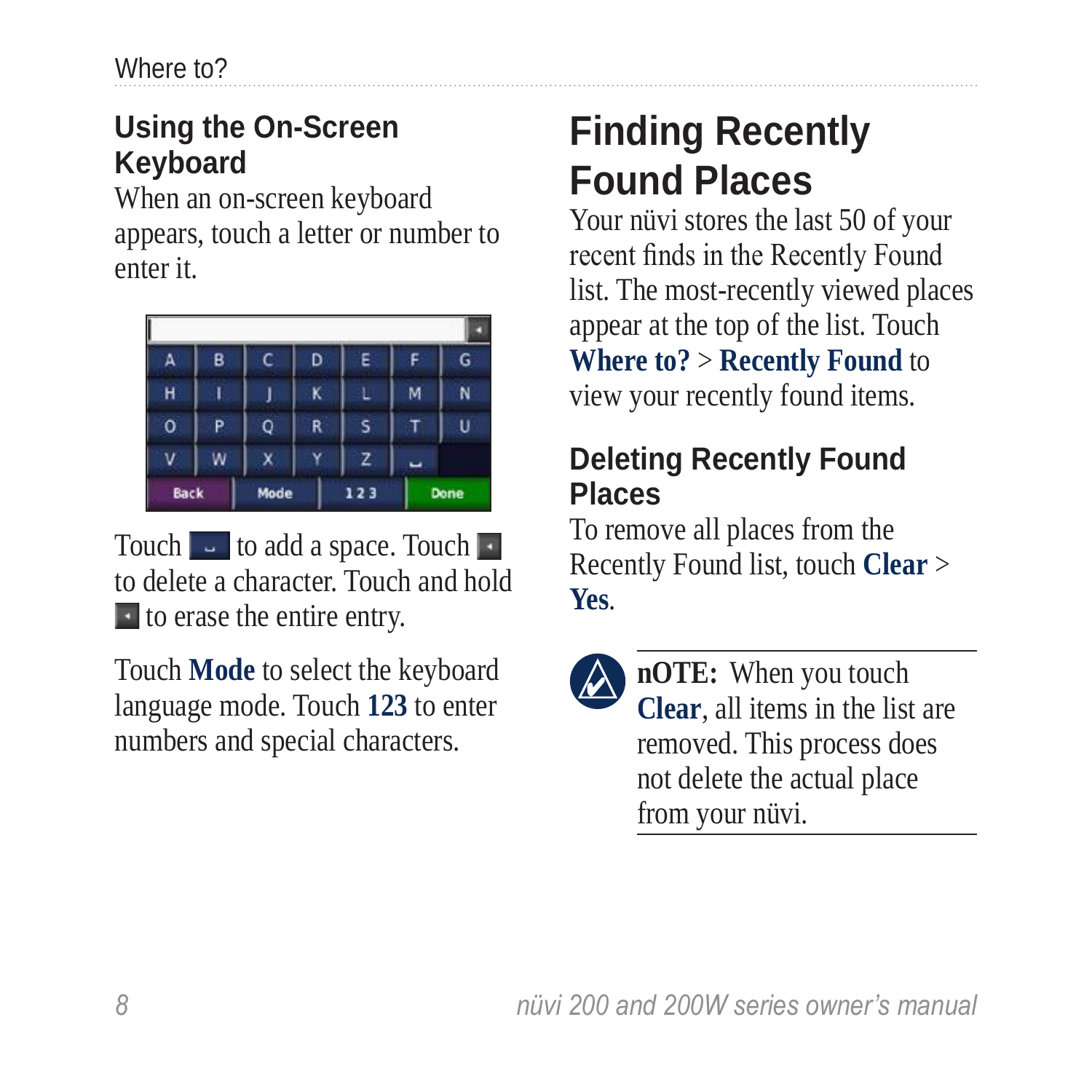## <span id="page-14-0"></span>**Fa vorites**

You can save places in your **Favorites** so you can quickly find them and create routes to them. Your home location is also stored in **Favorites**.

#### **Saving Your Current Legiation**

From the Map page, touch  $\Box$ 

#### **Saving Places You Find**

- 1. From the Go! page, touch **Save**.
- 2. Touch **OK**. The place is saved in **Favorites**.

#### **Finding Saved Places**

- 1. Touch **Where to?**.
- 2. Touch **Favorites**. Your saved locations are listed.

#### **Editing Saved Places**

- 1. Touch **Where to?** > **Favorites**.
- 2. Touch **Edit**.
- 3. Touch an item to edit:
	- **Change Name**—enter a new name, and touch **Done**. **•**
	- **Change Map Symbol** touch a new symbol used to mark this location on the map. **•**
	- **Change Phone Number** enter a phone number, and touch **Done**. **•**
	- **Delete**—touch **Yes** to •remove this item from the Favorites list.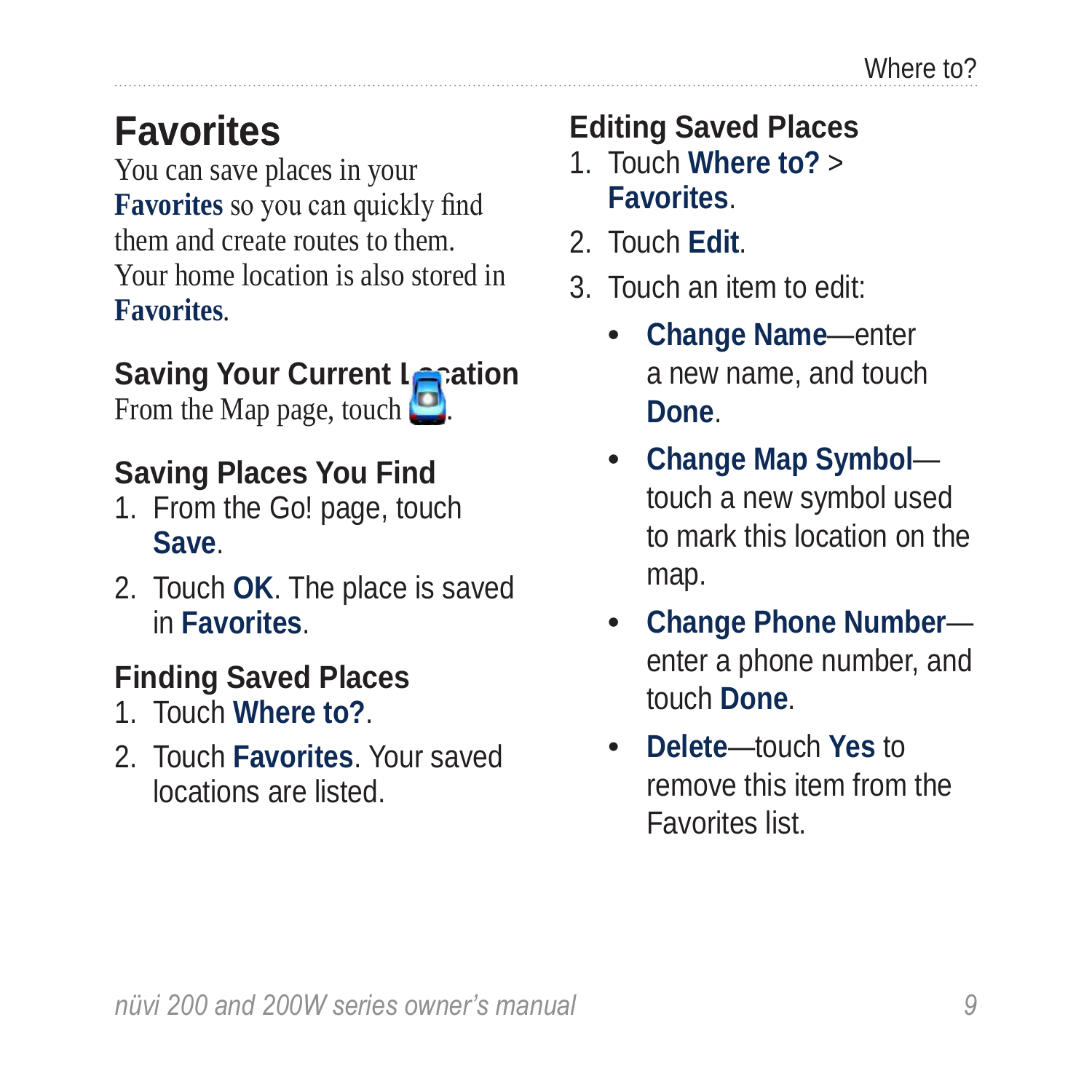# <span id="page-15-0"></span>**Finding a Place Using the Map**

Use the Browse Map page to view different parts of the map. Touch **Where to?** > **Browse Map**.

#### **Tips for Browsing the Map**

- Touch the map, and drag to view different parts of the map.
- Touch  $\pm$  and  $\pm$  to zoom in and out.
- Touch any object on the map. An arrow appears pointing at the object.
- Touch **Save** to save this location. •
- Touch **go!** to navigate to the location. •
- If the GPS mode is off, touch **Set Loc** to set your location to the selected location. (See [page 20](#page-25-1).) •

# **Entering Coordinates**

If you know the geographic coordinates of your destination, you can use your nüvi to navigate to your destination using the latitude and longitude coordinates. This can be especially helpful when geocaching.

- 1. Touch **Where to?** > **Coordinates**.
- 2. Touch a box to enter a coordinate.
- 3. Touch **Format** to change the type of coordinates. Because different maps and charts use different coordinate formats, the nüvi allows you to select the correct coordinate format for the type of map you are using.
- 4. Enter the coordinates, and touch **Next**.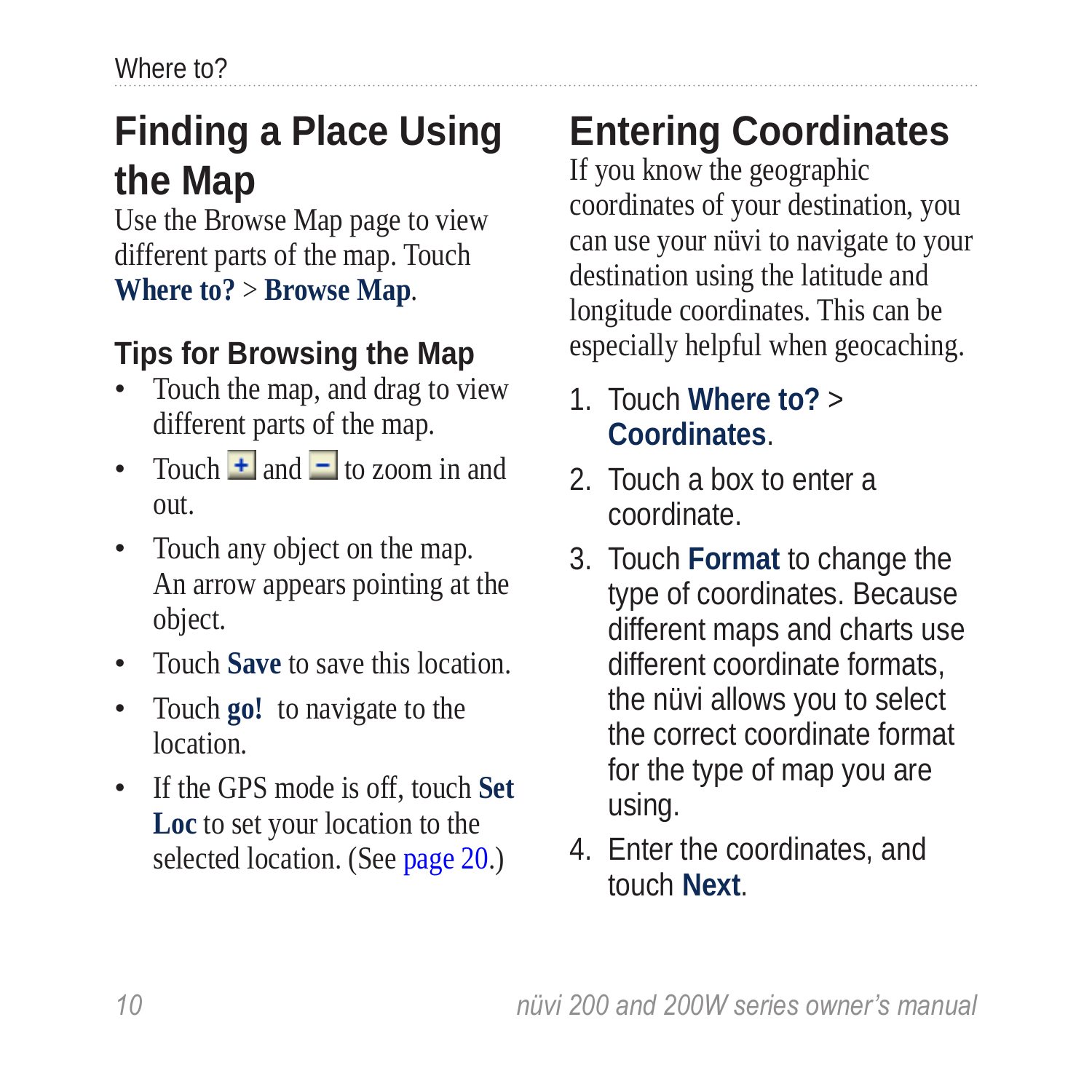# <span id="page-16-0"></span>**Searching Near Another Location**

- 1. Touch **Where to?** > **Near…**.
- 2. Select an option:
	- **Where I Am Now**—search **•** near your current location.
	- **A Different City**—search **•** near the city you enter.
	- **My Current Route** search along your active route. **•**
	- **My Destination**—search **•** near your current destination.

# **Navigating Off Road**

If you are not following roadways as you navigate, use Off Road mode. Touch **Tools** > **Settings** > **navigation** > **Route Preference** > **Off Road** > **OK**.

# **Walking to a Destination**

If you are walking to your destination, use Pedestrian mode to optimize your route for walking. Touch **Tools** > **Settings** > **System** > **Usage Mode** > **Pedestrian** > **OK**.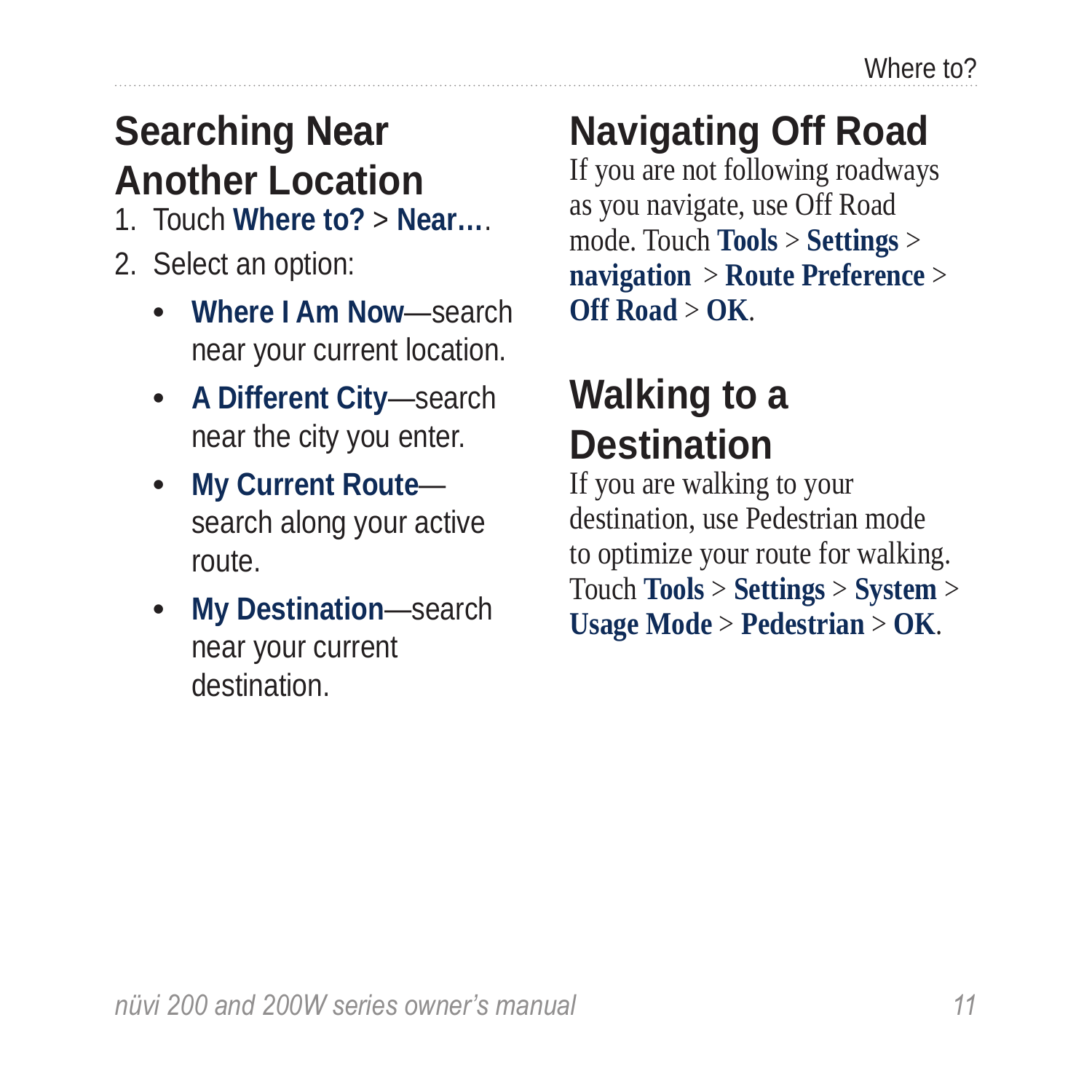# <span id="page-17-0"></span>**Using the Map**

Your route is marked with a magenta line. As you travel, your nüvi guides you to your destination with voice prompts, arrows on the map, and directions at the top of the map. A checkered flag marks your destination.

If you depart from the original route, your nüvi recalculates the route and provides new directions.



**t** Touch to view the turn list.



- **2** Touch to zoom in and zoom out.
- **3** Touch to save your current **location**
- **4** Touch to view the trip computer.

| <b>NE</b>        |                   | 1.0 <sub>7</sub><br>000000.0 |
|------------------|-------------------|------------------------------|
| 0.0 <sub>z</sub> | 0.2 <sub>z</sub>  | 10.4 <sub>7</sub>            |
| 01:31            | 00:50             | 01:31                        |
| Back             | <b>Reset Trip</b> | <b>Reset Max</b>             |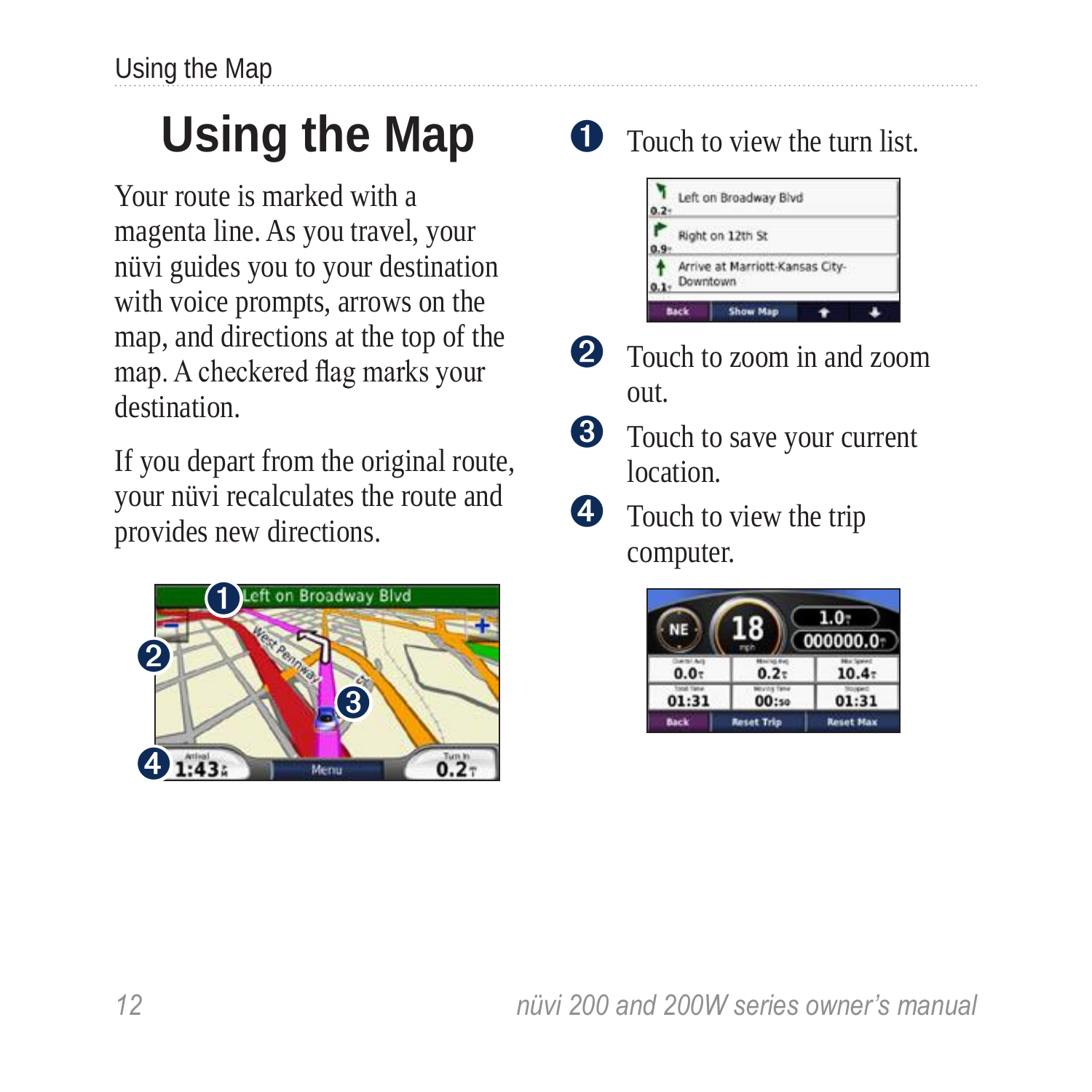# <span id="page-18-0"></span>**Trip Computer**

The trip computer displays your current speed and provides helpful statistics about your trip.

To view the trip computer, touch the **Speed** field on the map.

If you make frequent stops, leave the nüvi turned on so it can accurately measure elapsed time during the trip.

#### **Resetting the Trip Computer**

Reset the trip computer before beginning a trip. From the map, touch the **Speed** field. Touch **Reset Trip** to reset the information on the trip computer. Touch **Reset Max** to reset the maximum speed.

# **Turn List**

When you are navigating a route, the turn list displays turn-by-turn instructions for your entire route and the distance between turns.

Touch the text bar on the top of the map to open the turn list. Touch a turn on the list to view the next turn page for that turn. Touch **Show Map** to view the entire route on the browse map page.

# **Next Turn**

When you are navigating a route, the next turn shows the turn on the map and the distance and time left before you reach the turn.

To view an upcoming turn on the map, touch any turn from the turn list.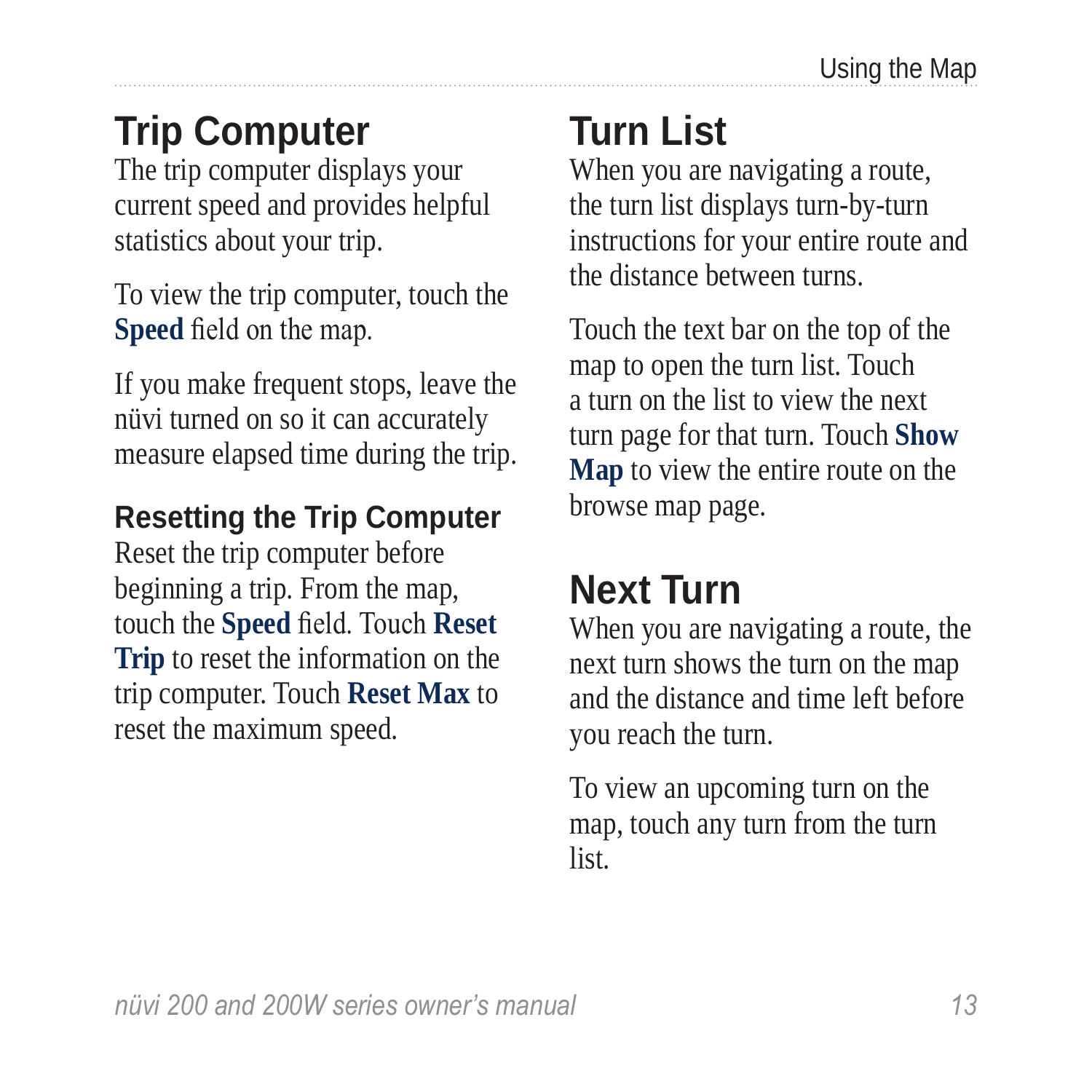# <span id="page-19-0"></span>**Managing Files**

You can store files, such as JPEG image files, in the internal memory on the nüvi or on a memory card.



**nOTE:** The nüvi is not compatible with Windows® 95, 98, Me, or Windows NT®. It is also not compatible with Mac® OS 10.3 and earlier. This is a common limitation of most USB mass storage devices.

# **Supported File Types**

- JPEG and JPG image files: see [page 16](#page-21-1) •
- Maps and GPX waypoint files from MapSource®: see [page 30](#page-35-1) •
- GPI custom POI files from Garmin's POI Loader: see [page](#page-36-1)  [31](#page-36-1)

#### **Loading Files Step 1: Insert a Memory Card (Optional)**

To insert or remove the memory card, press it in until it clicks.

#### **Step 2: Connect the USB Cable**

The USB cable is an optional accessory. To purchase the USB cable and other accessories, go to <http://buy.garmin.com>or contact your Garmin dealer.

Connect the mini-USB connector to the back of the nüvi. Connect the larger end of the cable to an available USB port on your computer.

Your nüvi and memory card appear as removable drives in My Computer on Windows computers and as mounted volumes on Mac computers.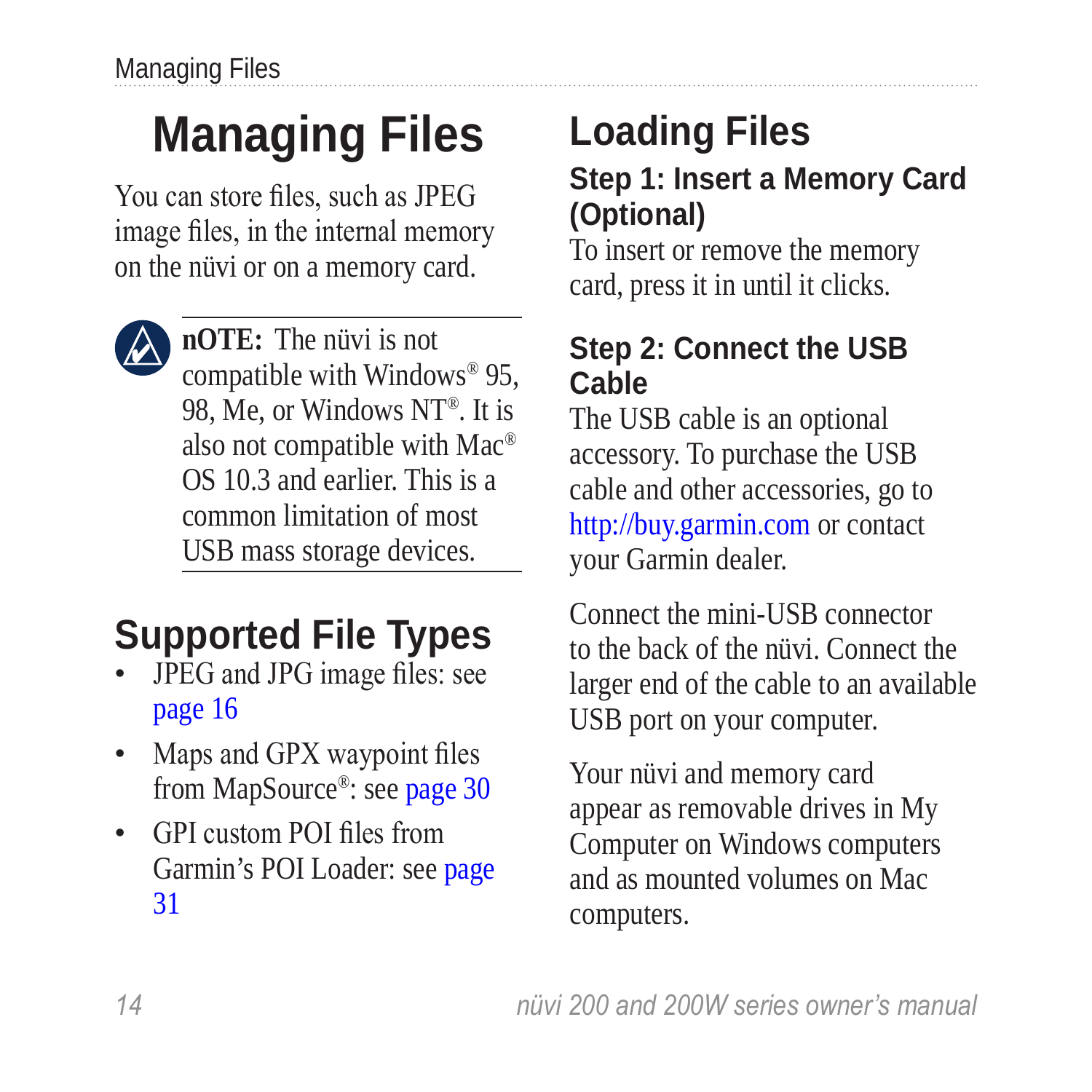<span id="page-20-0"></span>

**nOTE:** Some operating systems or computers with multiple network drives can not display the nüvi drives. See your operating system Help file to learn how to map the drives.

#### **Step 3: Transfer Files to Your nüvi**

Copy and paste files from your computer into the nüvi drives/ volumes.

- 1. Browse your computer for the file you want to copy.
- 2. Highlight the file, and click **Edit** > **Copy**.
- 3. Open the "Garmin" or memory card drive/volume.
- 4. Click **Edit** > **Paste**. The file appears in the list of files in the nüvi memory or on the memory card.

#### **Step 4: Eject and Unplug the USB Cable**

When you are finished transferring files, click  $\leq$  in your toolbar (system tray), or drag the volume icon to the **Trash** on Mac computers. Unplug your nüvi from your computer.

# **Deleting Files**

Connect the nüvi to your computer, and open the nüvi or memory card drive/volume. Highlight the file you want to delete, and press the **Delete** key on the computer keyboard.

**CaUTiOn:** If you do not know the purpose of a file, do not delete it. Your nüvi memory contains important system files that should not be deleted.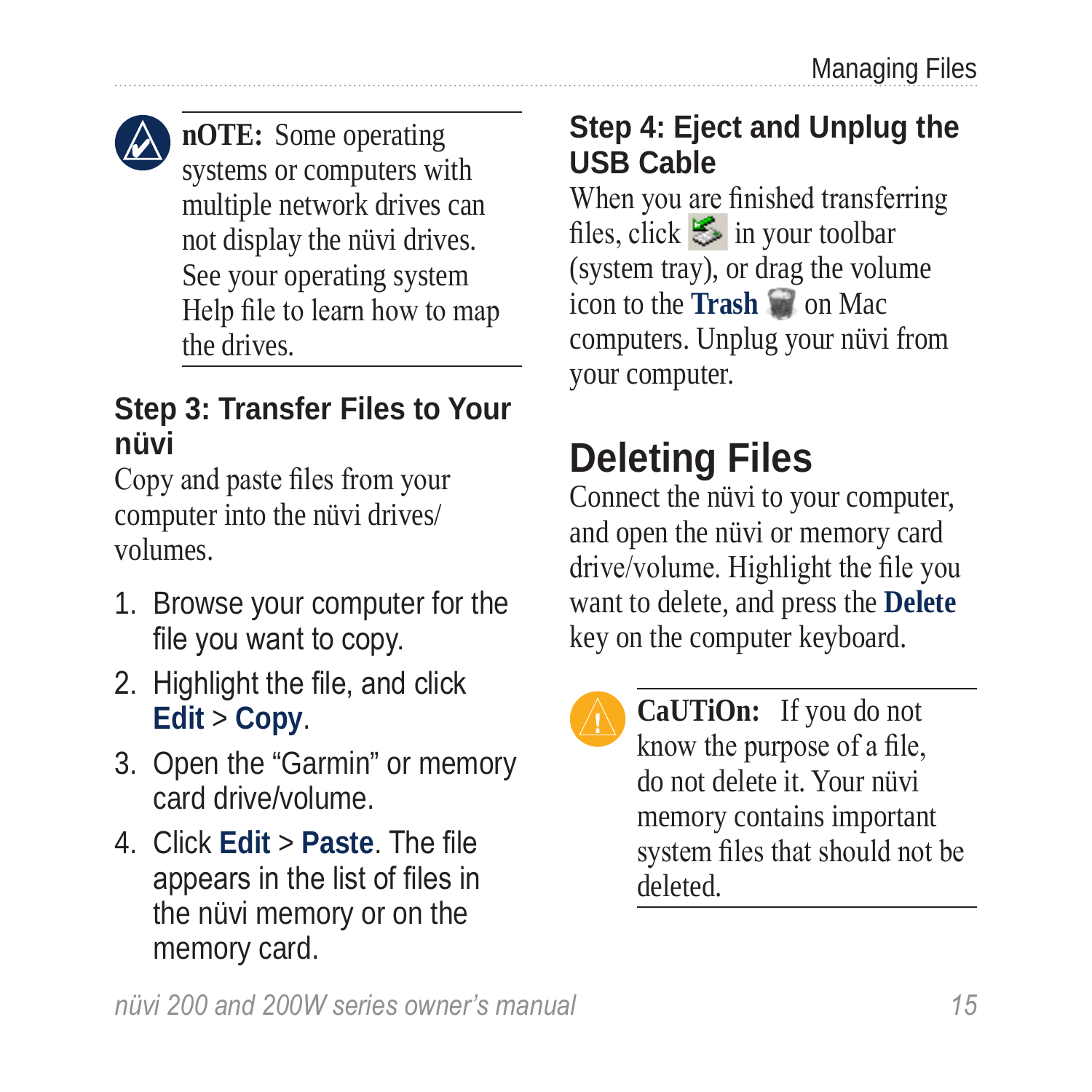# <span id="page-21-0"></span>**Using the Tools**

The Tools menu provides many features that are helpful when you are traveling. From the Menu page, touch **Tools** (or ) to access the Tools menu.



# **Settings**

For information about the settings, see [pages 20](#page-25-2)[–24.](#page-29-1)

# **Help**

Touch **Help** to get information about using your nüvi.

# <span id="page-21-1"></span>**Picture Viewer**

Use the picture viewer to view pictures that you have stored in your nüvi or on a memory card.

#### 1. Touch **Tools** > **Picture Viewer**.

- 2. Touch a picture to view a larger image of it.
- 3. Touch the arrows to view all the images.

## **Viewing a Slide Show**

Touch **Slide Show** to start a slide show, which displays each image for a few moments and then displays the next image.

Touch anywhere on the screen to stop the slide show. Touch **Stop** to return to the list of pictures. Touch **Resume** to resume the slide show. Touch  $\begin{bmatrix} - \\ - \end{bmatrix}$  and  $\begin{bmatrix} - \\ \end{bmatrix}$  to zoom out and to zoom in.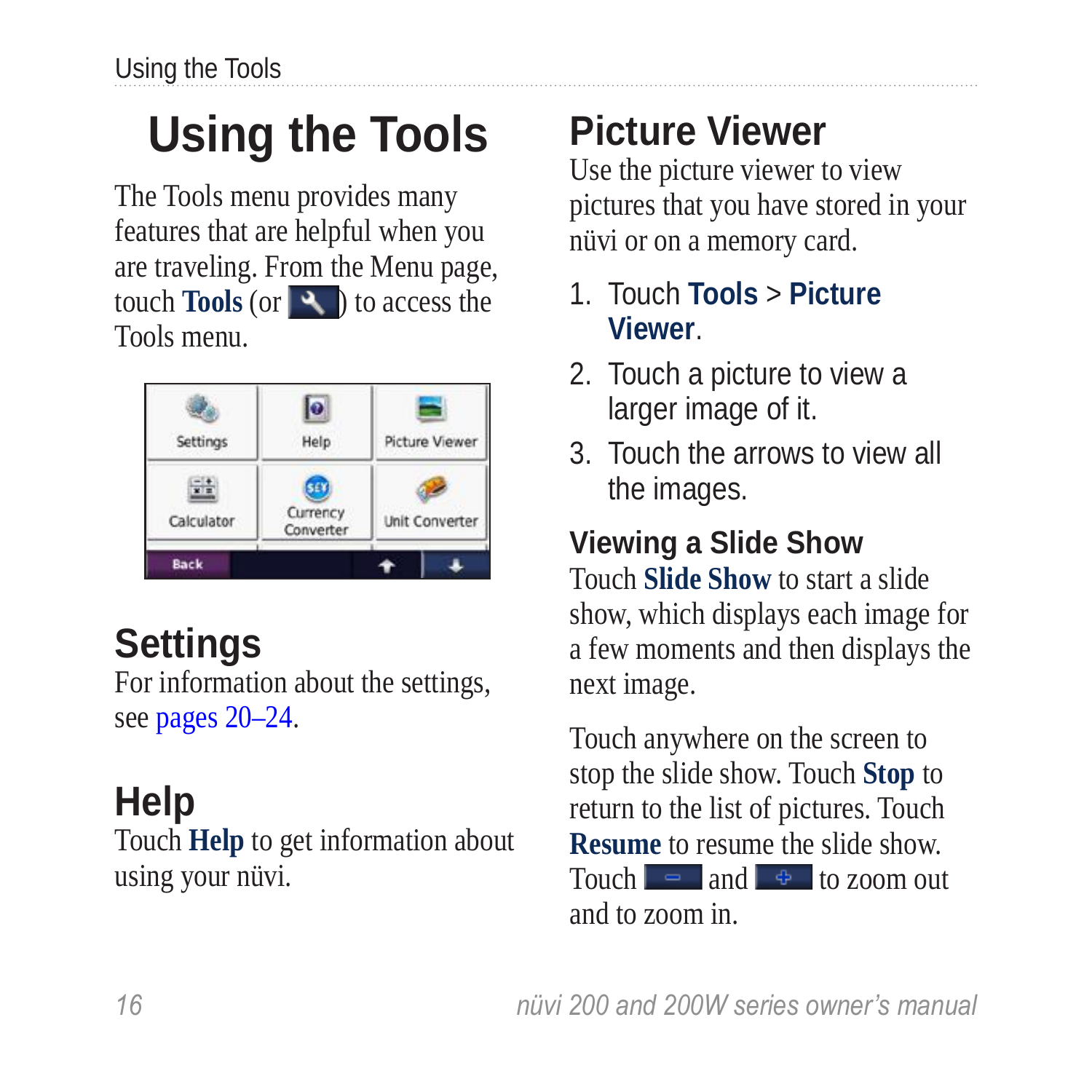## <span id="page-22-0"></span>**Calculator**

- 1. Touch **Tools** > **Calculator**.
- 2. Enter the first number of your calculation.
- 3. Touch an operator (**÷**, **×**, **-**, or **+**).
- 4. Enter the second number of your calculation.
	- Touch **.** to add a decimal. •
	- Touch **±** to make the number negative or positive.
	- Touch **%** to make the number a percent (0.01).
	- Touch **C** to clear the entry.
- 5. Touch **=**.
- 6. Touch **C** to perform a new calculation.

# **Currency Converter**

- 1. Touch **Tools** > **Currency Converter**.
- 2. Touch a currency button to change the currency.
- 3. Select a currency, and touch **OK**.
- 4. Touch the rectangle next to the currency you want to convert.
- 5. Enter the number. Touch **Done**.
- 6. Touch **Clear** to convert a different value.



**TiP:** Touch and hold **to** erase the entire entry.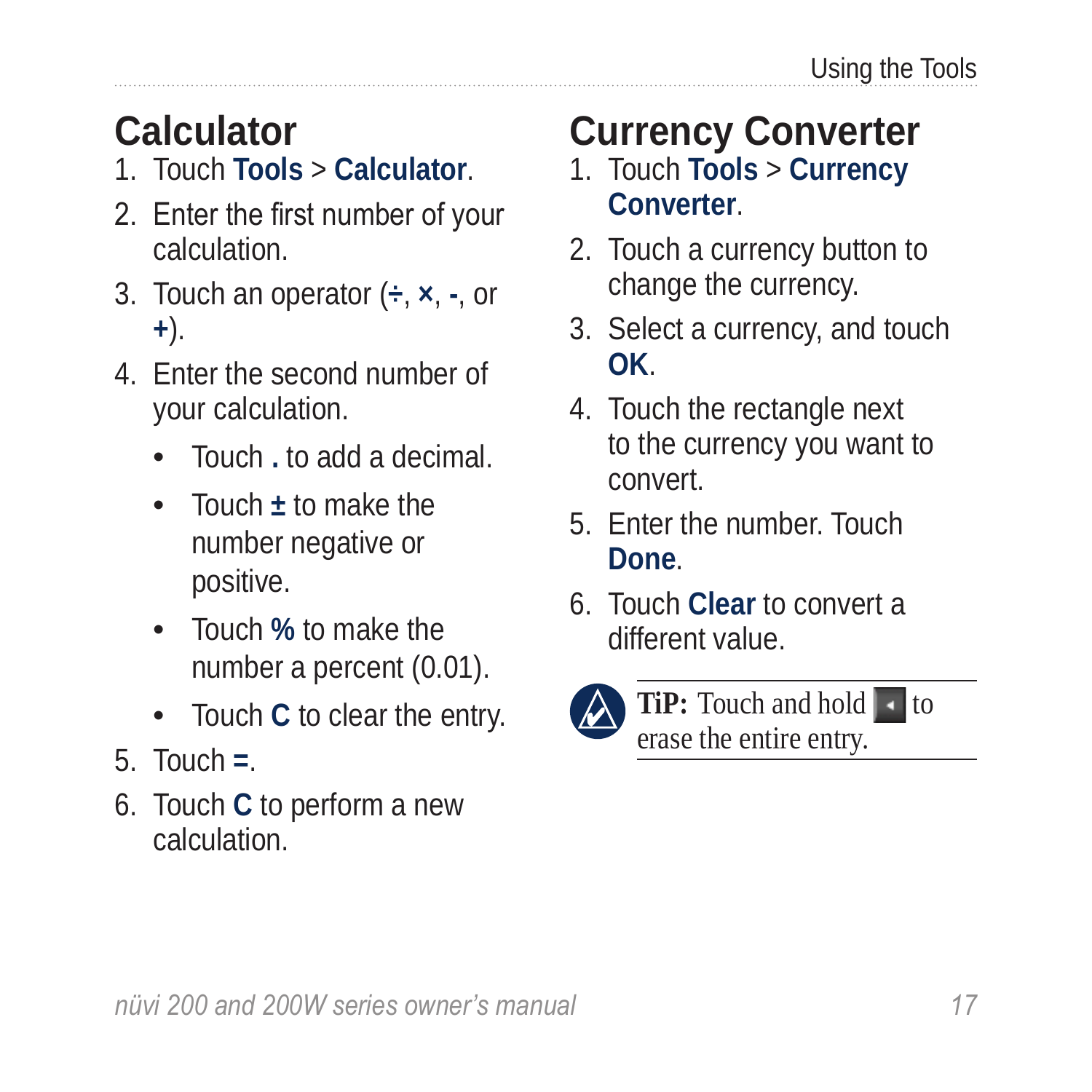#### <span id="page-23-0"></span>**Updating Conversion Rates**

The nüvi allows you to update the currency conversion rates manually so that you are always using the most current rates.

- 1. Touch **Tools** > **Currency Converter** > **Update**.
- 2. Touch the rate you want to update.
- $3.$  Touch  $\blacktriangleright$  to erase the current rate. Enter a new rate, and touch **Done**.
- 4. Touch **Save** to finish.



**Tip:** Touch **Restore** to use the original rate.

# **Unit Converter**

- 1. Touch **Tools** > **Unit Converter**.
- 2. Touch **Conversion**, select a type of measurement, and touch **OK**.
- 3. Touch a unit of measure that you want to change.
- 4. Select a unit of measure, and touch **OK**. Repeat, if necessary.
- 5. Touch the blank rectangle to enter a value.
- 6. Enter a value, and touch **Done**. The unit is converted.
- 7. Touch **Clear** to convert another value.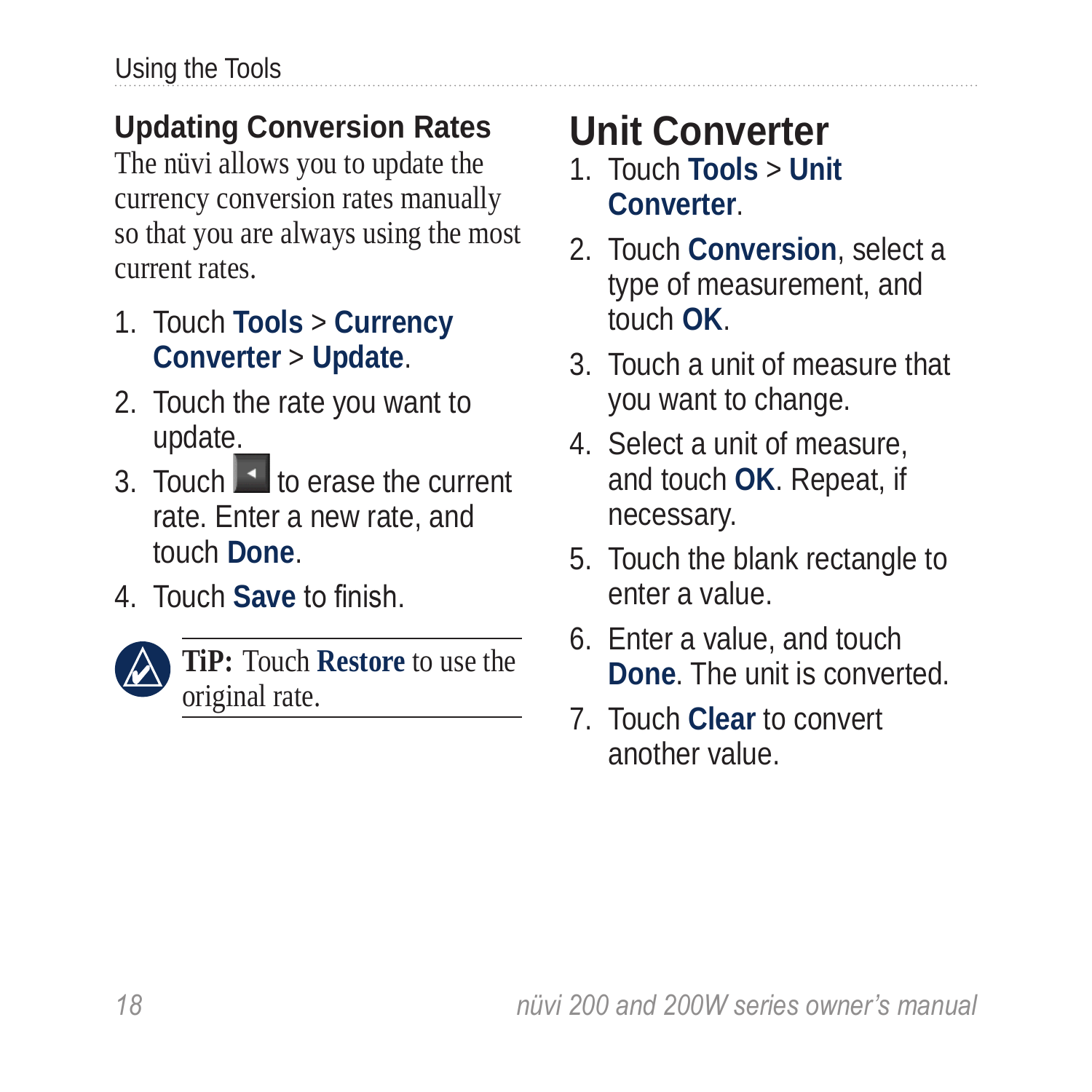# <span id="page-24-0"></span>**World Clock**

- 1. Touch **Tools** > **World Clock**.
- 2. To change a city listed, touch the city.
- 3. Select a new time zone (or city). Touch **OK** when done.
- 4. Touch **World Map** to view a map.
- 5. Nighttime hours are shown in the shaded area. Touch **World Clock** to view the clocks again, or **Back** to exit.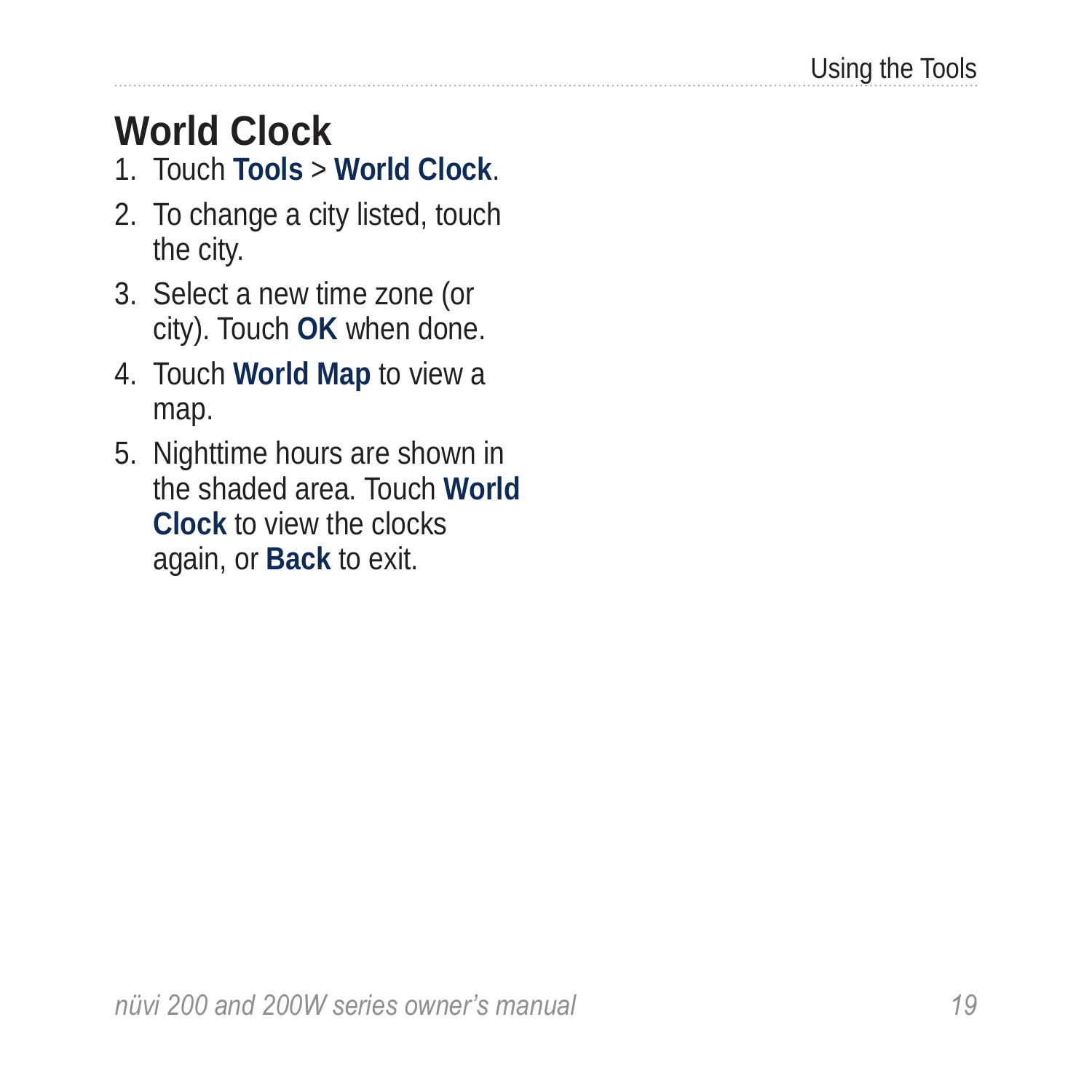# <span id="page-25-2"></span><span id="page-25-0"></span>**Customizing the nüvi**

1. Touch **Tools** > **Settings**.

| System      |         |  |
|-------------|---------|--|
| Display     |         |  |
| Navigation  |         |  |
| Time        |         |  |
| <b>Back</b> | Restore |  |

- 2. Touch the setting you want to change.
- 3. Touch the button next to the setting name to change it.

## **Changing the System Settings**

Touch **Tools** > **Settings** > **System**.

<span id="page-25-1"></span>**gPS Simulator**—turn on the simulator to turn off the GPS mode and simulate navigation and to save battery power.

**Usage Mode**—specify how you will be navigating to optimize routes: **automobile** , **Bicycle**, or **Pedestrian**.

**Units**—change units of measure to **Kilometers** or **Miles**.

<span id="page-25-3"></span>**about** —display the nüvi software version number, the unit ID number, and the audio version number. You need this information when you update the system software or purchase additional map data (see [page 30](#page-35-1)).

**Restore**—restore the system settings.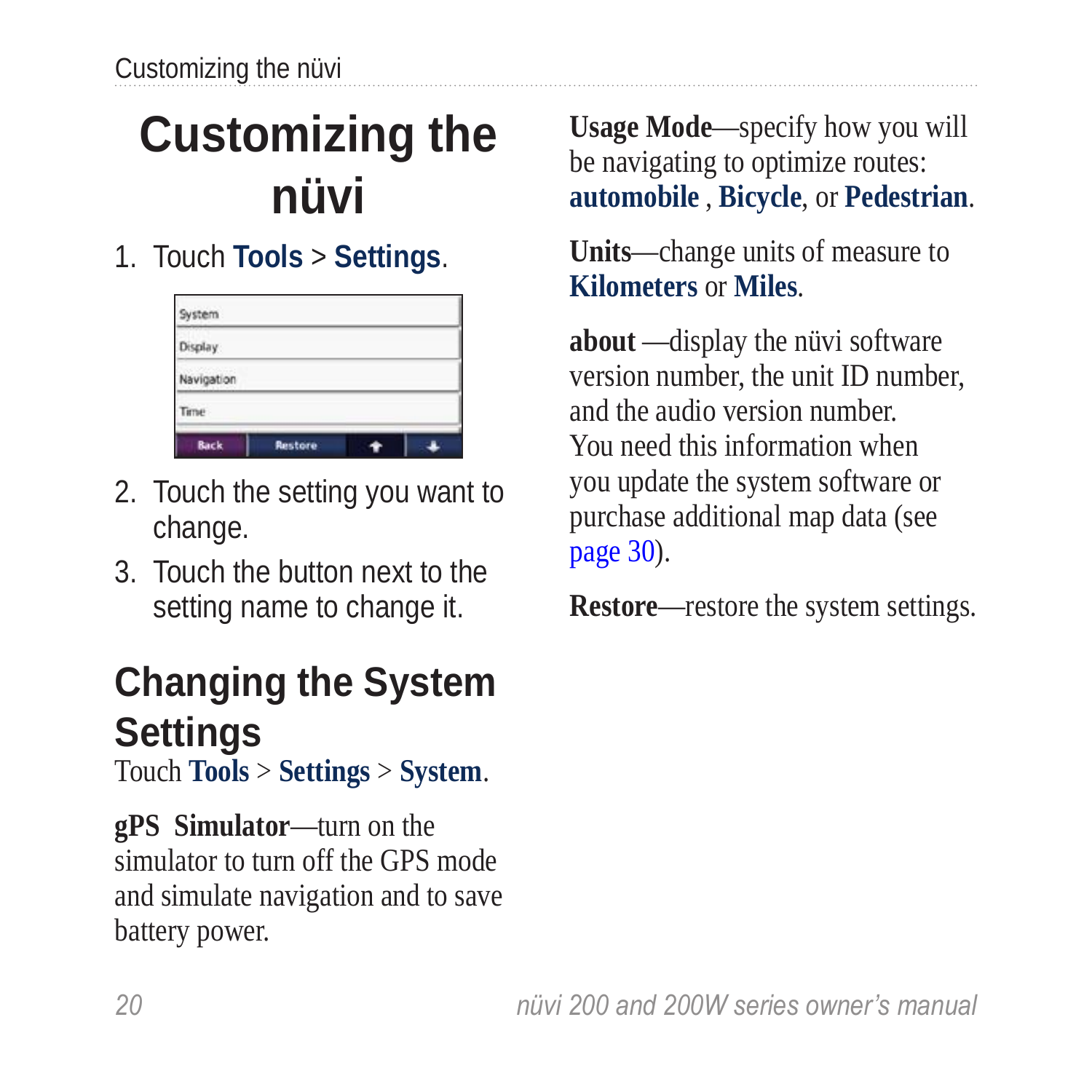# <span id="page-26-0"></span>**Adjusting the Display Settings**

Touch **Tools** > **Settings** > **Display**.

**Color Mode**—select **Daytime** for a light background, **nighttime**  for a dark background, or **auto** to automatically switch between the two.

**Screen Shot**—turn on Screen Shot mode. Touch  $\mathbf{t}$  to take a screen shot. The picture bitmap file is saved in the **scrn** folder on the nüvi drive.

**Brightness**—adjust the backlight brightness level. Reducing the backlight brightness increases your battery life.

**Restore—restore** the original display settings.

#### **Changing the Navigation Settings** Touch **Tools** > **Settings** >

**navigation** .

**Route Preference**—select a preference for calculating your route:

- **Faster Time**—to calculate routes that are faster to drive but can be longer in distance. **•**
- **Shorter Distance**—to calculate routes that are shorter in distance but can take more time to drive. **•**
- **Off Road**—to calculate point-topoint routes (without roads). •

**a voidances**—select the road types you want to avoid on your routes.

**Restore**—restore the original navigation settings.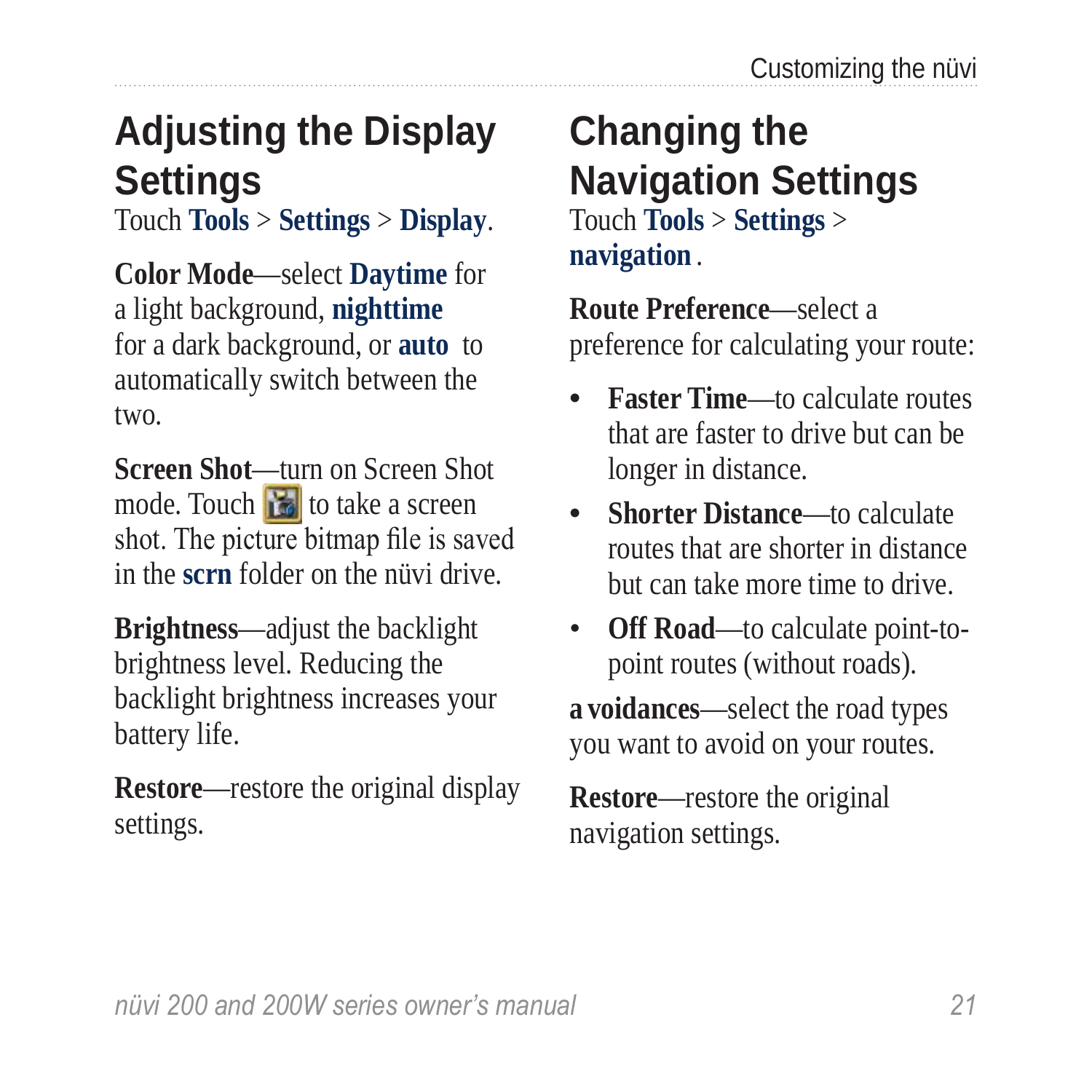<span id="page-27-0"></span>Customizing the nüvi

# **Updating the Time Settings**

Touch **Tools** > **Settings** > **Time**.

**Time Format**—select a 12-hour, 24-hour, or UTC time format.

**Time Zone**—select a time zone or nearby city from the list.

**Daylight Saving**—set to **On**, **Off** , or **auto** , if it is available.

**Restore**—restore the original time settings.

#### **Setting the Languages** Touch **Tools** > **Settings** > **Language**.

**Voice**—change the language for voice prompts.

**Text**—change all on-screen text to the selected language. Changing the text language does not change the language of user-entered data or map data, such as street names.

**Keyboard**—select the keyboard for your language. You can also change the keyboard language mode from any keyboard by touching the **Mode**  button.

**Restore—**restore the original language settings.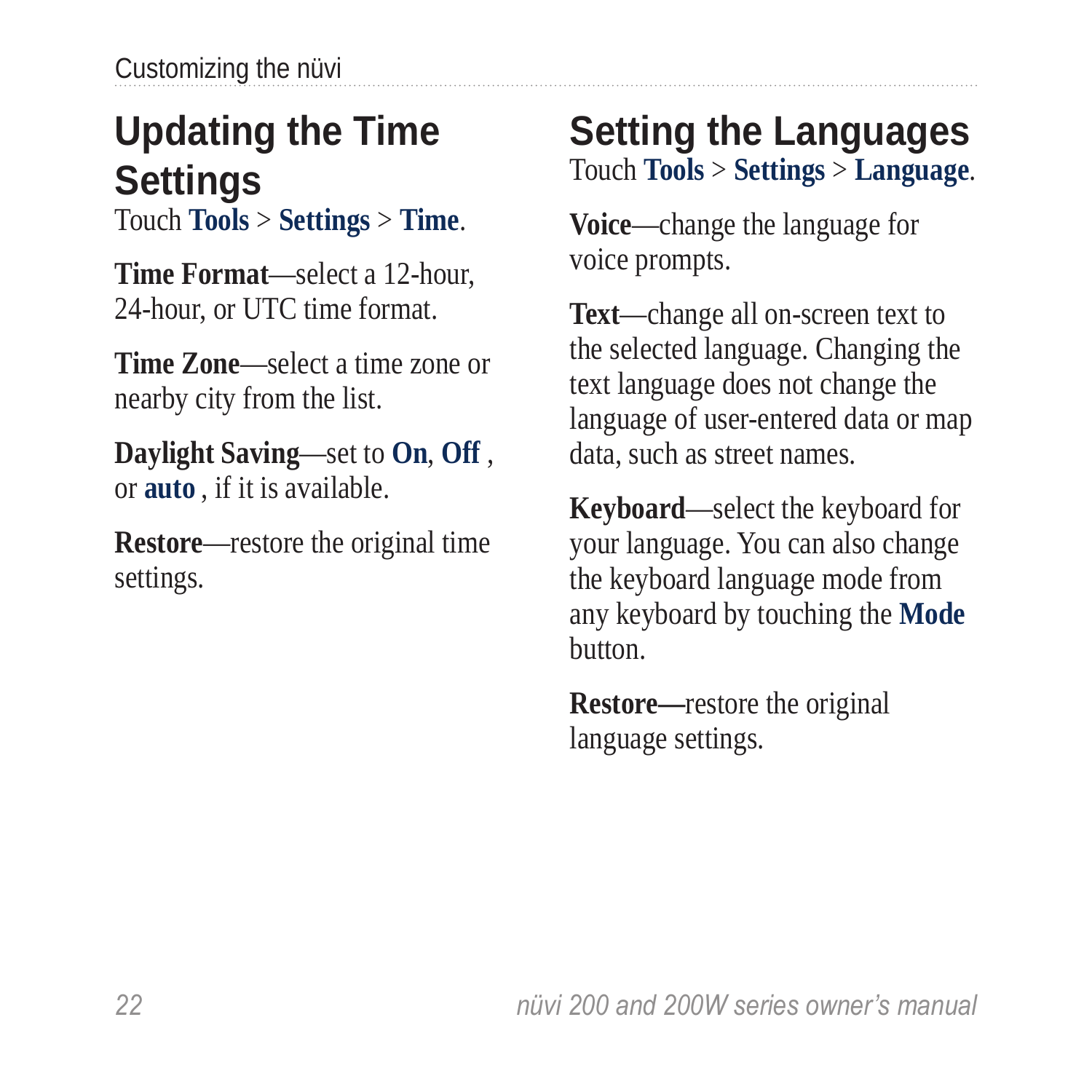# <span id="page-28-0"></span>**Changing Security Settings**

Touch **Tools** > **Settings** > **Security**.

**garmin Lock** —turn on Garmin Lock™ to lock your nüvi. Enter a 4-digit PIN, and set a security location. For more information, see [page 25.](#page-30-1)

**Safe Mode**—turn safe mode on or off. When your vehicle is moving, safe mode disables all functions that require significant operator attention and could become a distraction while driving.

**Restore**—restore the original security settings. Note that restoring the security settings will not clear your Garmin Lock PIN or security **location** 

# **Changing the Map Settings**

Touch **Tools** > **Settings** > **Map**.

**Map Detail**—adjust the amount of detail shown on the map. Showing more detail can cause the map to redraw slower.

**Map View**—select a map perspective.

- **Track Up**—display the map in two dimensions (2D) with your direction of travel at the top. •
- **north Up**—display the map in 2D with North at the top. **•**
- **3D**—display the map in three dimensions (3D) in Track Up. **•**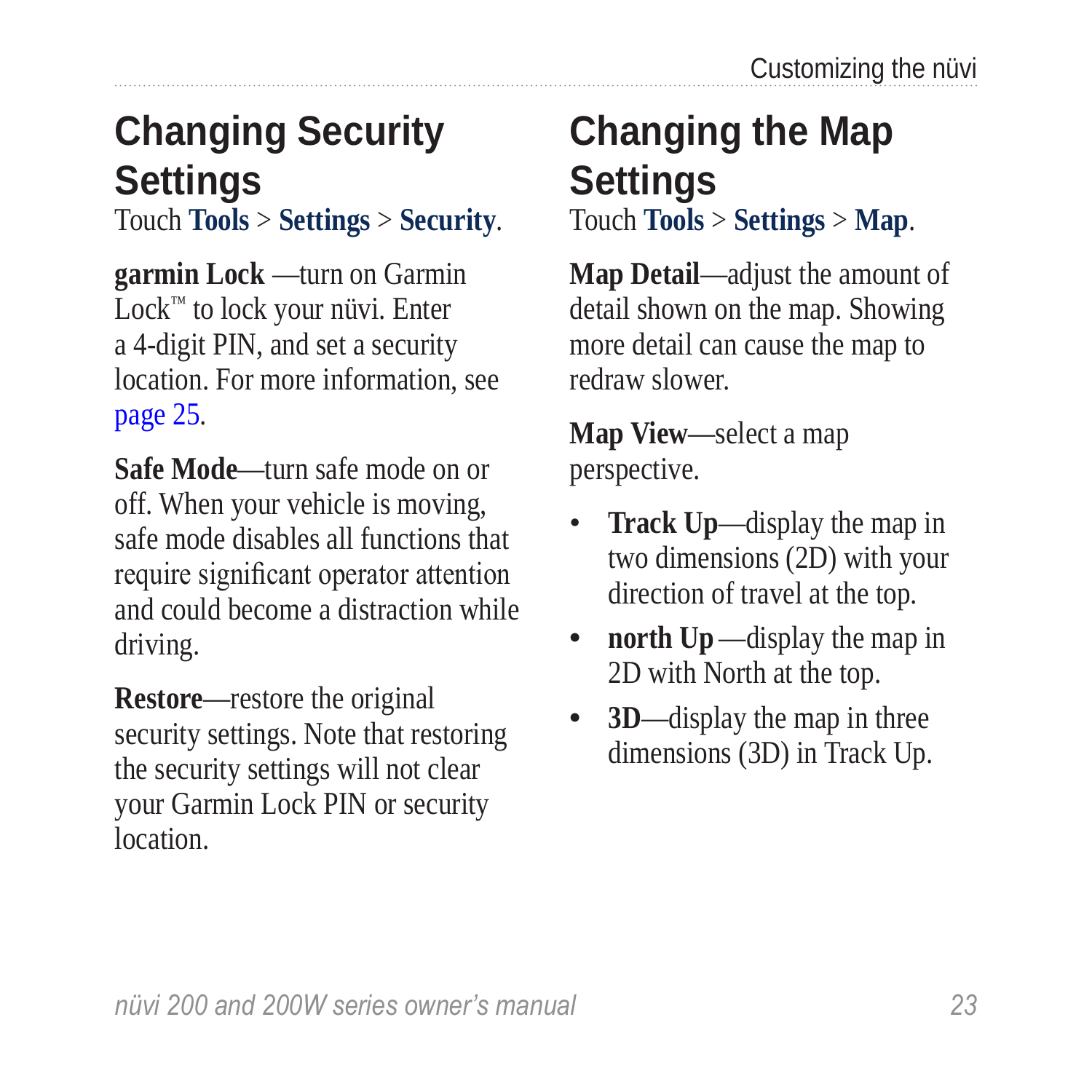<span id="page-29-0"></span>**Vehicle**—touch **Change** to change the icon used to display your position on the map. Touch the icon you want to use, and then touch **OK**. Download additional vehicle icons at <www.garmin.com/vehicles>.

**Map info**—view the maps and the version of each map loaded on your nüvi. Touch a map to enable (check mark) or disable (no check mark) that map.

**Restore**—restore the original map settings.

# **Changing the Proximity Points Settings**

You must have proximity points (such as custom POIs or a safety camera database) loaded to adjust the proximity points settings. See [page 31](#page-36-1). Touch **Tools** > **Settings** > **Proximity Points**.

**Proximity alerts** —turn the alerts on or off when you approach custom POIs or safety cameras.

**Restore**—restore the proximity points settings.

# <span id="page-29-1"></span>**Restoring All Settings**

- 1. Touch **Tools** > **Settings**.
- 2. Touch **Restore**.
- 3. Touch **Yes**.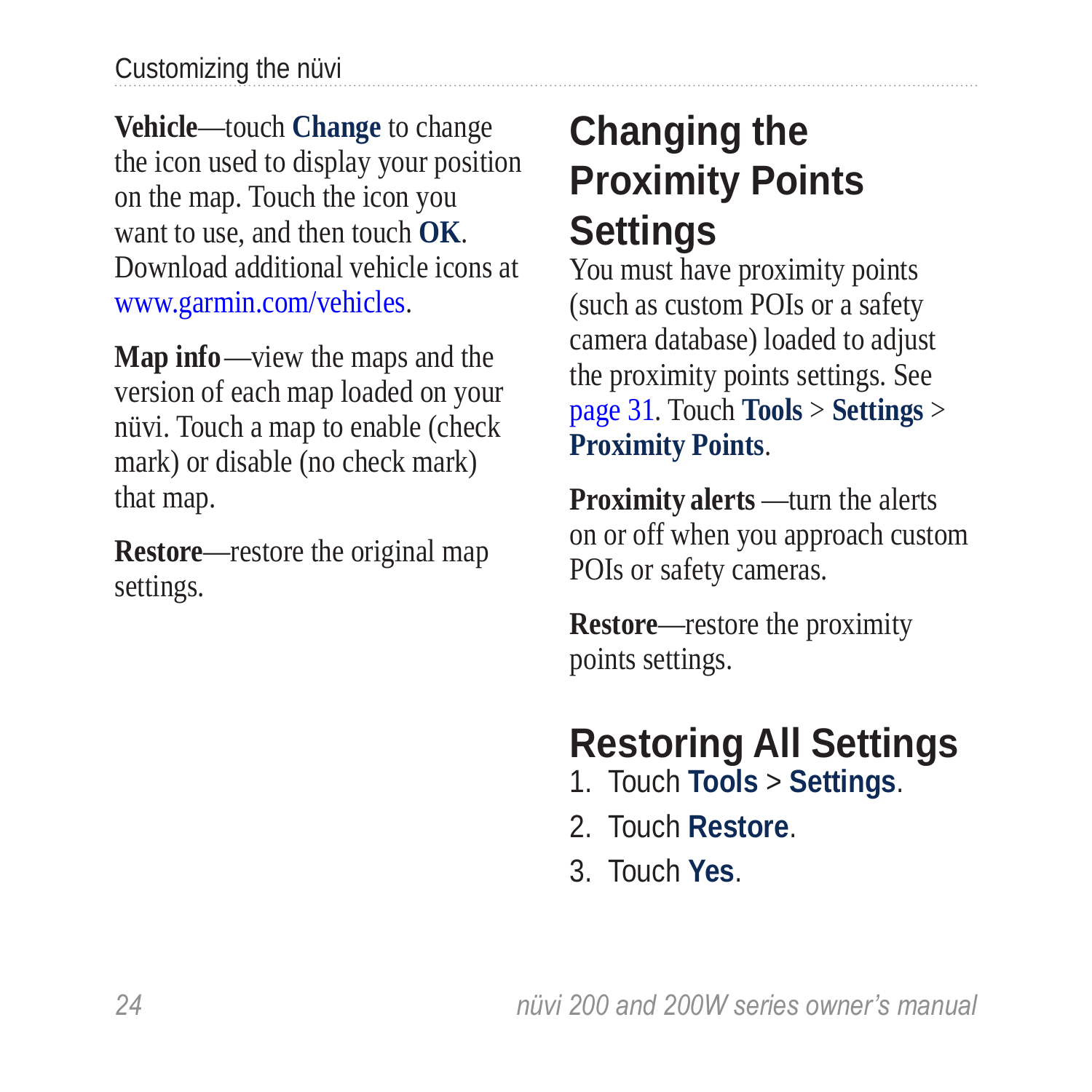# **Appendix**

# <span id="page-30-0"></span>**Avoiding Theft**

- To avoid theft, remove the unit and mount from sight when not in use. Remove the residue left on the windshield by the suction cup. •
- Do not keep your unit in the glove compartment.
- Register your product at [http://my.garmin.com.](http://my.garmin.com)
- Use the Garmin Lock feature. •

# <span id="page-30-1"></span>**Locking Your nüvi**

Garmin Lock is a theft-deterrent system that locks your nüvi. Each time you turn on the nüvi, enter the PIN or drive to the security location.

- 1. Touch **Tools** > **Settings** > **Security**.
- 2. Touch the button below **Garmin Lock**.
- 3. Enter a 4-digit PIN and drive to a security location.

Your security location should be a location you return to often, such as your home. If the nüvi has satellite signals and you are at the security location, you do not need to enter the PIN.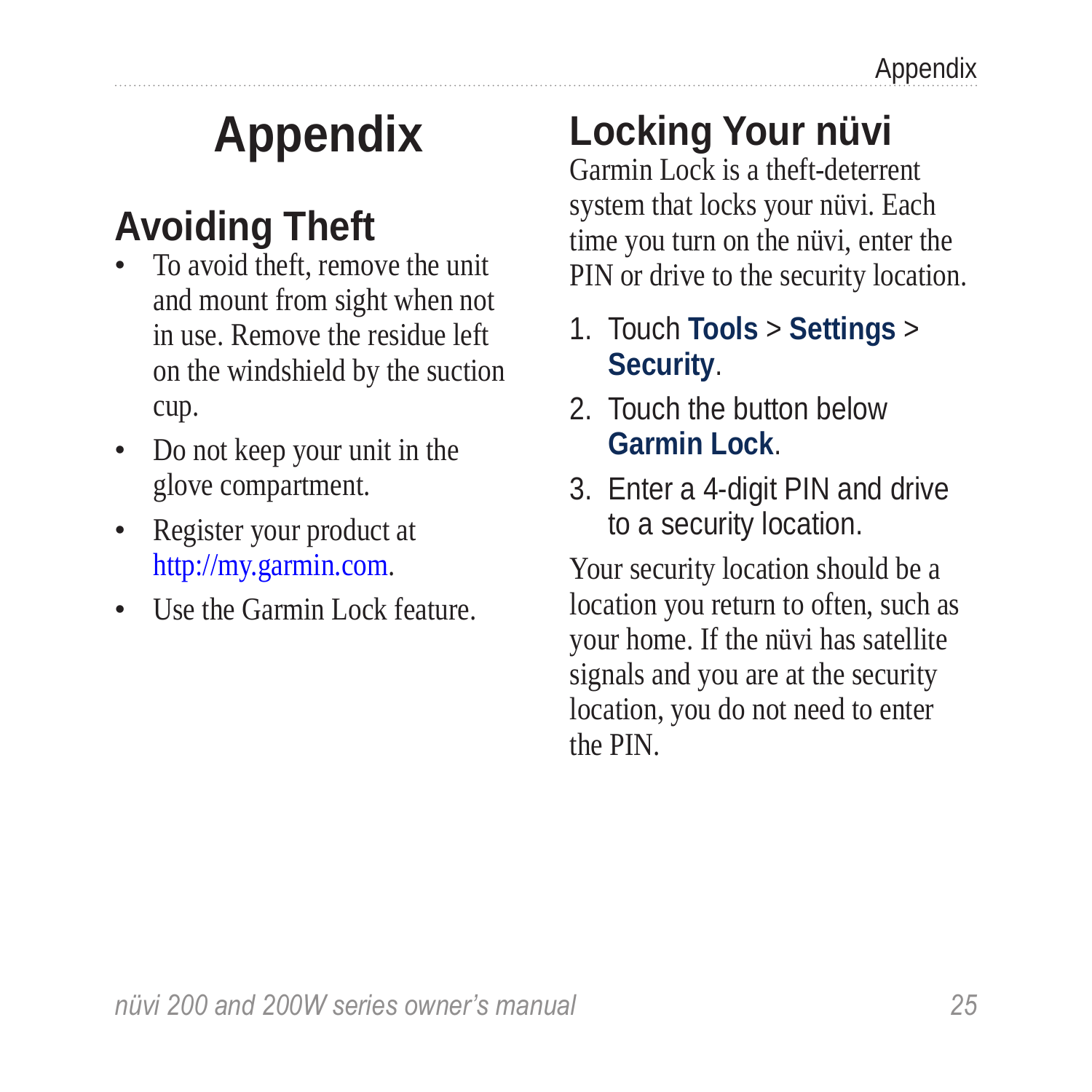<span id="page-31-0"></span>

**nOTE:** If you forget your PIN and your security location, you must send your nüvi to Garmin to get it unlocked. You must also send a valid product registration or proof of purchase.

# <span id="page-31-2"></span>**Calibrating the Screen**

If the touch screen is not responding properly, calibrate the touch screen.

- 1. Turn off the nüvi.
- 2. Turn on the nüvi and hold the **Power** key to the left for about 30 seconds until the calibration screen appears (white screen with "Press dot").

# <span id="page-31-1"></span>**Resetting Your nüvi**

If your nüvi stops responding, turn the nüvi off, and then turn it back on. If this does not help, reset your nüvi.

Depending on your nüvi model, you can reset your nüvi one of two ways:

- Press and hold the **Reset** button on the bottom of the nüvi for several seconds. •
	- **CaUTiOn:** Do not reset your nüvi with a ballpoint pen or other sharp object, which can damage the unit or the battery.
- If your nüvi does not have a **Reset** button, slide the **Power** key to the left and hold it for 8 seconds. •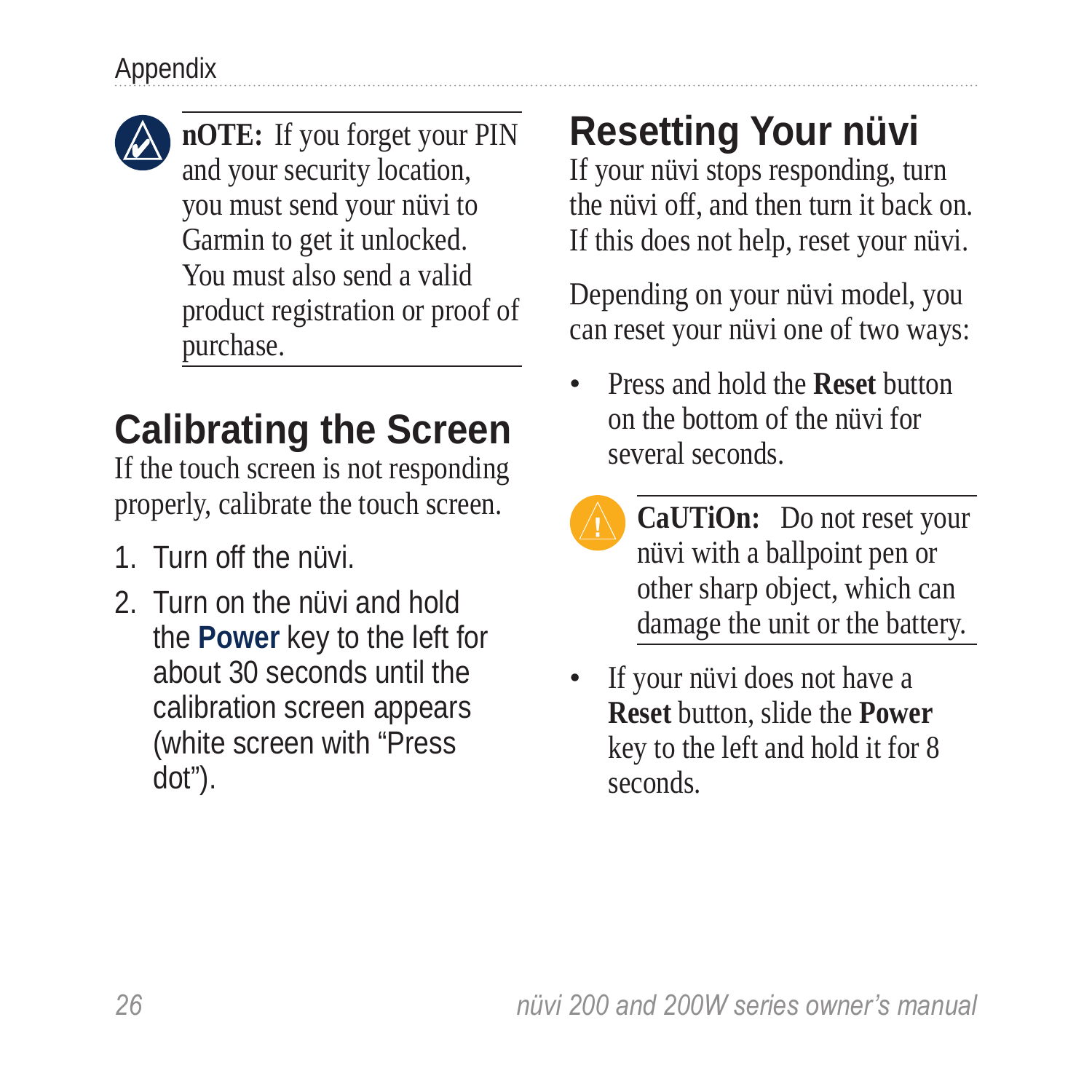## <span id="page-32-0"></span>**Updating the Software**

- 1. Go to [www.garmin.com](www.garmin.com/products/webupdater) [/products/webupdater](www.garmin.com/products/webupdater), and download WebUpdater to your computer.
- 2. Connect the nüvi to your computer using the mini-USB cable.
- 3. Run WebUpdater, and follow the on-screen instructions.

After confirming that you want to perform an update, WebUpdater automatically downloads the update and installs it on your nüvi.

# **Clearing User Data**



Ca**UTiOn:** This deletes all user-entered information.

- 1. Hold your finger on the lowerright corner of the nüvi screen while turning on the nüvi.
- 2. Keep your finger pressed until the pop-up window appears.
- 3. Touch **Yes** to clear all user data.

All original settings are restored. Any items that you have saved are erased.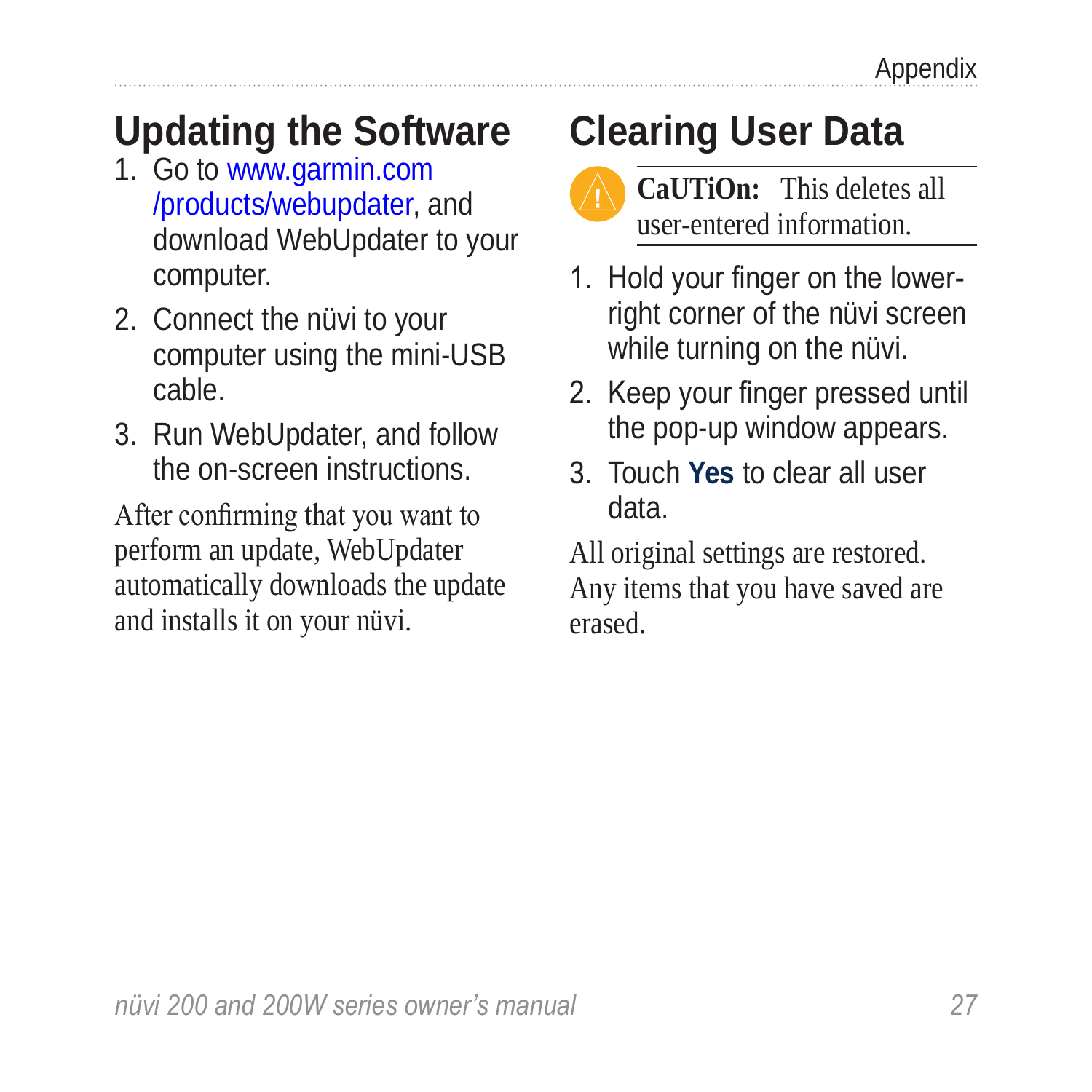# <span id="page-33-0"></span>**Battery Information**

To maximize the lifetime of the battery, do not leave your nüvi in direct sunlight, and avoid prolonged exposure to excessive heat.

The **THE** battery icon in the corner of the Menu page indicates the status of the nüvi battery. To increase the accuracy of the battery gauge, fully discharge the battery and then fully charge it. Do not unplug the nüvi until it is totally charged.

# **Charging Your nüvi**

- Connect the vehicle power cable to the mini-USB connector on your nüvi and to a power outlet in your vehicle. The vehicle key may need to be turned to ON/ ACC for the nüvi to charge. •
- Connect an AC adapter (optional accessory) to the nüvi and a wall outlet. •
- Connect your nüvi to a computer using a USB cable (optional accessory). The computer must be on for the nüvi to charge. •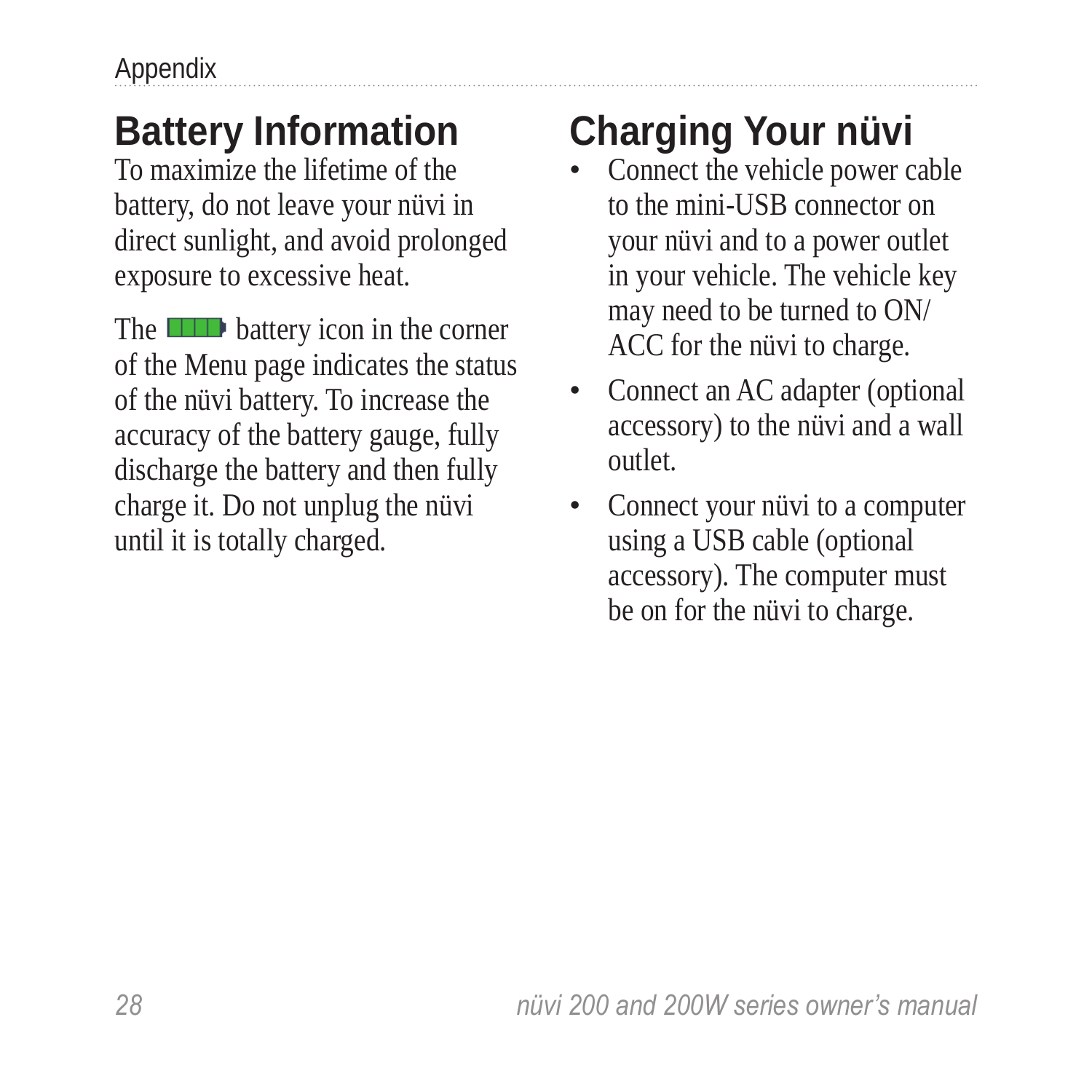## <span id="page-34-1"></span><span id="page-34-0"></span>**Changing the Fuse**

**CaUTiOn:** When replacing the fuse, do not lose any of the small pieces and make sure they are put back in the proper place.

If your unit will not charge in your vehicle, you might need to replace the fuse located at the tip of the vehicle adapter.

1. Unscrew the black, round end piece, and remove it.



2. Remove the fuse (glass and silver cylinder), and replace it with a 3 A fast-blow fuse.

3. Ensure that the silver tip is placed in the black end piece. Screw on the black end piece.

# **Removing the nüvi and Mount**

To remove the nüvi from the cradle, hold onto the cradle and tilt the nüvi forward.

To remove the cradle from the mount, turn the cradle to the right or left. Apply pressure in that direction until the cradle snaps off the mount.

To remove the suction cup mount from the windshield, flip the lever toward you. Pull the tab on the suction cup toward you.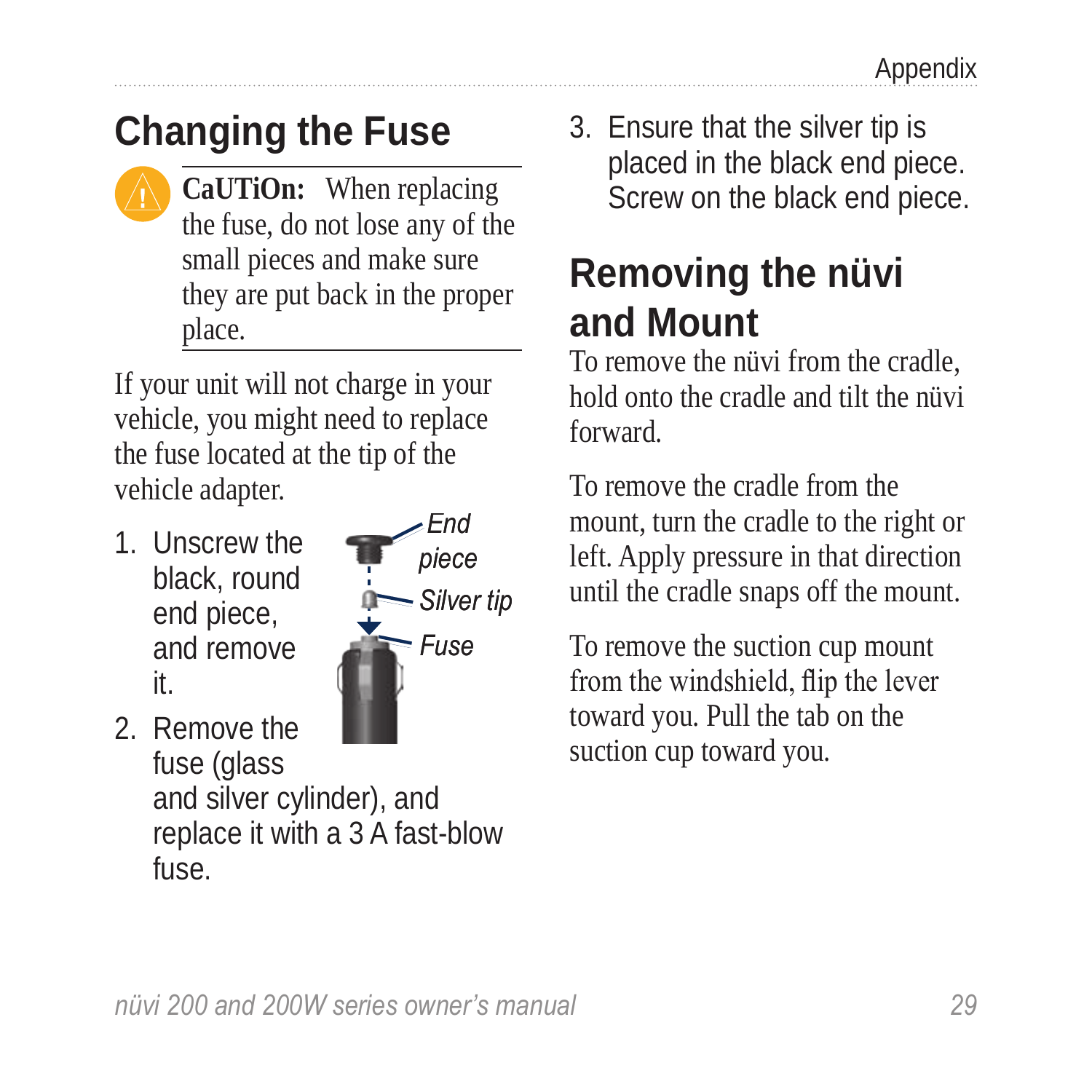# <span id="page-35-0"></span>**Mounting on Your Dashboard**

Use the enclosed mounting disk to mount your unit to the dashboard and comply with certain state regulations.



**Caution:** The **permanent** mounting adhesive is extremely difficult to remove after it is installed.

- 1. Clean and dry the dashboard where you are placing the disk.
- 2. Remove the backing from the adhesive on the bottom of the disk.
- 3. Place the disk on the dashboard.
- 4. Remove the clear plastic cover from the top of the disk.

5. Place the suction cup mount on top of the disk. Flip the lever down (toward the disk).

# <span id="page-35-1"></span>**Additional Maps**

You can purchase additional MapSource map data from Garmin and load the maps in your nüvi internal memory or on an optional memory card.

To determine the versions of the maps that are loaded on your nüvi, open the Menu page. Touch **Tools** > **Settings** > **Map** > **Map info**. Check [http://my.garmin.com/maps/updates](http://my.garmin.com/maps/updates.htm) [.htm](http://my.garmin.com/maps/updates.htm) to see if an update for your map software is available. To enable additional maps, you need your unit ID (see [page 20](#page-25-3)) and serial number (located near the power connector).

To load maps or waypoints in your nüvi memory or on your memory card, select the name for your nüvi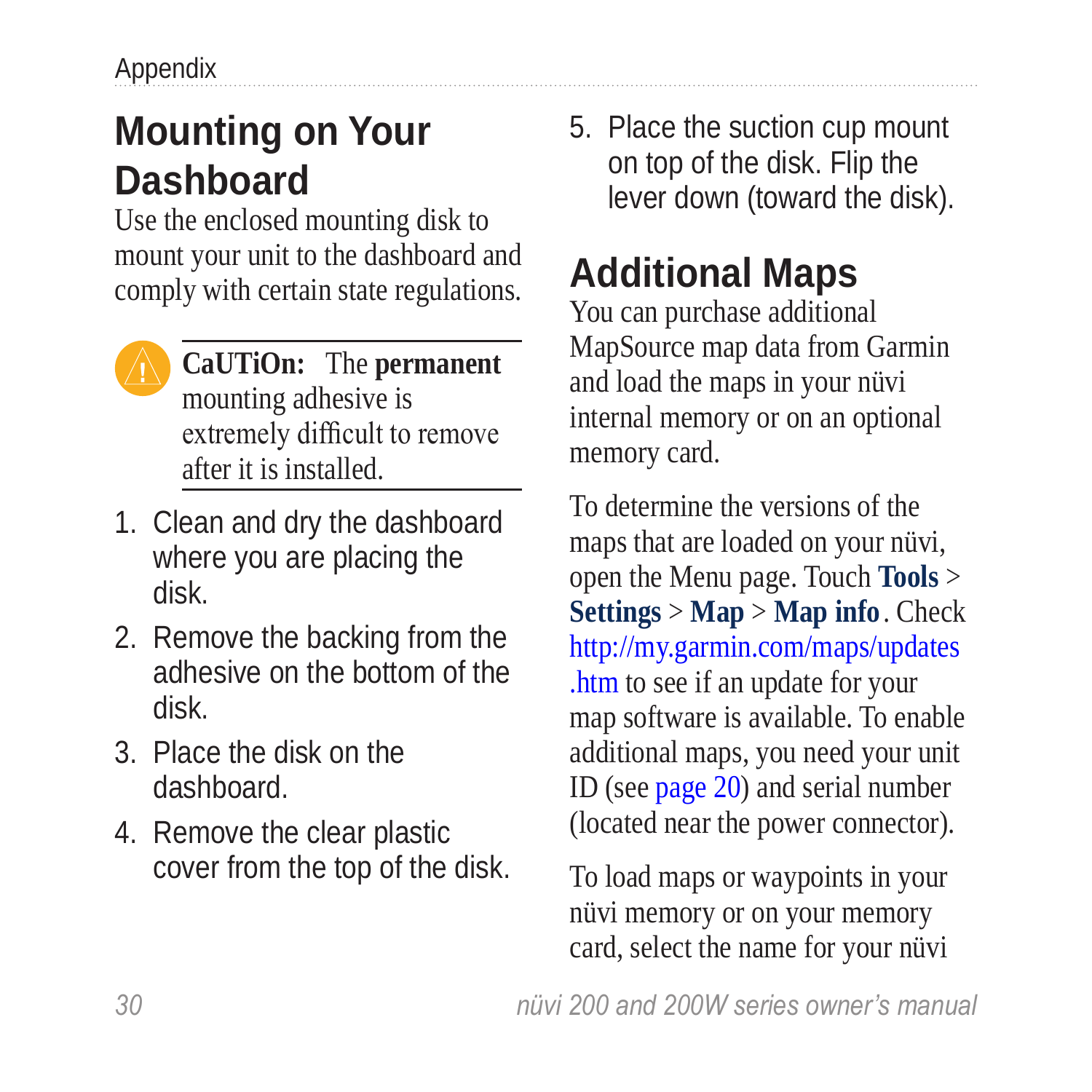<span id="page-36-0"></span>drive or memory card drive. Refer to the MapSource Help file for more information.

## **About GPS Satellite Signals**

Your nüvi must acquire GPS (Global Positioning System) satellite signals in order to navigate. If you are indoors, near tall buildings or trees, or in a parking garage, your nüvi may not acquire satellites. Go outside to an area free from tall obstructions to use your nüvi.

When your nüvi has acquired satellite signals, the signal strength bars on the Menu page are green  $\Box$  When it loses satellite signals, the bars turn red or clear \_\_\_\_\_

For more information about GPS, go to <www.garmin.com/aboutGPS>.

# **Extras and Optional Accessories**

For more information about optional accessories, go to [http://buy.garmin](http://buy.garmin.com) [.com](http://buy.garmin.com) or <www.garmin.com/extras>, or contact your Garmin dealer.

#### <span id="page-36-1"></span>**Custom Points of Interest**

Use the POI Loader to load custom points of interest (POIs) onto your nüvi. POI databases are available from various companies on the Internet. Some custom databases contain alert information for points, such as safety cameras and school zones.

Go to <www.garmin.com/extras>, and click POI Loader to install the POI Loader onto your computer. For more information, refer to the POI Loader Help file. Press **F1** to open the Help file.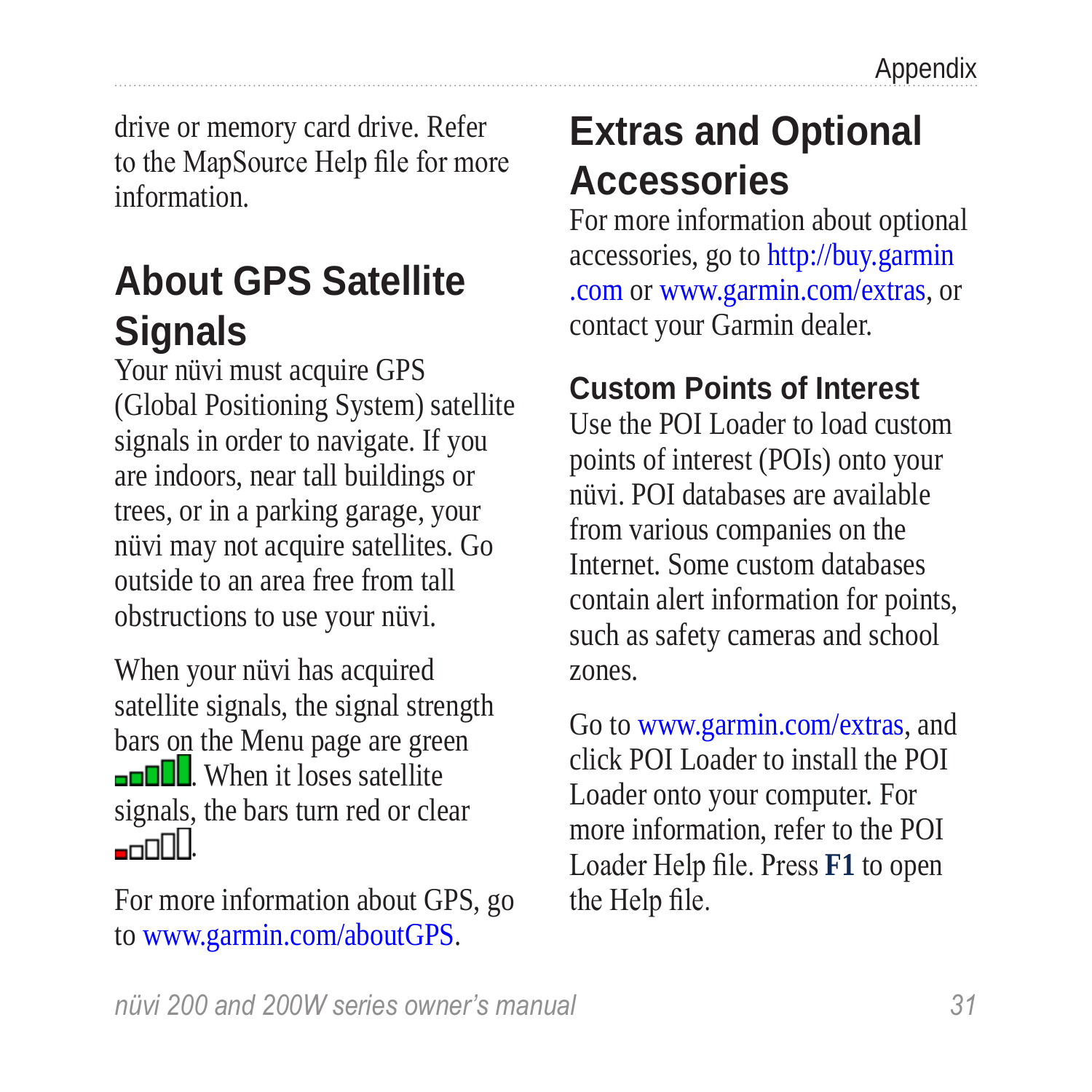<span id="page-37-1"></span>Appendix

#### To view your Custom POIs, touch **Where to?** > **Extras** > **Custom POis**.

To change the proximity alert settings, touch **Tools** > **Settings** > **Proximity Points** > **Proximity alerts** .

To delete the Custom POIs from your nüvi, connect your nüvi to your computer. Open the Garmin\ poi folder in the nüvi drive or the memory card drive. Delete the file titled poi.gpi.

#### <span id="page-37-0"></span>**Safety Cameras**

Safety camera information is available in some locations. Check <http://my.garmin.com> for availability. For these locations, the nüvi includes the locations of hundreds of safety cameras. Your nüvi alerts you when you are approaching a safety camera and can warn you if you are driving too fast. The data is updated at least weekly, so you always have access to the most up-to-date information.

You can purchase a new region or extend an existing subscription at any time. Each region that you purchase has its own expiration date.



**CaUTiOn:** Garmin is not responsible for the accuracy of, or the consequences of using, a custom POI or safety camera database.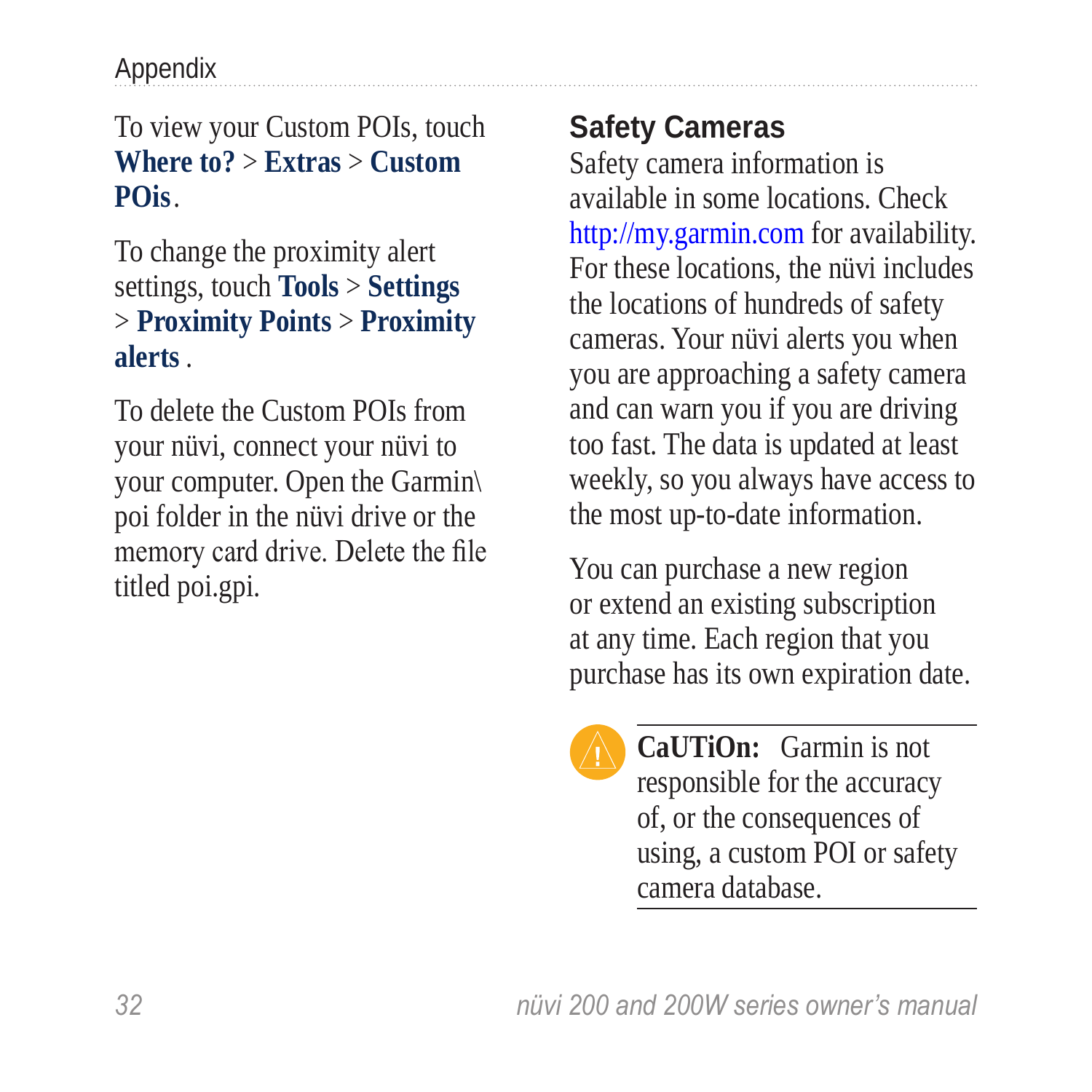## <span id="page-38-0"></span>**Garmin Travel Guide**

Much like a paper travel guide, the Garmin Travel Guide provides detailed information about places, such as restaurants and hotels. To purchase an accessory, go to <http://buy.garmin.com> or contact your Garmin dealer.

To use the travel guide, insert the memory card into your nüvi. Touch **Where to?** > **Extras**. Touch the name of your travel guide to open it.

# **Contact Garmin**

Contact Garmin Product Support if you have any questions while using your nüvi. In the USA, go to <www.garmin.com/support>, or contact Garmin USA by phone at (913) 397- 8200 or (800) 800-1020.

In the UK, contact Garmin (Europe) Ltd. by phone at 0808 2380000.

In Europe, go to [www.garmin.com](www.garmin.com/support) [/support](www.garmin.com/support) and click **Contact Support** for in-country support information, or contact Garmin (Europe) Ltd. by phone at +44 (0) 870.8501241.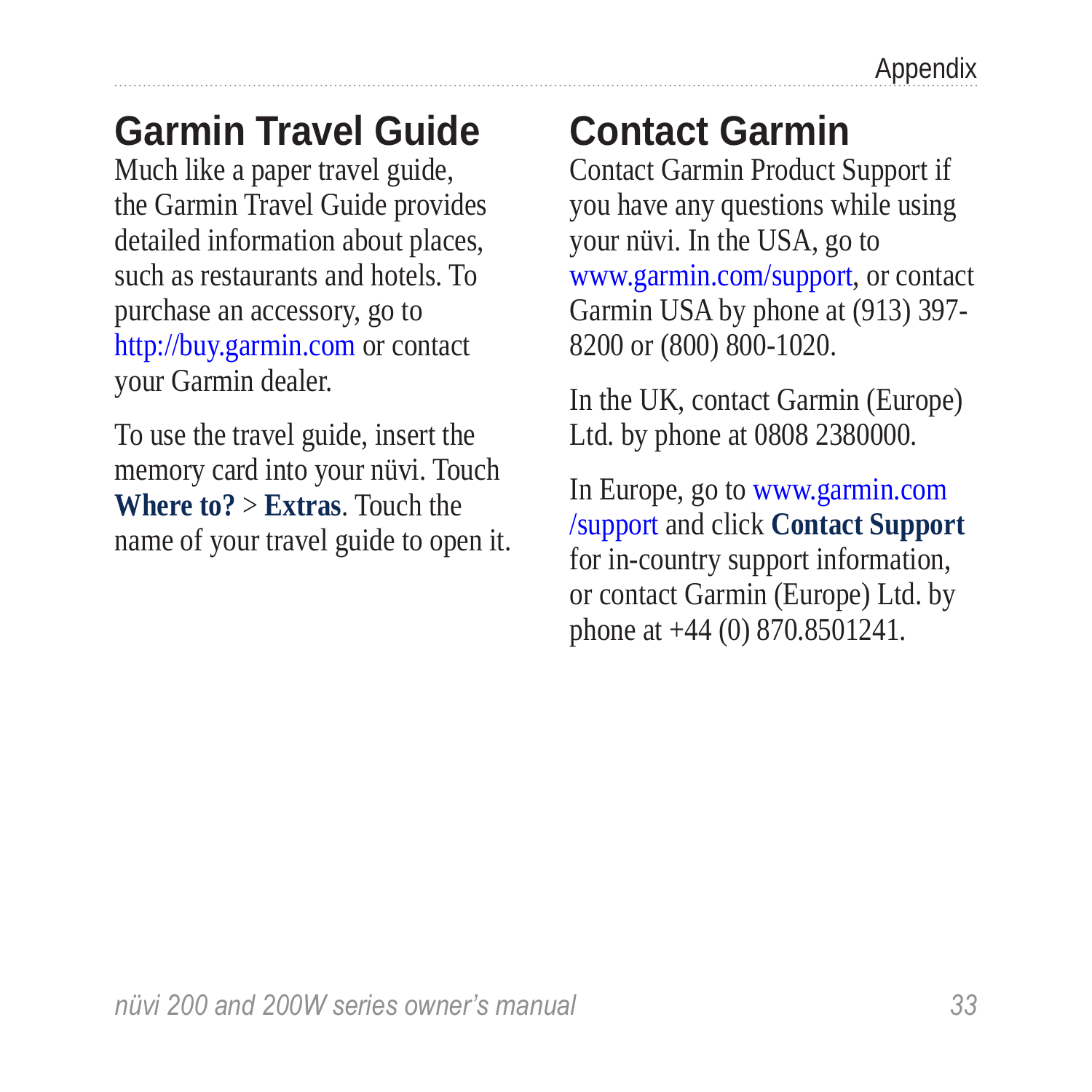<span id="page-39-0"></span>Appendix

# **Specifications**

**nüvi 200 Series**

**Physical size**  $W \times H \times D$ **:** 3.8  $\times$  2.8  $\times$  0.8 in. (97  $\times$  71  $\times$  20 mm)

**Weight:** 5.2 oz. (147.42 g)

**Display:**  $3.5$ " diagonal,  $320 \times 240$ pixels; 64K colors; bright QVGA TFT landscape display; white backlight; touch screen

**Case**: Not waterproof (IPXO)

**Operating temperature range**: 32°F–140°F (0°C–60°C)

**Charging temperature range**: 32°F–113°F (0°C–45°C)

**Data storage**: Internal memory and optional removable microSD or SD card. Data stored indefinitely.

**Computer interface**: USB 2.0 full speed mass storage

#### **Operating system**: Garmin

**Charge time**: Approximately 4 hours

**Power input**: Vehicle power using included vehicle power cable or AC power using an optional accessory

**Usage**: 5 W max.

**Battery life**: Up to 4 hours

**Battery type**: Non-user-replaceable rechargeable lithium-ion battery

**gPS receiver** : High-sensitivity

**acquisition times** \*: Warm: <1 sec Cold: <38 sec Factory Reset: <45 sec

\*Average acquisition times for a stationary receiver with a clear view of the sky.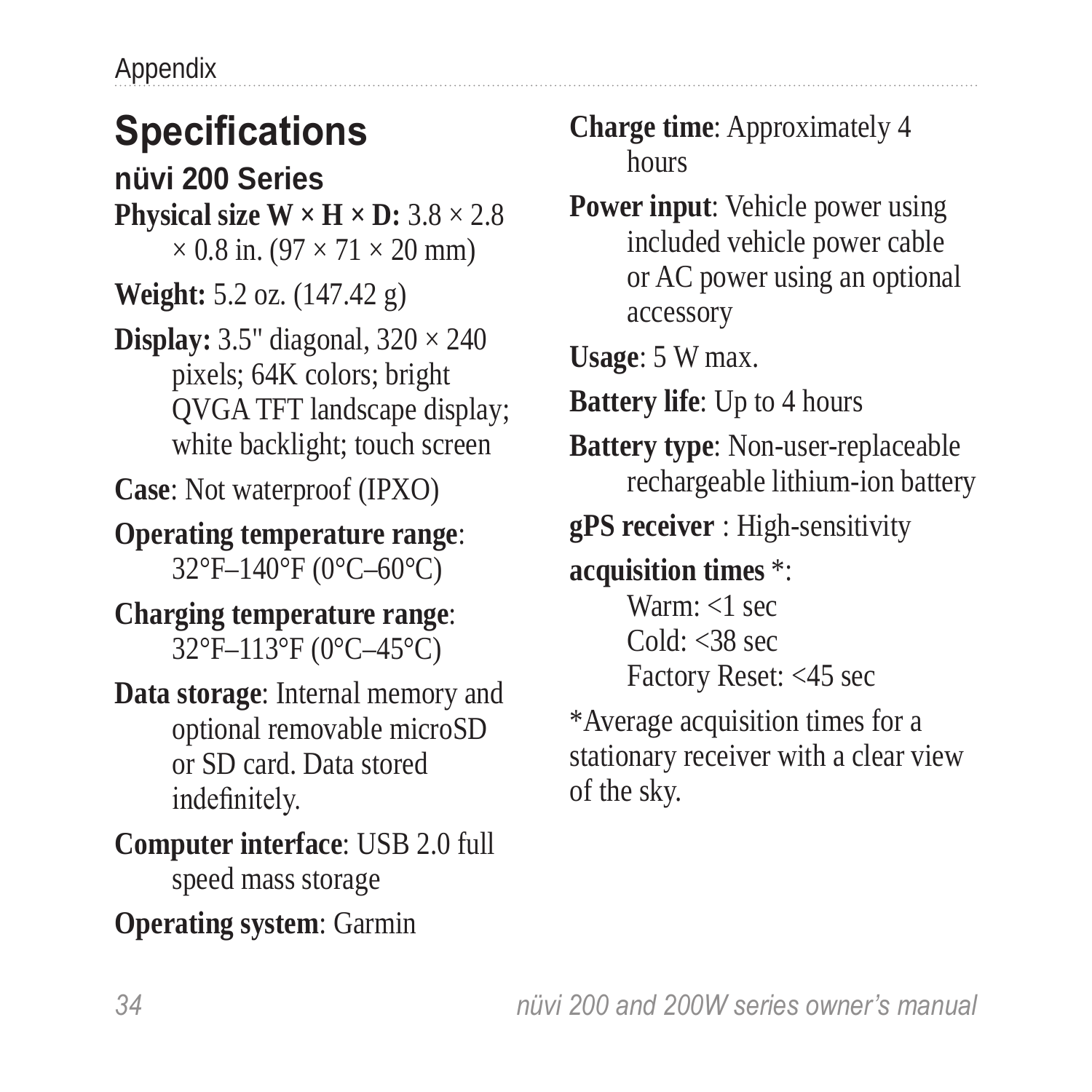#### <span id="page-40-0"></span>**nüvi 200W Series**

**Physical size**  $W \times H \times D$ **:**  $4.8 \times 2.9$  $\times$  0.8 in. (122  $\times$  74  $\times$  20 mm)

**Weight:** 6.1 oz. (172.9 g)

**Display:**  $4.3$ " diagonal,  $480 \times 272$ pixels; 64K colors; bright WQVGA TFT landscape display; white backlight; touch screen

**Case**: Not waterproof (IPXO)

**Operating temperature range**: 32°F–140°F (0°C–60°C)

**Charging temperature range**: 32°F–113°F (0°C–45°C)

**Data storage**: Internal memory and optional removable SD card. Data stored indefinitely.

**Computer interface**: USB 2.0 full speed mass storage

**Operating system**: Garmin

#### **Charge time**: Approximately 4 hours

*nüvi 200 and 200W series owner's manual 35*

**Power input**: Vehicle power using included vehicle power cable or AC power using an optional accessory

**Usage**: 5 W max.

**Battery life**: Up to 4 hours

**Battery type**: Non-user-replaceable rechargeable lithium-ion battery

**gPS receiver** : High-sensitivity

#### **acquisition times** \*:

Warm: <1 sec Cold: <38 sec Factory Reset: <45 sec

\*Average acquisition times for a stationary receiver with a clear view of the sky.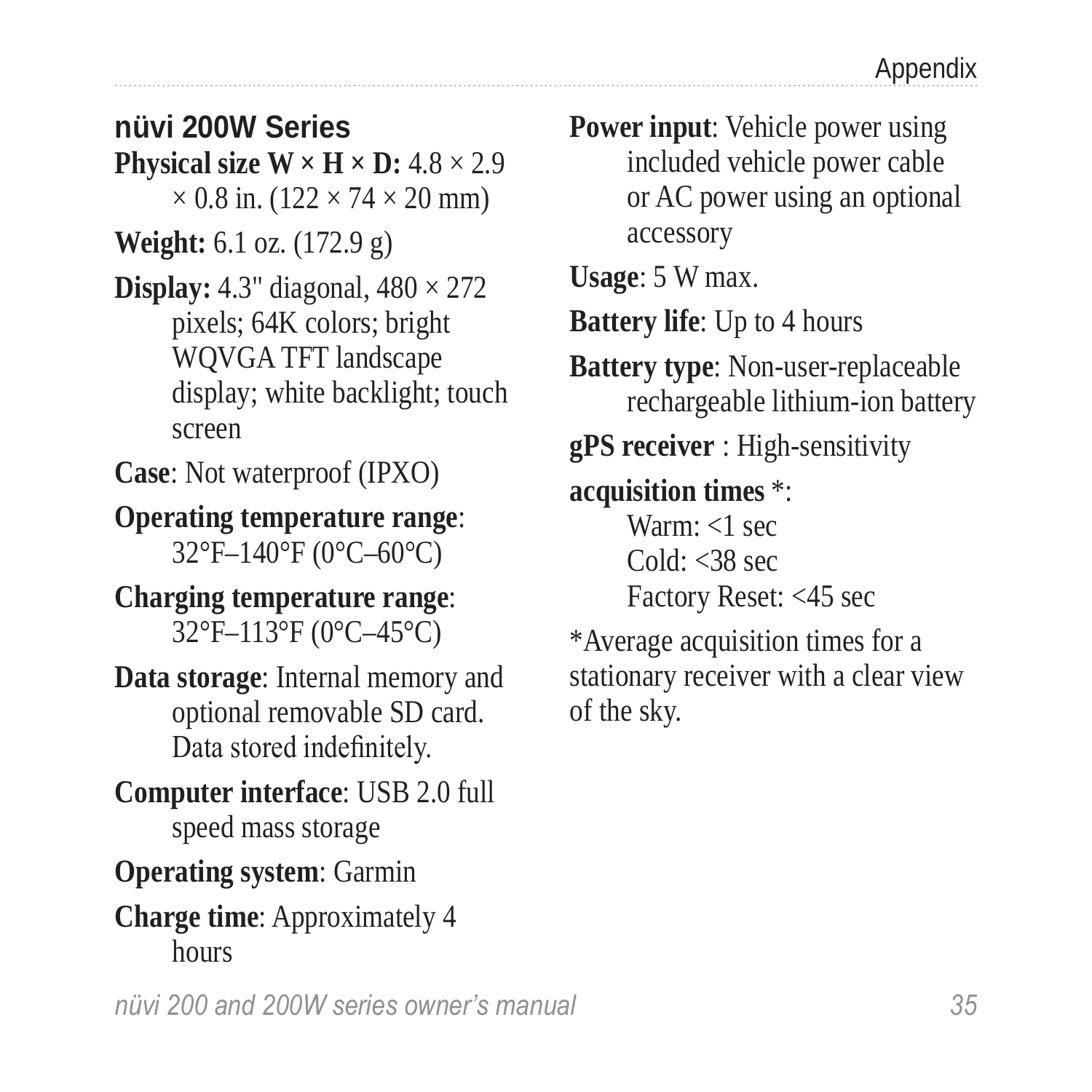## <span id="page-41-0"></span>**Declaration of Conformity**

Hereby, Garmin declares that this nüvi product is in compliance with the essential requirements and other relevant provisions of Directive 1999/5/EC. To view the full Declaration of Conformity, go to the Web site for your Garmin product at [www.garmin.com.](www.garmin.com)

#### **Software License Agreement**

BY USING THE nüvi, YOU AGREE TO BE BOUND BY THE TERMS AND CONDITIONS OF THE FOLLOWING SOFTWARE LICENSE AGREEMENT. PLEASE READ THIS AGREEMENT **CAREFULLY** 

Garmin grants you a limited license to use the software embedded in this device (the "Software") in binary executable form in the normal operation of the product. Title, ownership rights, and intellectual property rights in and to the Software remain in

Garmin.

You acknowledge that the Software is the property of Garmin and is protected under the United States of America copyright laws and international copyright treaties. You further acknowledge that the structure, organization, and code of the Software are valuable trade secrets of Garmin and that the Software in source code form remains a valuable trade secret of Garmin. You agree not to decompile, disassemble, modify, reverse assemble, reverse engineer, or reduce to human readable form the Software or any part thereof or create any derivative works based on the Software. You agree not to export or re-export the Software to any country in violation of the export control laws of the United States of America.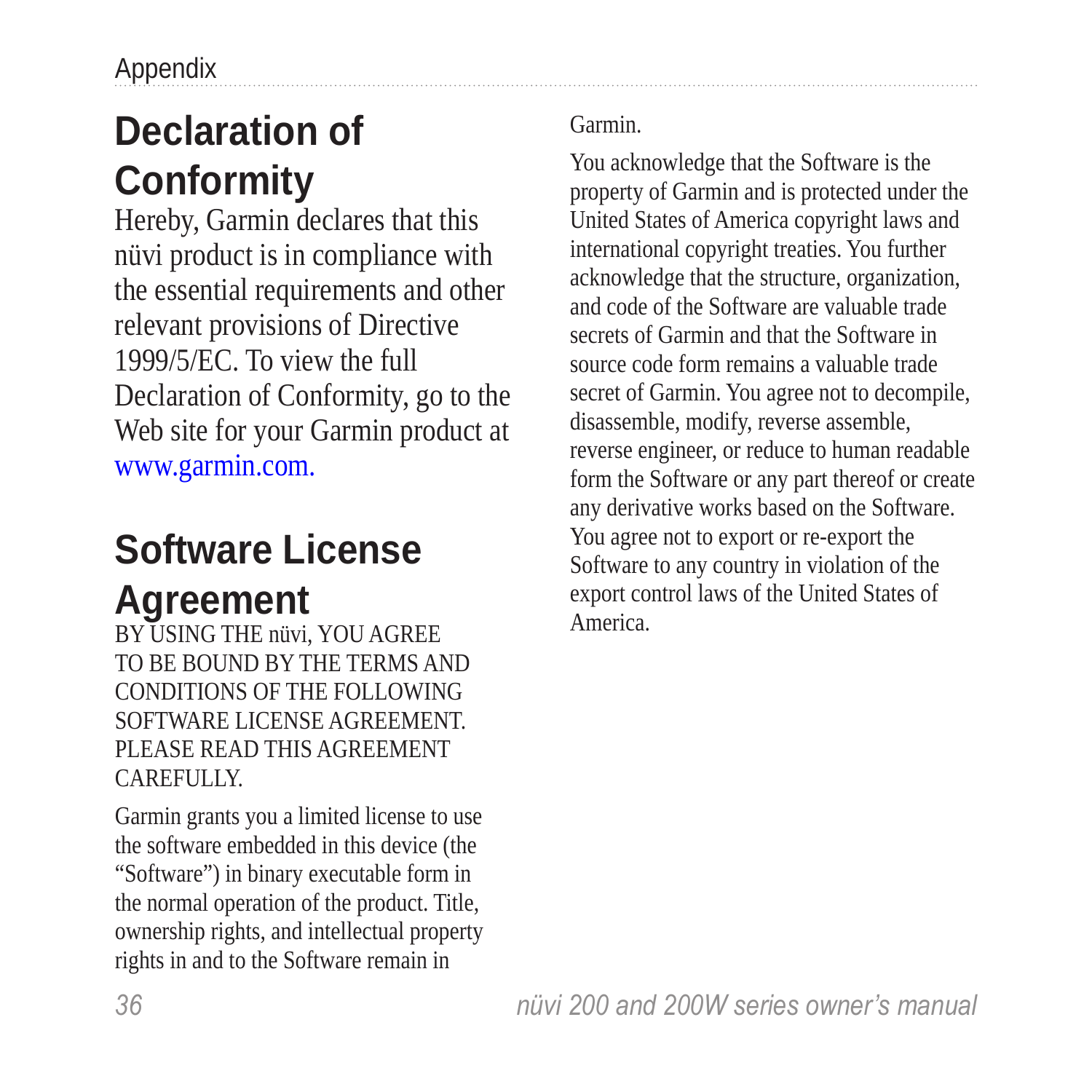## <span id="page-42-0"></span>**Troubleshooting**

| <b>Problem/Question</b>                               | <b>Solution/Answer</b>                                                                                                                                                                                                                                                                                                              |
|-------------------------------------------------------|-------------------------------------------------------------------------------------------------------------------------------------------------------------------------------------------------------------------------------------------------------------------------------------------------------------------------------------|
| My nüvi never gets<br>satellite signals.              | Take your nüvi out of parking garages and away<br>from tall buildings and trees. Remain stationary for<br>several minutes.                                                                                                                                                                                                          |
| The suction cup<br>will not stay on my<br>windshield. | Clean the suction cup and windshield with rubbing<br>alcohol. Dry with a clean, dry cloth. Mount the<br>suction cup as described on page 2.                                                                                                                                                                                         |
| My nüvi does not<br>charge in my vehicle.             | Check the fuse in the vehicle power cable (see page<br>$29$ ).<br>Ensure the vehicle is turned on and is supplying<br>power to the power outlet.<br>Your nüvi can only charge between 32°F and 140°F<br>$(0^{\circ}$ C and 60 $^{\circ}$ C). If the nüvi is placed in direct sunlight<br>or in a hot environment, it cannot charge. |
| My battery does not<br>stay charged for very<br>long. | To maximize the time between charges, turn down<br>the backlight. Touch <b>Tools</b> $>$ <b>Settings</b> $>$ <b>Display</b> $>$<br><b>Brightness.</b>                                                                                                                                                                               |
| How do I clear all my<br>user data?                   | Hold your finger on the lower-right corner of the<br>nüvi screen while it is turning on. Keep your finger<br>pressed until the message appears. Touch Yes to<br>clear all user data.                                                                                                                                                |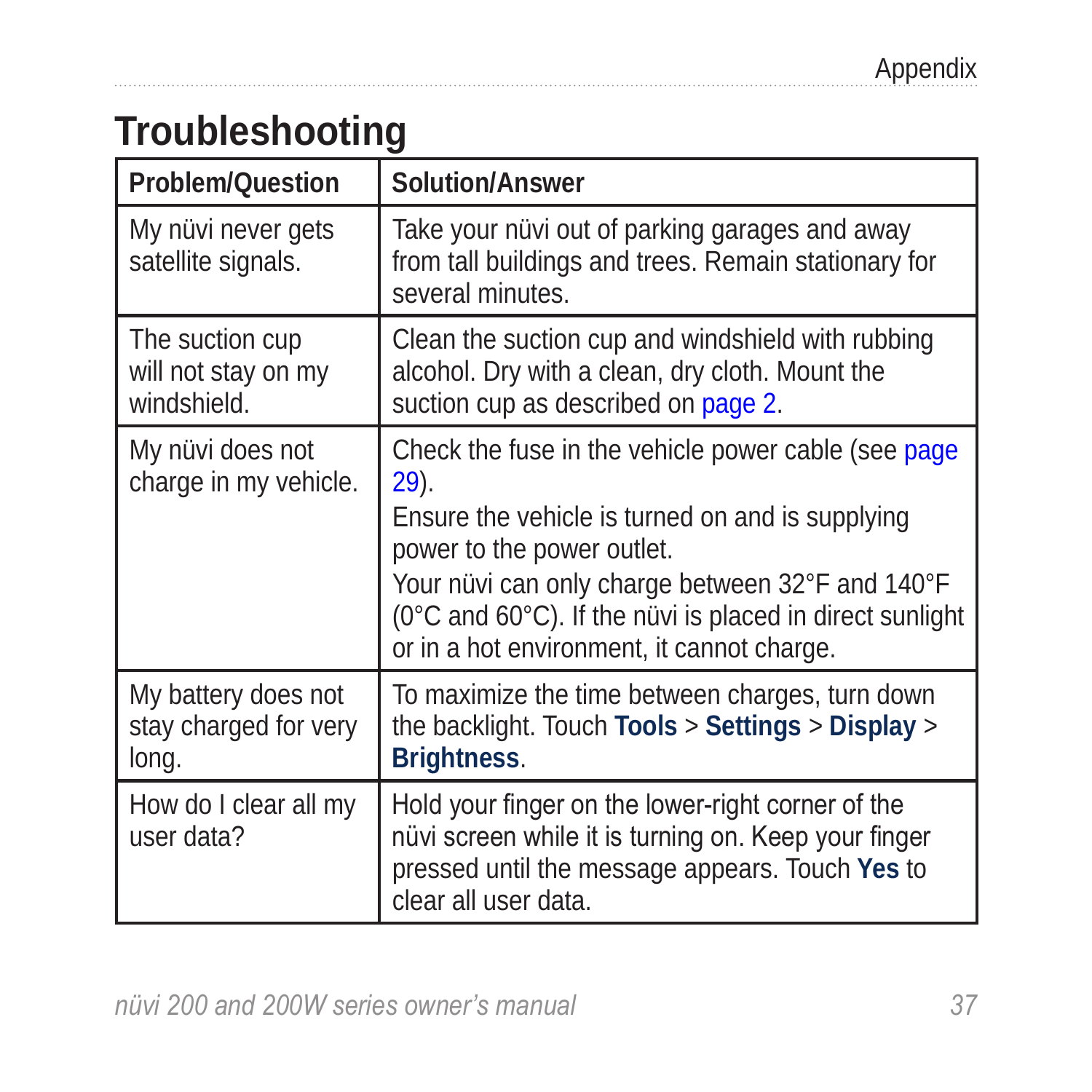<span id="page-43-0"></span>

| <b>Problem/Question</b>                                           | <b>Solution/Answer</b>                                                                                                                                                                                                                                                                                   |
|-------------------------------------------------------------------|----------------------------------------------------------------------------------------------------------------------------------------------------------------------------------------------------------------------------------------------------------------------------------------------------------|
| My battery gauge<br>does not seem<br>accurate.                    | Allow the unit to fully discharge, and fully charge it<br>(without interrupting the charge cycle).                                                                                                                                                                                                       |
| The touch screen is<br>not responding to my<br>touches.           | Calibrate the touch screen as described on page 26.                                                                                                                                                                                                                                                      |
| How do I know my<br>nüvi is in USB mass<br>storage mode?          | When your nüvi is in USB mass storage mode, a<br>picture of a nüvi connected to a computer is shown.<br>Also, you should see two new removable disk drives<br>listed in My Computer.                                                                                                                     |
| My computer never<br>senses that the nüvi<br>is connected.        | Unplug the USB cable from your computer.<br>1.<br>2. Turn off the nüvi.<br>3.<br>Plug the USB cable into a USB port on<br>your computer and into your nüvi. The nüvi<br>automatically turns on and goes into USB mass<br>storage mode. Ensure your nüvi is connected to<br>a USB port and not a USB hub. |
| I cannot see any new<br>removable drives in<br>my list of drives. | If you have several network drives mapped on your<br>computer, Windows can have trouble assigning<br>drive letters to your nüvi drives. See your operating<br>system Help file to learn how to map or assign drive<br>letters.                                                                           |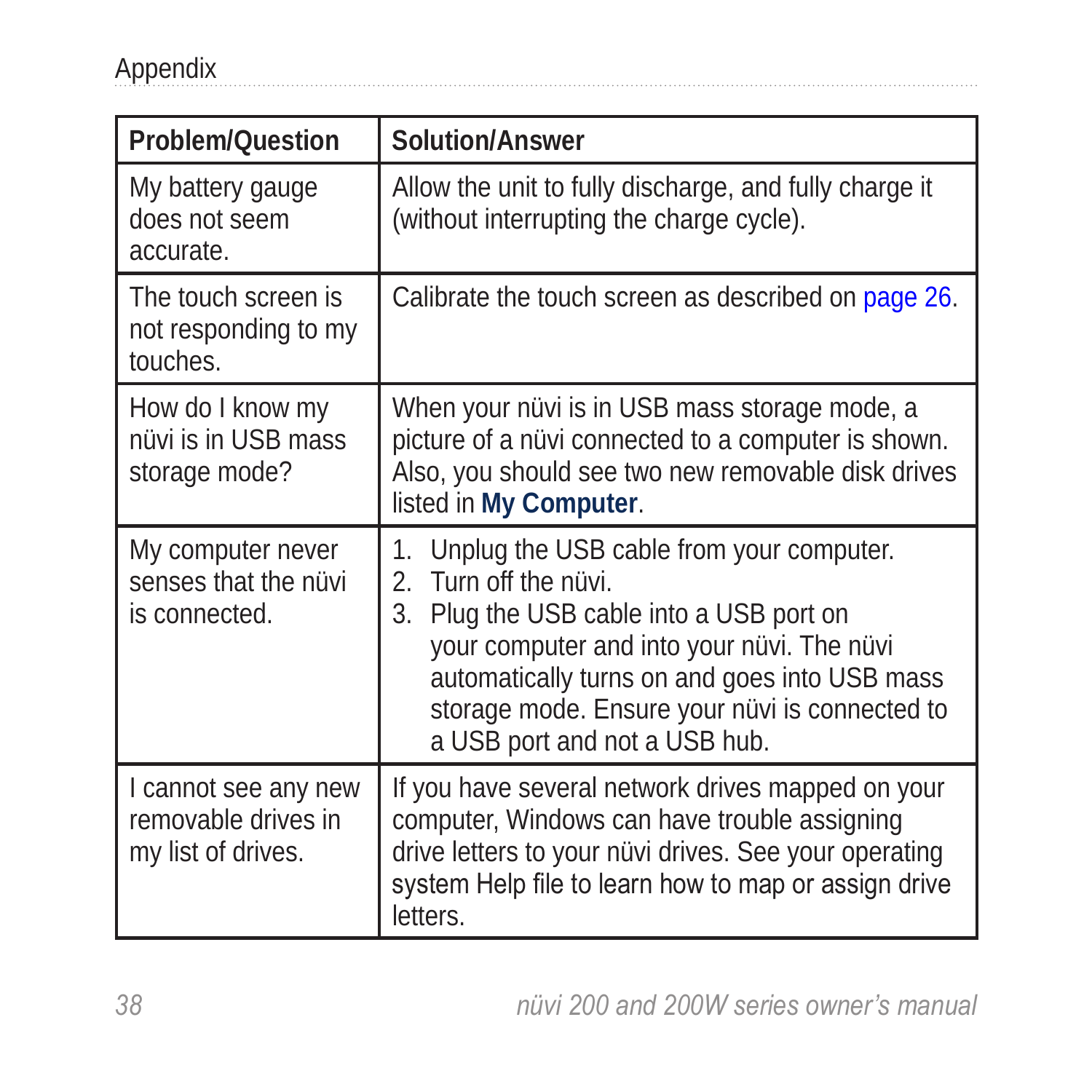| <b>Problem/Question</b>                                                                | <b>Solution/Answer</b>                                                                                                                                                                                                                                                         |
|----------------------------------------------------------------------------------------|--------------------------------------------------------------------------------------------------------------------------------------------------------------------------------------------------------------------------------------------------------------------------------|
| How can I find<br>restaurants near the<br>hotel I will be staying<br>at in the future? | 1. Touch Where To? > Near > A Different City<br>(and enter your vacation destination).<br>2. Find the hotel, and touch Go!.<br>3. Touch Menu > Where To? > Near > My<br><b>Destination.</b><br>4. Search for a restaurant. Restaurants nearest<br>your hotel are listed first. |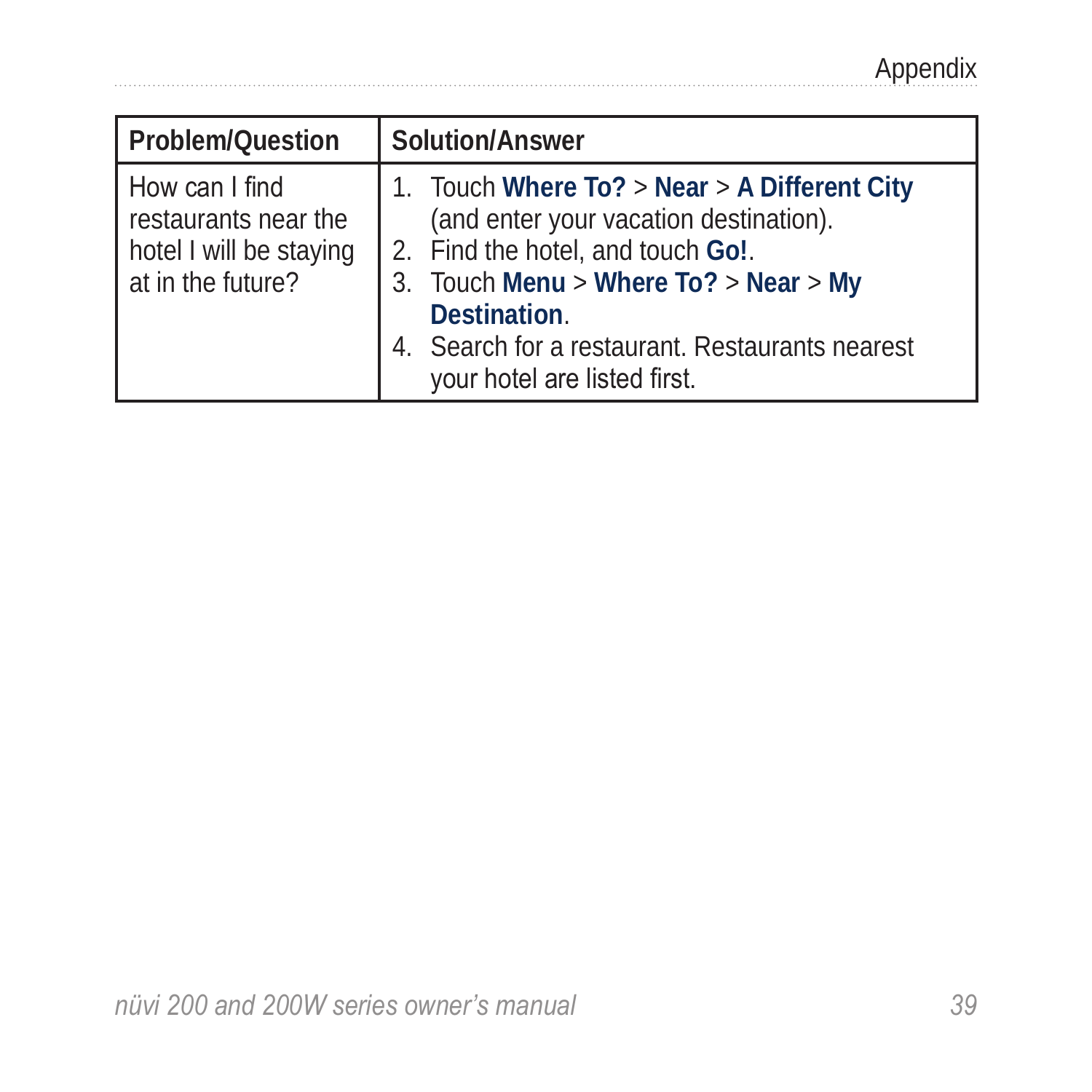#### <span id="page-45-0"></span>**Symbols**

2-D, 3-D map view [23](#page-28-0)

#### **A**

accessories [31,](#page-36-0) [32](#page-37-1) additional maps [30](#page-35-0) addresses [6](#page-11-0) alarm clock [33](#page-38-0) alerts safety camera [32](#page-37-1) anti-theft feature [23,](#page-28-0) [25](#page-30-0) audio version [20](#page-25-0) avoiding road types [21](#page-26-0) theft [25](#page-30-0)

#### **B**

background color [21](#page-26-0) battery [28,](#page-33-0) [37](#page-42-0) status [3](#page-8-0) battery information [28](#page-33-0) bicycle navigation [20](#page-25-0) brightness [21](#page-26-0)

browsing the map [10](#page-15-0)

#### **C**

calculator [17](#page-22-0) caring for your nüvi [iv](#page-5-0) charging your nüvi [28,](#page-33-0) [37](#page-42-0) clock for the world [19](#page-24-0) computer connection [14](#page-19-0) configuring [3](#page-8-0) converting currency [17](#page-22-0) units [18](#page-23-0) coordinates [10](#page-15-0) currency, converting [17](#page-22-0) current location, save [9](#page-14-0) customizing the nüvi [20](#page-25-0)–[24](#page-29-0) custom POIs [32](#page-37-1)

#### **D**

dashboard disk [30](#page-35-0) daylight savings [22](#page-27-0) Declaration of Conformity [36](#page-41-0)

deleting all user data [27](#page-32-0) character [8](#page-13-0) custom POIs [32](#page-37-1) Favorites [9](#page-14-0) files [15](#page-20-0) recent finds list [8](#page-13-0) detail maps [24](#page-29-0) detour [5](#page-10-0) diacritical characters [8](#page-13-0) display settings [21](#page-26-0) driving directions [13](#page-18-0)

#### **E**

extras [31–](#page-36-0)[32](#page-37-1)

#### **F**

Favorites [9](#page-14-0) files [14](#page-19-0)[–15](#page-20-0) deleting [15](#page-20-0) supported types [14](#page-19-0) transferring [15](#page-20-0) finding places [4](#page-9-0) by address [6](#page-11-0) by coordinates [10](#page-15-0)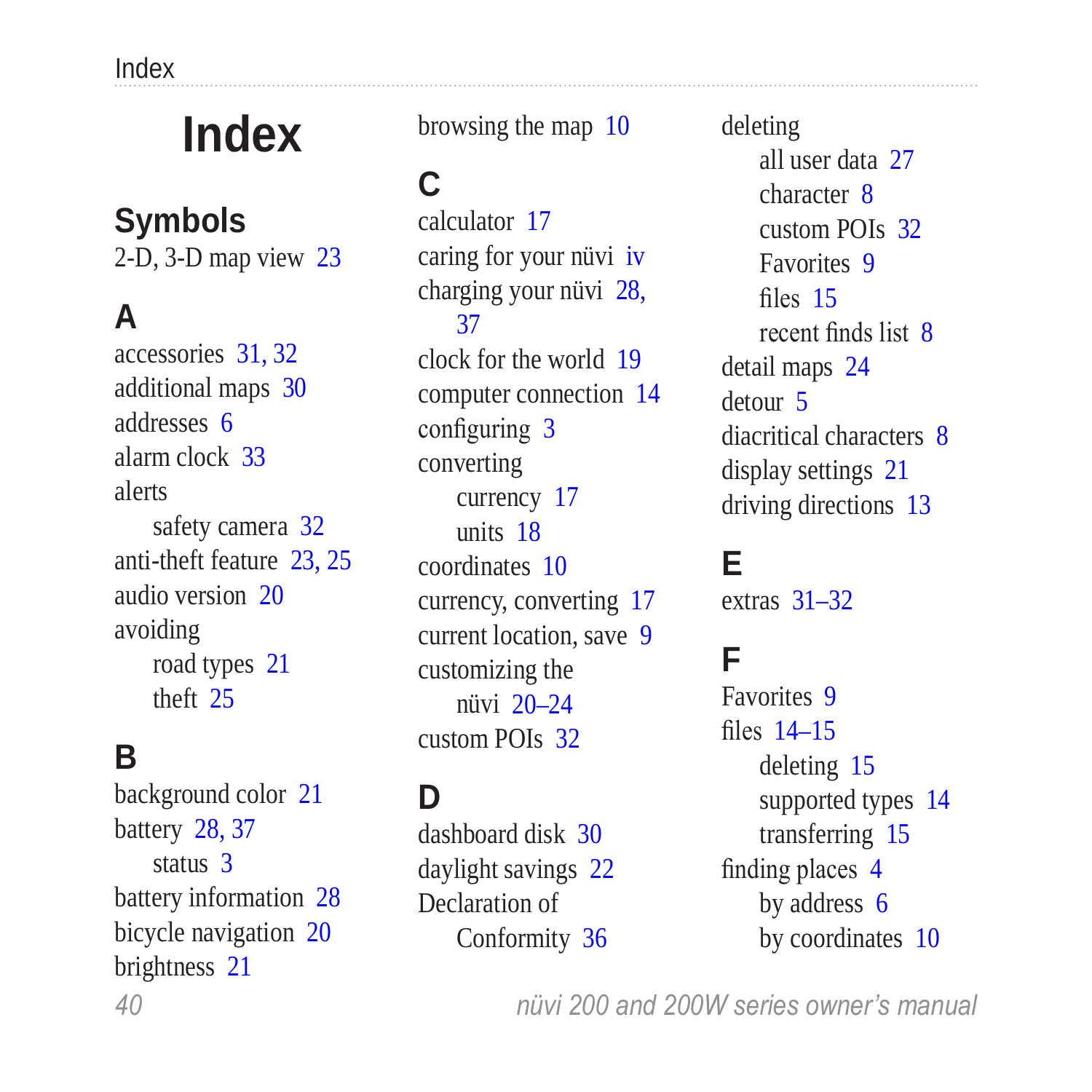by name [7](#page-12-0) near another location [11](#page-16-0) recent selections [8](#page-13-0) saved places (Favorites) [9](#page-14-0) fuse, changing [29](#page-34-0)

#### **G**

Garmin Lock [23](#page-28-0), [25](#page-30-0) Garmin Travel Guide [33](#page-38-0) geocaching [10](#page-15-0) Go! page options [6](#page-11-0) go home [7](#page-12-0) GPS about GPS [3,](#page-8-0) [31](#page-36-0) off/on [20](#page-25-0)

#### **H**

Help [16](#page-21-0) home setting a location [7](#page-12-0)

#### **J**

JPEG image files [14](#page-19-0)

#### **K**

keyboard [8](#page-13-0) language mode [8](#page-13-0), [22](#page-27-0) kilometers [20](#page-25-0)

#### **L**

language settings [22](#page-27-0) lithium-ion battery [28](#page-33-0), [34,](#page-39-0) [35](#page-40-0) locking screen [5](#page-10-0)

the nüvi [25](#page-30-0)

#### **M**

map adding [30](#page-35-0) browsing [10](#page-15-0) detail level [23](#page-28-0) enabling detail maps [24](#page-29-0) Map Info button [24](#page-29-0) settings [23](#page-28-0) updating [30](#page-35-0) version [24](#page-29-0) viewing [23](#page-28-0)

zooming [10](#page-15-0) MapSource [14,](#page-19-0) [30](#page-35-0) max speed, reset [13](#page-18-0) measurements, converting [18](#page-23-0) memory card [1](#page-6-0), [14](#page-19-0) Menu page [3](#page-8-0) miles [20](#page-25-0) mounting on dashboard [30](#page-35-0) on windshield [37](#page-42-0) removing from mount [29](#page-34-0) mute audio [5](#page-10-0) myGarmin [i](#page-2-0)

#### **N**

navigation [12](#page-17-0) mode [20](#page-25-0) settings [21](#page-26-0) next turn [13](#page-18-0) nüvi case [1](#page-6-0) charging [28](#page-33-0) cleaning [iv](#page-5-0)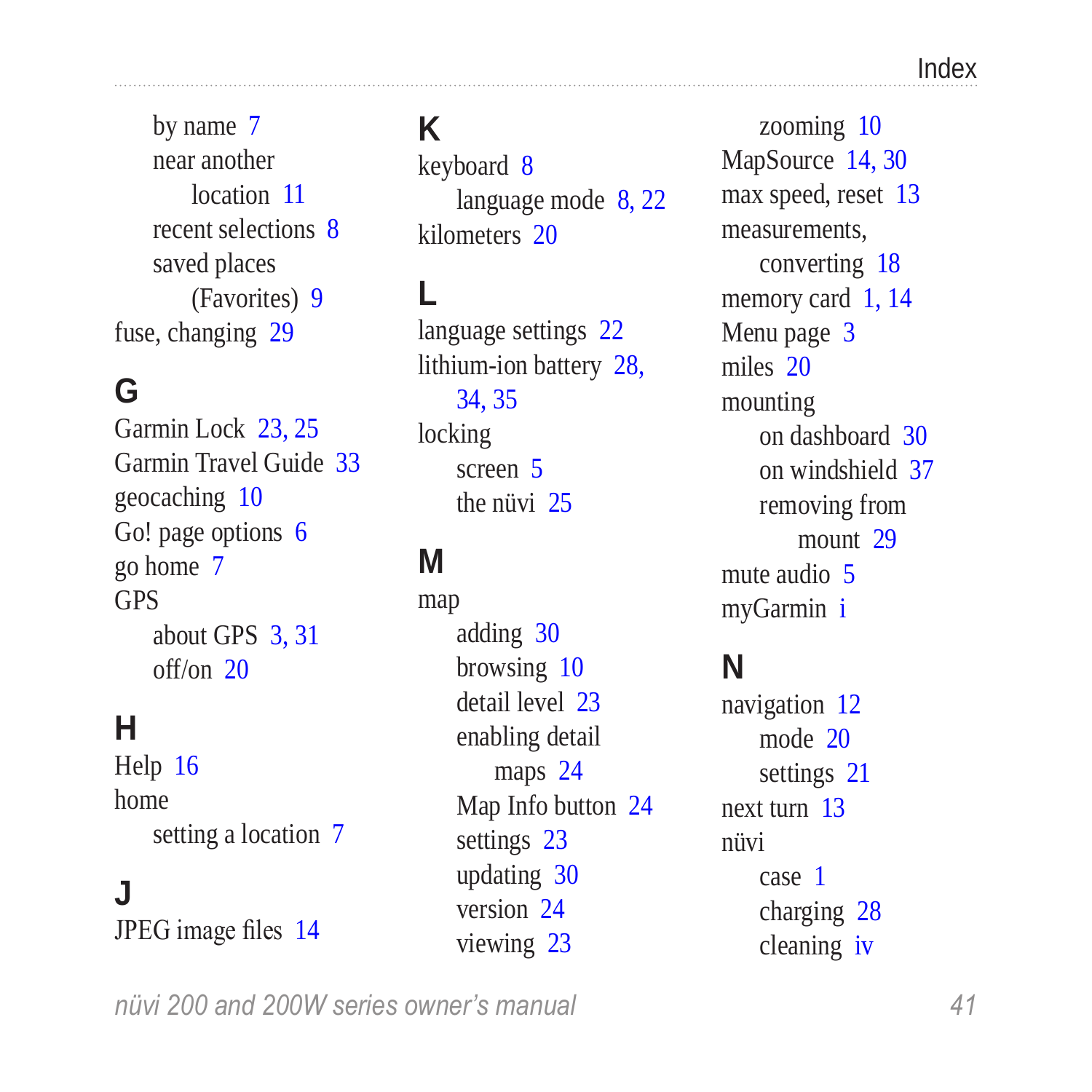mounting [2,](#page-7-0) [30](#page-35-0) protecting [iv](#page-5-0) resetting [26](#page-31-0)

#### **O**

off road, routing [11](#page-16-0), [21](#page-26-0) on-screen keyboard [8](#page-13-0) on-unit Help [16](#page-21-0) output, audio [5](#page-10-0)

#### **P**

pedestrian navigation mode [11](#page-16-0), [20](#page-25-0) PIN Garmin Lock [25](#page-30-0) points of interest [7](#page-12-0) custom [31](#page-36-0) POI loader [14](#page-19-0) position icon [24](#page-29-0) proximity alerts [24](#page-29-0) proximity points alerts [24](#page-29-0) settings [24](#page-29-0)

#### **R**

recently-found locations [8](#page-13-0) registering [25](#page-30-0) removing the mount [29](#page-34-0) resetting the max speed [13](#page-18-0) the trip data [13](#page-18-0) your nüvi [26](#page-31-0) routes adding a stop [5](#page-10-0) mode [20](#page-25-0) off road [21](#page-26-0) preferences [21](#page-26-0) simulating [20](#page-25-0) stopping [5](#page-10-0)

#### **S**

safe mode [23](#page-28-0) safety camera database [32](#page-37-1) satellite signals [31](#page-36-0) saving places you find [9](#page-14-0) your current

location [9](#page-14-0), [10](#page-15-0) school zone database [31](#page-36-0) screen brightness [21](#page-26-0)  $lock$  [5](#page-10-0) screen shots [21](#page-26-0) SD card [1](#page-6-0) search area [11](#page-16-0) security settings [23](#page-28-0) settings [20–](#page-25-0)[24](#page-29-0) restoring [24](#page-29-0) setting your location [10](#page-15-0) simulating a route [20](#page-25-0) software license agreement [36](#page-41-0) updating [27](#page-32-0) version [20](#page-25-0) specifications 200 series [34](#page-39-0) 200W series [35](#page-40-0) storing the nüvi [iv](#page-5-0) supported file types [14](#page-19-0) system settings [20](#page-25-0)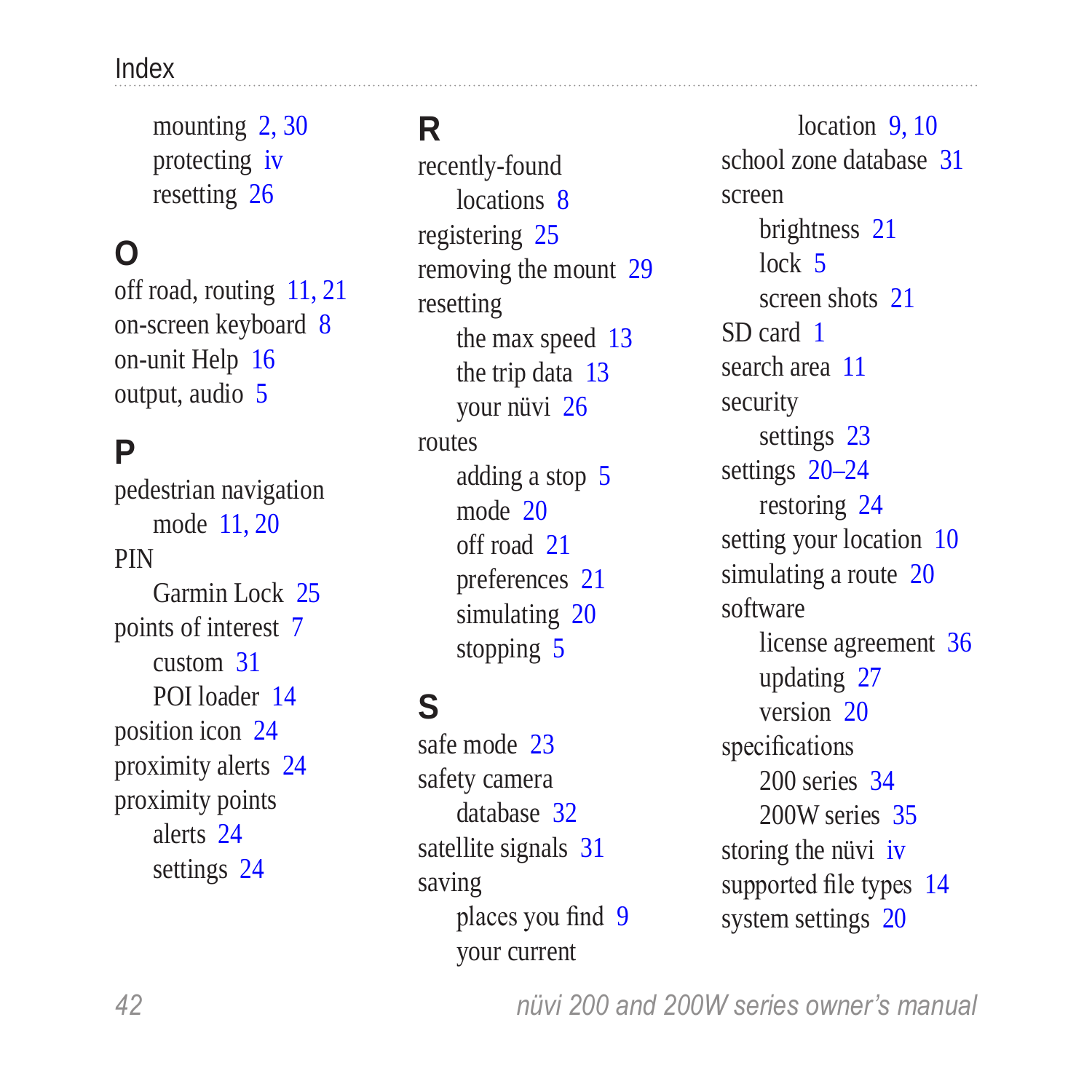**I** USB 38<br> **i** the settings 22<br> **i** the settings 22<br> **i** me scribes 22<br> **inners** conce 22<br> **inners** and 2000<br> **orders** and **a** and **i** series of the settings 16<br> **cleaning** iv vehicle ion 24<br> **i** via point, adding 5<br> **ord** text language [2](#page-27-0) 2 time settings [2](#page-27-0) 2 time zone [2](#page-27-0) 2 tools [1](#page-24-0)6–19 touch screen calibrating 2 [6](#page-31-0), [3](#page-43-0) 8 cleaning i[v](#page-5-0) settings [2](#page-26-0) 1 Track Up 2[3](#page-28-0) transferring files [1](#page-20-0) 5 trip computer [1](#page-18-0) 3 trip data, reset [1](#page-18-0) 3 troubleshooting [3](#page-42-0) 7 turn-by-turn directions 1 [3](#page-18-0) turn list [1](#page-18-0) 3

#### **U**

unit ID [2](#page-25-0)0 units, convert [1](#page-23-0) 8 updating maps 3[0](#page-35-0) software [2](#page-31-0) 6 usage mode [2](#page-25-0) 0

USB [3](#page-43-0) 8

eject [1](#page-20-0) 5 mass-storage mode [1](#page-19-0) 4 user data, delete [2](#page-32-0) 7

#### **V**

vehicle icon 2 [4](#page-29-0) via point, adding [5](#page-10-0) voice language 2 [2](#page-27-0)

#### **W**

walking route [1](#page-16-0)1, [2](#page-25-0)0 WebUpdater [2](#page-32-0)7 Where to? [6](#page-11-0) world clock [1](#page-24-0) 9

#### **Z**

zoom [1](#page-15-0) 0